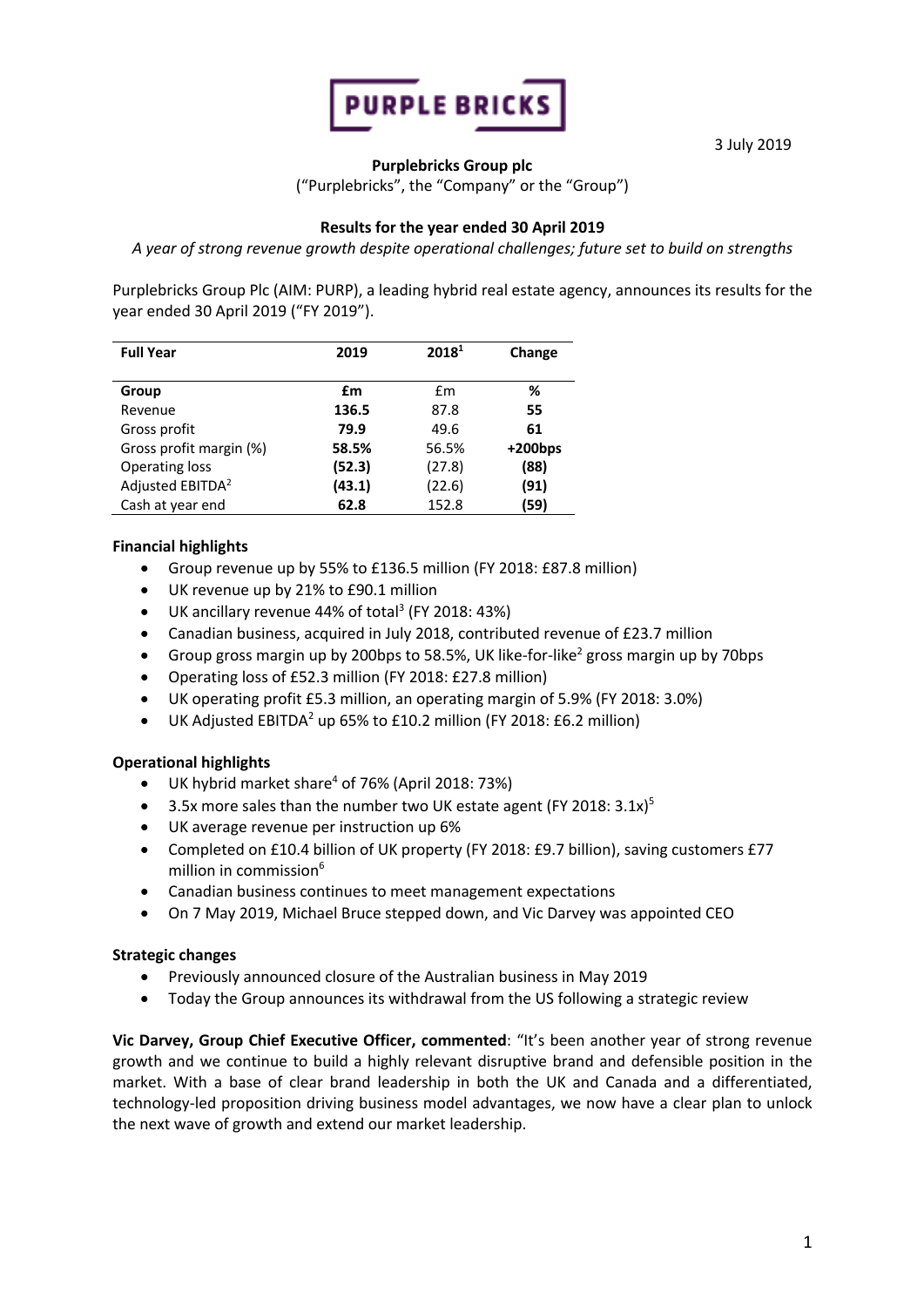We have taken the difficult decisions to exit our businesses in both Australia and the US as it is very important that we now focus our resources on the UK and Canada, where we have a strong established presence and where there are significant opportunities to grow market share and deliver profitable growth for shareholders. Both exits will be conducted in an orderly manner with the expectation they will be completed by the end of 2019."

#### **Outlook**

Over the five years since we launched Purplebricks in the UK, we have fundamentally changed the estate agency market. We believe that our differentiated, technology-led proposition will drive profitable growth and will enable us to take market share from traditional agents. Current economic and political uncertainty in the UK means market conditions remain challenging with volumes continuing to trend downwards, partially offset by higher revenues per instruction. Recent management and strategic changes will enable a greater focus on operational excellence and allow us to leverage our unrivalled data position to drive customer experience and accelerate performance. Given the strength of our balance sheet, we will continue to invest in our brand, technology and product development, while ensuring greater control over cash management and generation. We are excited by the prospect of driving forward our well-established UK and Canadian businesses in FY 2020 and beyond, and reiterate our medium term objective to gain 10% share of the UK market.

<sup>1</sup> FY 2018 numbers have been restated under IFRS 15 throughout.

<sup>2</sup> The underlying performance of the Group is monitored internally using a variety of statutory and alternative performance measures ("APMs"), which are not defined within IFRS. Such measures should be considered alongside the equivalent IFRS measures. For full definitions and reconciliations of APMs, please refer to note 4 to the financial statements.

<sup>3</sup> Ancillary revenue percentage is a KPI used by the Board to measure the performance of the business in generating non-instruction income from customers. The management information in this KPI recognises consideration receivable at a point in time and therefore differs from the accounting in the Group's financial statements

<sup>4</sup> Source: Rightmove

<sup>5</sup> Source: TwentyCi data

<sup>6</sup> Fees paid to Purplebricks vs typical commission of 1.3% plus VAT

 $7$  The content of the Purplebricks website should not be considered to form a part of or be incorporated into this announcement.

---END---

#### **Presentation**

A presentation for analysts and professional investors will be held at 09.30am (BST) at the offices of Buchanan, 107 Cheapside, London EC2V 6DN. To attend please email Kim van Beeck at kimvb@buchanan.uk.com.

The presentation will be webcast live and will be accessible via the Purplebricks website<sup>7</sup> at www.purplebricksplc.com/investors/latest results and a replay will also be available on the Purplebricks website following the presentation.

| <b>Enquiries</b><br><b>Purplebricks</b><br>Vic Darvey, CEO<br>James Davies, CFO<br>Adam Kay, Head of Investor Relations | +44 (0)20 7466 5000  |
|-------------------------------------------------------------------------------------------------------------------------|----------------------|
| <b>Zeus Capital (NOMAD)</b><br>Nick Cowles, Jamie Peel                                                                  | +44 (0)161 831 1512  |
| Citi (Co-broker)<br>Stuart Field, Robert Farrington                                                                     | +44 (0) 20 7986 4000 |
| Peel Hunt (Co-broker)                                                                                                   | +44 (0)20 7418 8900  |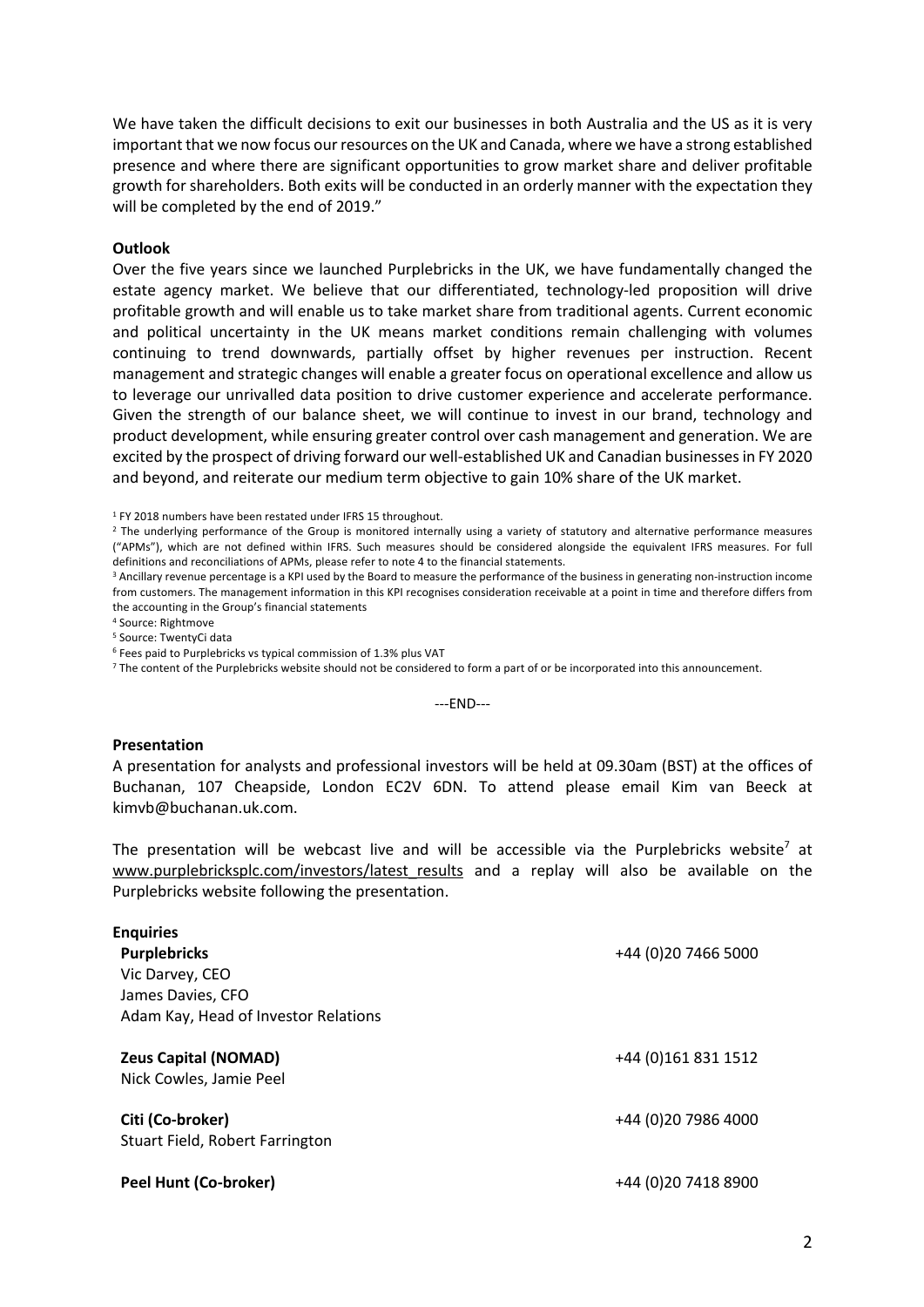Dan Webster, George Sellar

**Buchanan** +44 (0)20 7466 5000

David Rydell, Jamie Hooper, Kim van Beeck

#### **Forward-looking statements**

This announcement includes statements that are, or may be considered to be, "forward-looking statements". By their nature, such statements involve risk and uncertainty since they relate to future events and circumstances. Results may, and often do, differ materially from forward-looking statements previously made. Any forward-looking statements in this announcement reflect management's view with respect to future events as at the date of this announcement. Except as required by law or by the AIM Rules of the London Stock Exchange, the Company undertakes no obligation to publicly revise any forward-looking statements in this announcement following any change in its expectations to reflect subsequent events or circumstances.

#### **About Purplebricks**

 $\overline{a}$ 

Purplebricks is a leading hybrid real estate agency. Based in the UK, it also operates in Canada<sup>8</sup> and is invested in Homeday.de in Germany. Purplebricks combines highly experienced and professional Local Property Experts and innovative technology to help make the process of selling, buying or letting more convenient, transparent and cost effective. Purplebricks shares are traded on the London Stock Exchange AIM market.

<sup>8</sup> Decisions were taken in May 2019 and June 2019 to exit the Australian and US markets respectively. We are in the process of running down those businesses.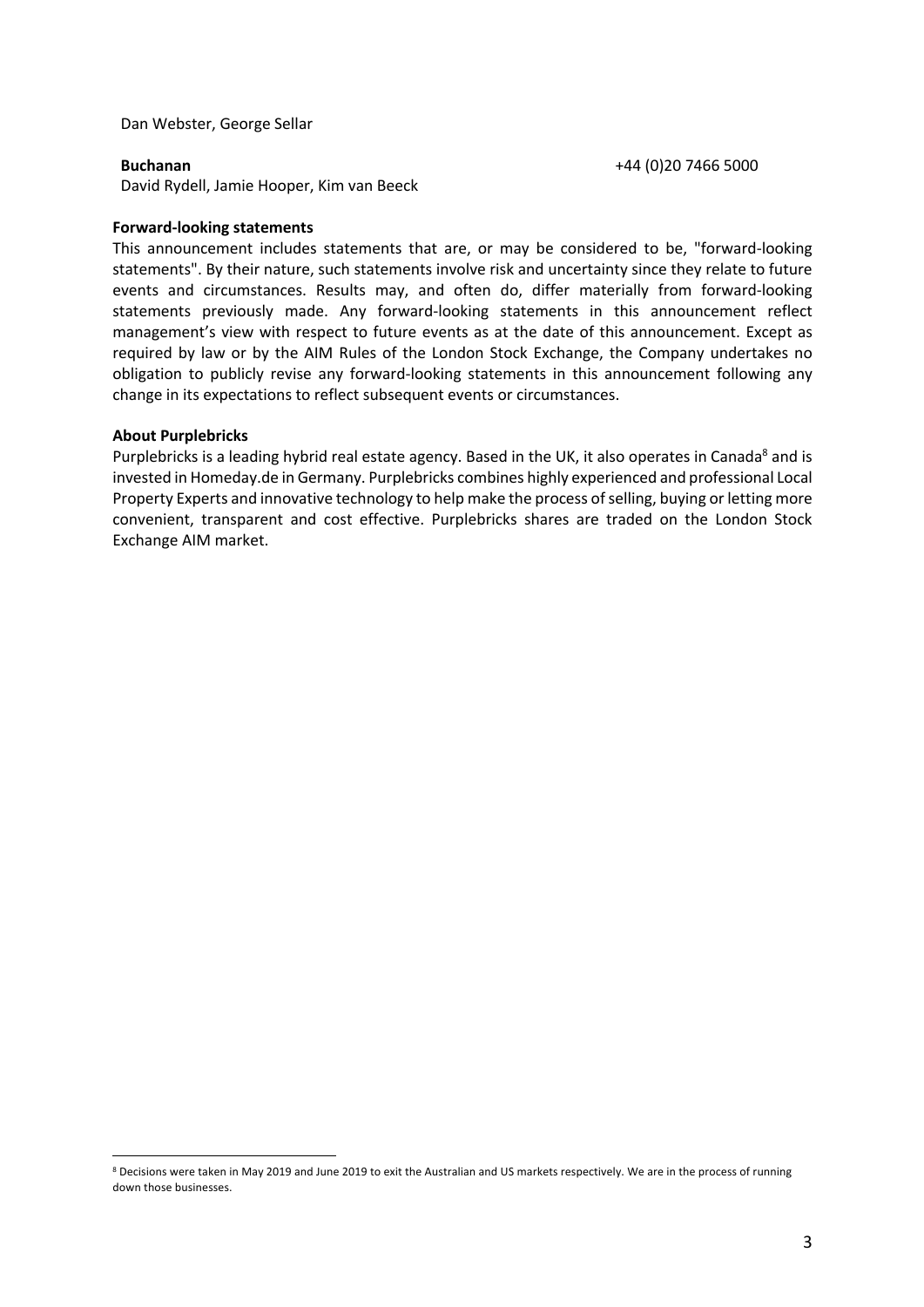### **Chairman's statement**

Having recently celebrated our fifth anniversary since launching in the UK, there are many things as true today as they were then – that the provision of good customer service, greater transparency, better technology and a low, fair, fixed fee underpinned by operational efficiency will enable us to build a sustainable, profitable business.

Going forward, there is considerable headroom to further disrupt the traditional real estate agency markets in both the UK and Canada. Building on our brand and operational strengths, we will make targeted investments that enable us to better exceed the needs and demands of sellers, buyers and renters across our business.

In FY 2019, Group revenue was up by 55% to £136.5 million (FY 2018: £87.8 million). Despite the soft property market and consumer uncertainty caused by Brexit, the UK performed well with revenue up 21% year-on-year. Canada contributed £23.7 million of revenue in its first nine months of ownership. Our Australian and US businesses contributed £22.7 million of revenue in aggregate (FY 2018: £13.4 million). As discussed below, both the Australian and US businesses will be closed in FY 2020. Despite this strong revenue performance, operating losses increased to £52.3 million (FY 2028: £27.8 million), driven by £52.9 million of operating losses incurred in Australia and the US.

Cash at the year-end was £62.8 million (30 April 2018: £152.8 million) giving significant firepower to execute our strategy and improve our customer offering over the medium term. Our decision to exit the Australian and US markets is expected to significantly reduce cash burn going forward.

For further discussion of financial performance and the position of the Group, please refer to the Chief Financial Officer's report.

#### **Board**

The Board is focused on driving the Group's mission to deliver an excellent customer experience through world-class technology and service. Our focus going forward is to ensure that the Group's ambitions are managed against risks, with sustainable growth at the heart of our business.

In May 2019, Michael Bruce announced he was stepping down as Chief Executive Officer and as a Director. As well as being a co-founder of the business, Michael's vision, passion and energy were the driving forces behind our success and the Company becoming the UK's leading hybrid estate agent. Michael leaves with our thanks and best wishes for the future. Subsequent to Michael stepping down, the Bruce family disposed of its remaining 14% stake in the Company to Axel Springer, giving that business a 26.6% holding in Purplebricks.

The Board appointed Vic Darvey as Chief Executive Officer in May 2019 to lead the business for the next phase of development. Vic had joined the business in January 2019 as Chief Operating Officer and brings more than 20 years' experience of leading successful high growth, customer-focused disruptive technology and data driven businesses. Vic has a clear vision of the priorities we need to address to take the Company forward, and this is laid out in his statement below.

#### **Strategy**

After the end of the financial year, the Board made the difficult but important decisions to close the Group's operations in Australia and to withdraw from the US. The rationale for these decisions is discussed in the Chief Executive's Statement, with an estimate of closing costs included in the Chief Financial Officer's review. Our focus going forward is on our profitable UK business and wellestablished Canadian operations to drive their full potential.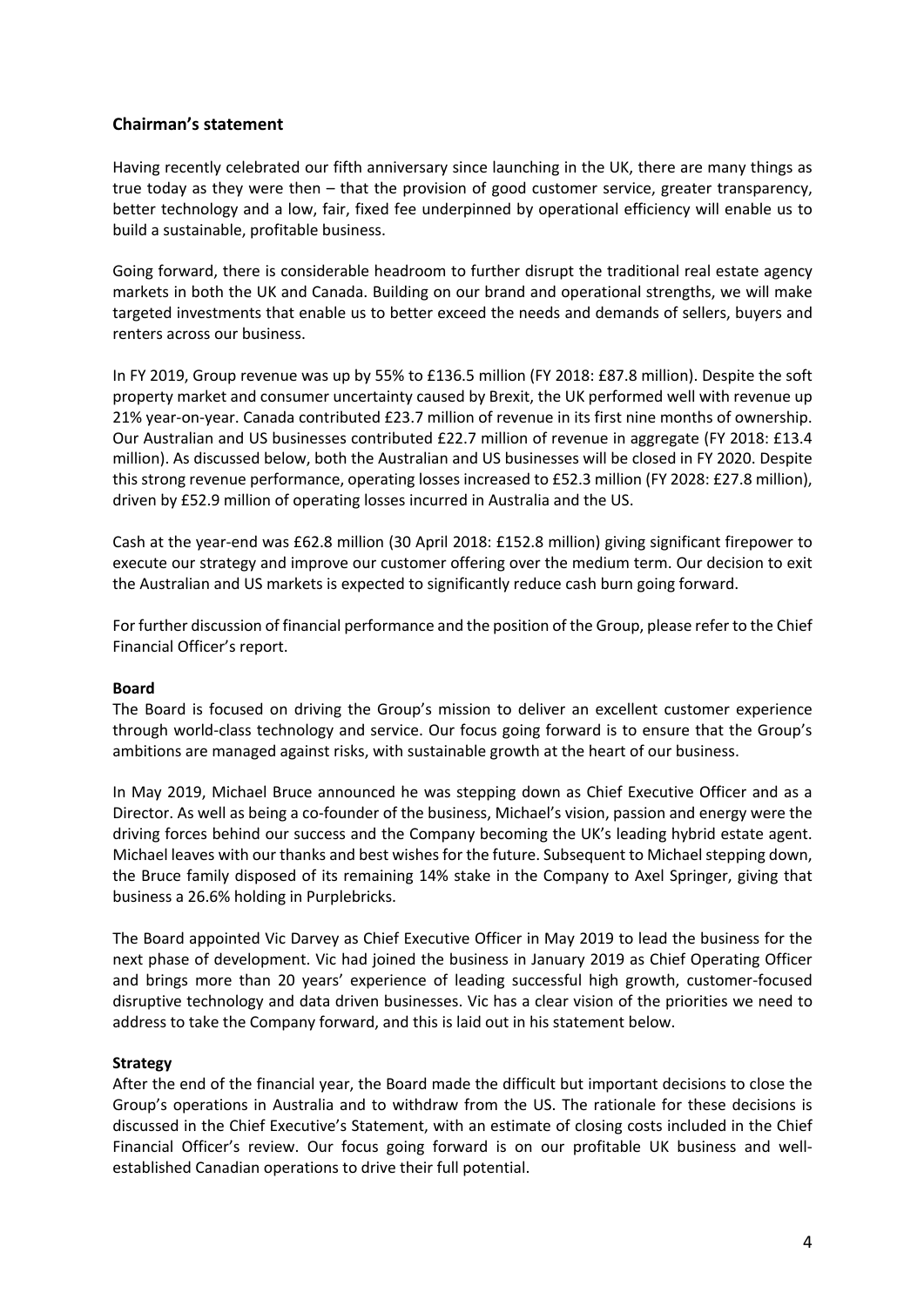### **Governance overview**

As a fast-growing and relatively young business, we are aware that as we grow we need to maintain a governance infrastructure that is appropriate for our increasing size and profile. The Company has adopted the Quoted Companies Alliance Corporate Governance Code ("QCA Code") and is accordingly committed to complying with the QCA Code or providing a clear explanation of any areas in which the Company's governance structures and practices differ from the expectations set by the QCA Code.

#### **Distribution policy**

Due to the evolution of our business, the Board has concluded that it would be premature to consider returning capital to investors at this time as we continue to focus our financial resources on exploiting the many opportunities we see to realise our potential. As our strategy and financial performance develop, we will look to move to a progressive dividend policy in future years.

Paul Pindar Chairman 2 July 2019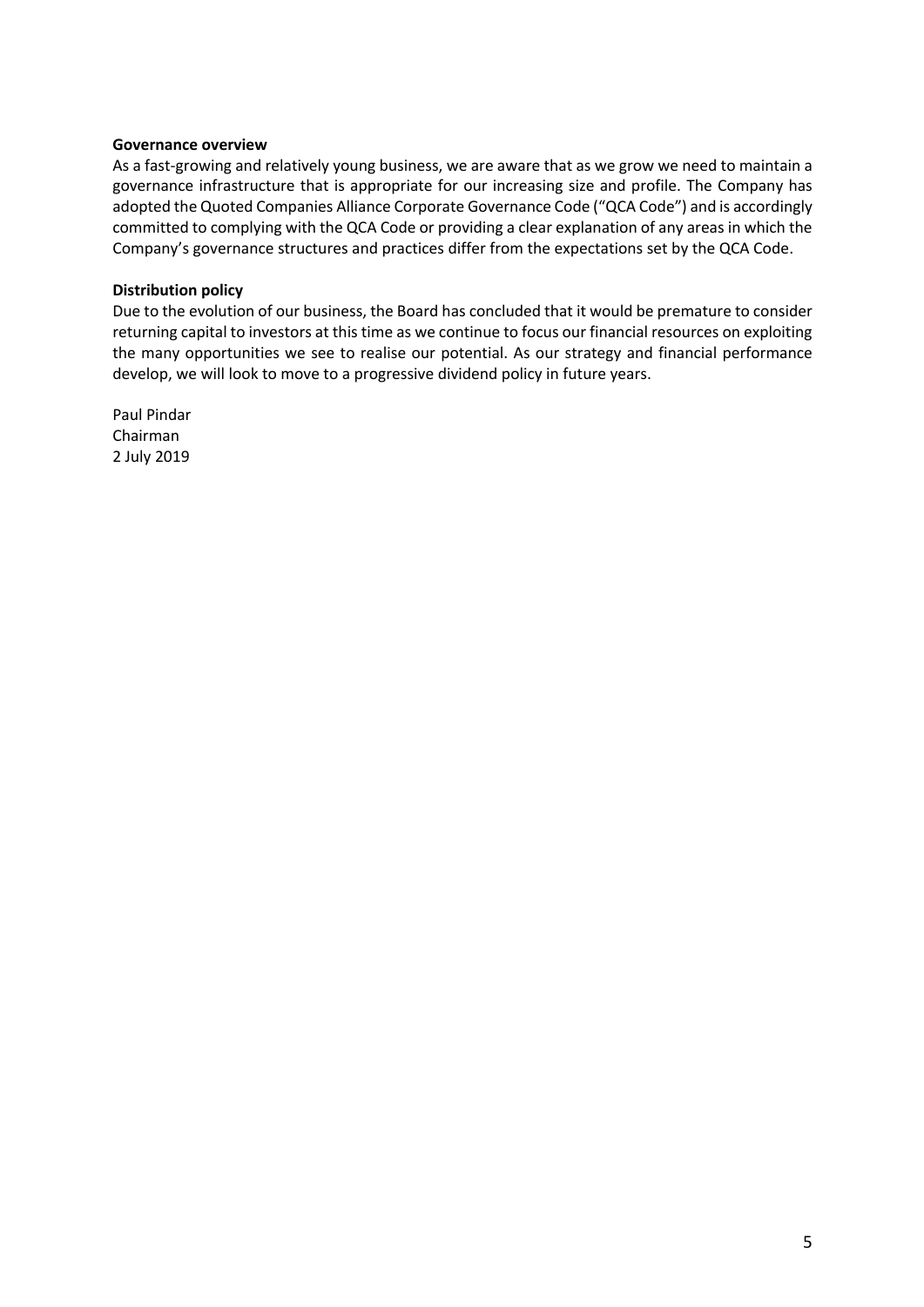## **Chief Executive's statement**

Purplebricks has grown rapidly over the last five years to become the largest UK estate agent, with clear brand leadership, an innovative business model and disruptive economics. Whilst the last 12 months have seen challenging trading conditions what's become really clear is that we have a strong and differentiated business model that is hard to replicate.

### **Brand leadership**

We have clear brand leadership in the UK, with awareness currently at 96%<sup>9</sup> and a brand that is more familiar to UK consumers than any other estate agent brand. Our brand strength has been further validated this year with Purplebricks being named the 13th most relevant brand in the UK in the annual Superbrands® insight survey. This is an incredible achievement for such a nascent brand, being considered alongside other leading consumer brands including Google, Amazon, Netflix and PayPal.

### **Customer value proposition**

Purplebricks has an effective model which is a clear "category killer" and we remain hugely focused on becoming "the only place customers go to buy, sell and let their homes". We have an unrivalled value proposition in the marketplace that offers consumers the opportunity to sell their homes for a fair, fixed fee. We are always available, when most high street agents still stick to office hours. Our technology provides complete transparency to the entire buying and selling experience enabling viewings to be booked instantly online and offers to be made and accepted from the palm of your hand around the clock.

Purplebricks' revolutionary process of buying and selling has enabled a market-leading position in the UK in terms of the total properties we represent on the market and the speed at which we sell them. We also enjoy significant market share in Quebec.

Moving forward, we are fully focused on creating a more dynamic customer experience based on realtime analytics, artificial intelligence and Smart CRM delivering a best-in-class experience. This will enable end-to-end service excellence for customers and greater automation and efficiency for our Local Property Experts ("LPEs").

### **People and culture**

We have a stand-out culture at Purplebricks and, as we have grown, we have distilled the best elements of our customer service ethos into our Purple Promises:

- 1. We focus on people, not just property:
- 2. We go the extra mile for every customer, every time;
- 3. We treat everybody fairly and with respect; and
- 4. If we say we will do something, we do it.

We continue to focus on attracting and retaining the best talent in the category and moving forward, we need to make sure that we have the right mix of capabilities in the business with an appropriate balance of real estate and digital talent.

Our sharp focus on talent is reflected in the feedback we receive from customers, and we are proud that we remain the most positively reviewed estate agent in the UK with nearly 67,000 independent reviews on Trustpilot with an excellent or great rating of 9.5 out of 10. To further reinforce our feedback capabilities, we have also launched a second review service with Feefo and I am pleased to say that we have achieved a consistently high score of 4.7/5 and also winning their coveted 'Gold

 $\overline{a}$ 

<sup>9</sup> Source: the nursery, March 2019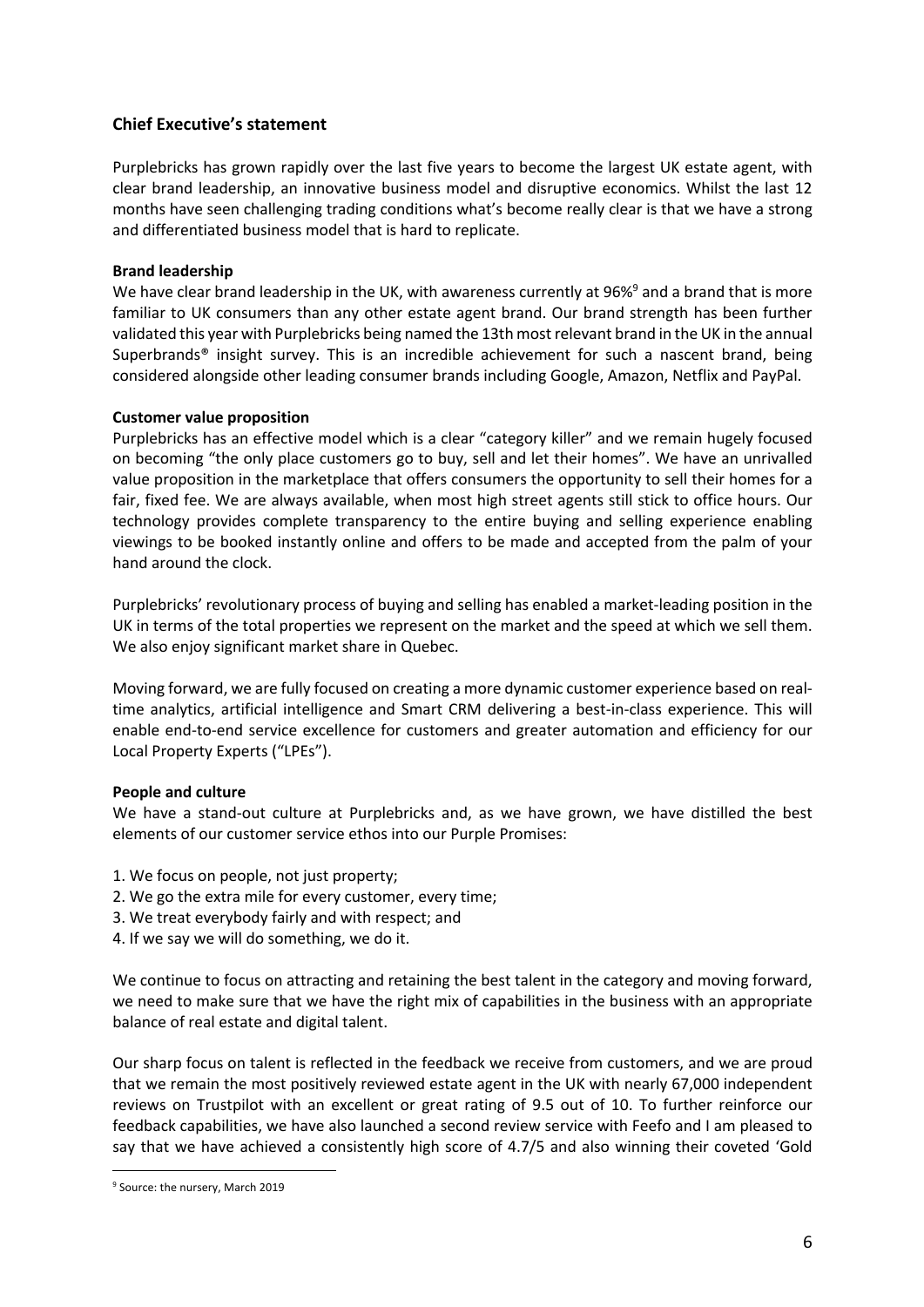Trusted Service' award in 2019 for maintaining a score of more than 4.5/5 over the previous 12 months.

### **Technology**

We have a differentiated, technology-led proposition driving clear business model advantages and we believe there are significant opportunities for us to scale. As consumer expectations continue to evolve, fueled by the adoption of 5G, we anticipate that the hybrid model will continue to displace traditional agents. Our aim being to drive higher attachment rates of products in basket, higher engagement through the My Purplebricks app and opportunities to create longer lifetime value through Purplebricks Plus.

As we unlock the next wave of growth, we will be focusing on three areas of product development that will continue to extend our market leadership while using data and technology to reset the service standards of the industry:

- Re-accelerate core growth by delivering rapid innovation of the customer journey;
- Increase LPE productivity by delivering greater automation and efficiency; and
- Start building the foundations of a real-time, mobile-enabled estate agent of the future.

Rapid expansion into international markets over the last few years has been distracting and the product and technology teams have been stretched to the limit. However, recent decisions to exit both the Australian and US markets have given us the opportunity to refocus on our flagship markets of the UK and Canada. There is a huge focus on continuing to take share from incumbent traditional operators and extend our market leadership. However, there is also a recognition that we need to do things differently, none more so than in product and technology.

We will be moving to more agile ways of working, instilling strong product principles and an enduring product vision that lays strong foundations for a data-enabled and digitally-enhanced estate agent of the future.

### **Strength of balance sheet**

Following our fifth anniversary since launch in April 2019, we are now beginning our second phase of growth, and it will be characterised by a more optimal allocation of capital and a laser focus on operational excellence. Withdrawing from the Australian and US markets will significantly reduce operational losses and we expect to remain in a position of positive cash generation across the UK and Canada combined this year. This will be supported by clear, consistent, operational metrics.

### **UK**

In the UK, we grew the number of instructions and revenue generated despite the market slowing and a number of traditional estate agents reporting a reduction in activity and a decrease in their revenues.

We were delighted that once again independent analysis from the leading, whole of market, industry data specialists TwentyCi resulted in a number of positive conclusions about our key customer performance metrics for the year ending April 2019:

- **We sold more homes**: Purplebricks sold Subject to Contract ("SSTC") 3.5x more properties than the next largest UK estate agent (FY 2018: 3.1 times)
- **Highest conversion**: Purplebricks had the highest level of conversion to SSTC and the lowest withdrawn level of the top 20 estate agency brands in the UK
- **Sold faster**: Purplebricks sold (SSTC) properties faster than the top 10 largest estate agency brands in the UK – at an average of 52 days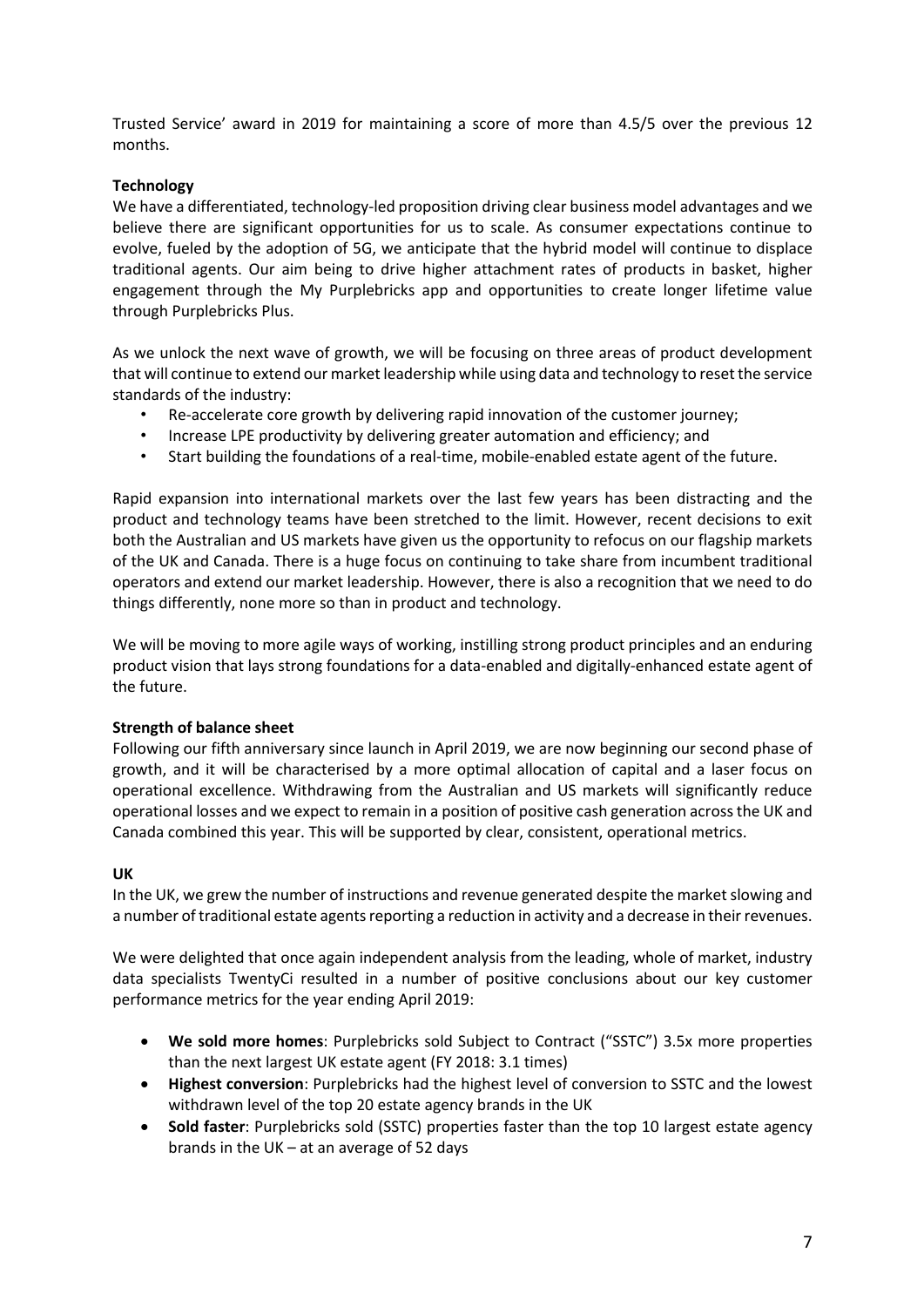- **Secure best price**: compared to the top 50 largest traditional estate agency brands whose average instruction price is between £250,000-£300,000, Purplebricks achieved sales that are £9,000 higher on average
- **Number one at selling houses**: 77% of listings sold (completed, exchanged or SSTC) within 12 months to April 2019; 56% of listings are sold within two months
- **Largest market share**: Purplebricks lists more properties than any other agent brand on homes up to £1 million, which represents 96.5% of the entire market

In FY 2019, our average revenue per instruction increased to £1,243 (FY 2018: £1,168), and we expect that to be higher in the next financial year as we continue to look at optimising attachment rates for ancillary products and other adjacency opportunities.

We remain optimistic about the potential of our UK business and we believe that there are significant opportunities to extend our market leadership.

### **Canada**

On 6 July 2018, we completed the acquisition of DuProprio, a leading hybrid real estate business in Canada with a significant market share in Quebec and impressive revenue growth in the other provinces in which it operates. The acquisition by Purplebricks is expected to accelerate these opportunities by enhancing the customer experience through its market-leading model and technology, capitalising on an extensive buy-side revenue opportunity and introducing aspects of the Purplebricks business model to operate alongside the highly successful digital service offered by DuProprio.

We will be disciplined in building on the momentum of this established business with three initial areas of focus:

- Continue to automate the experience through technology and process improvements;
- Maintain 20% market share in Quebec; and
- Increase brand awareness and market penetration in the remainder of Canada having rebranded to Purplebricks from ComFree in early 2019.

The business continues to be led by the existing, highly experienced, management team in place at the time of the acquisition.

### **Australia**

During the two and a half years that Purplebricks operated in Australia, market conditions became increasingly challenging. Despite changes to the business model and the continued hard work and dedication of the team there, we failed to gain the scale needed to succeed. Given the market outlook, and size of the ultimate opportunity, the Board took the decision in May 2019 to run down and close the business, which will be completed by 31 December 2019. A reduced team is in place to ensure a professional wind down of the business and to ensure we continue to deliver great outcomes for our remaining customers.

### **US**

Having launched in the US in September 2017, we expanded rapidly into a total of seven states within a year. Each state required a significant investment in marketing to underpin the brand. Having not seen the revenue growth we had expected, in early May 2019 we put the US business under strategic review, to examine the feasibility of delivering growth in a more effective and cost-efficient manner. Having reviewed a number of alternative business models, the outcome of the strategic review was that while there remains a significant opportunity to disrupt the US market, it would take substantially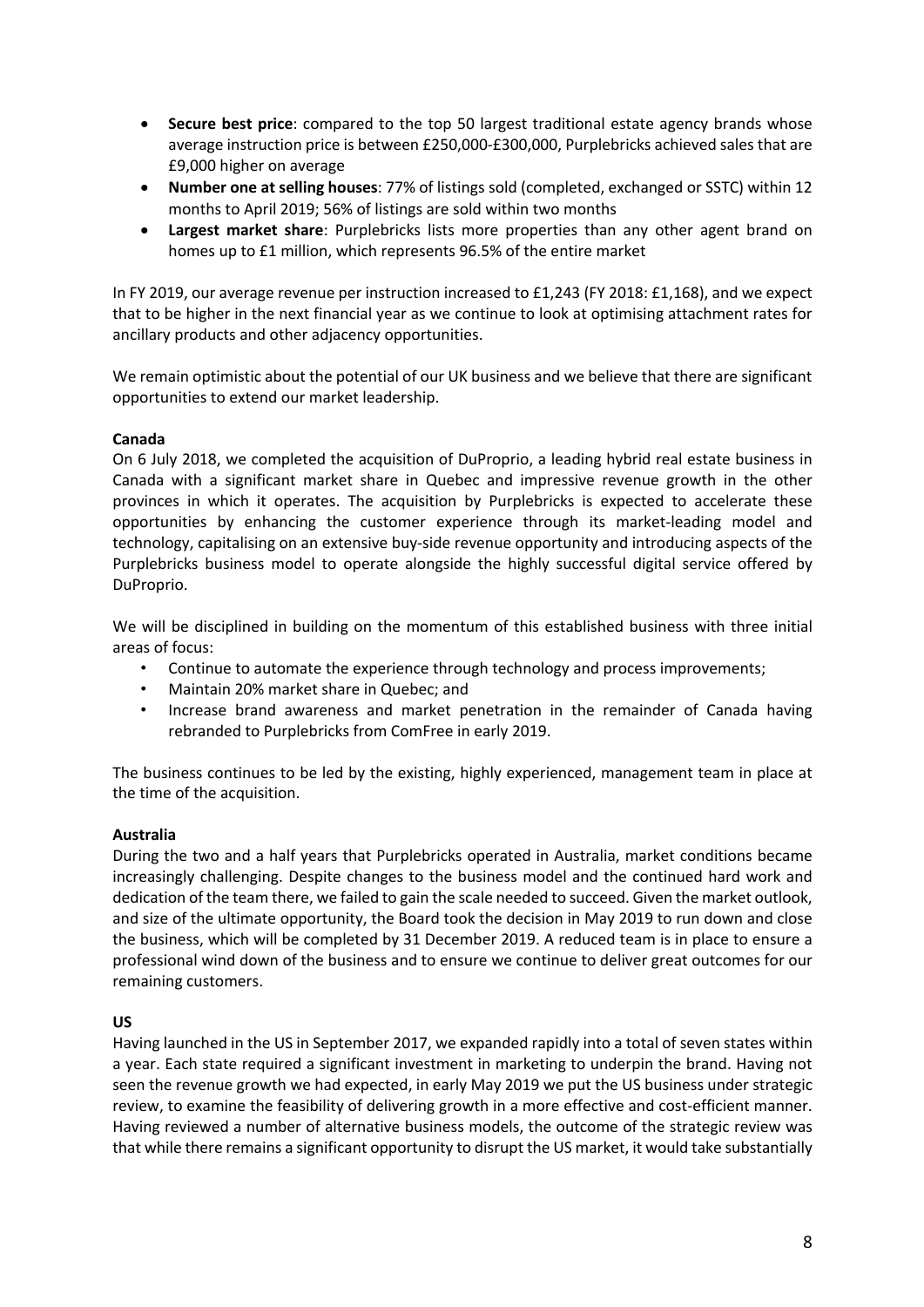more management time and resources than the Company is able to commit at this time. Therefore, a decision was taken to withdraw from the US and either sell or close the business.

### **Most importantly, our people**

I would like to take this opportunity to thank all of our incredibly talented people across all our markets in what has been a challenging year – from the external macro environment to a number of significant internal changes. My thanks in particular to our colleagues in Australia and the US, who have remained highly professional and, without exception, always focused on delivering great outcomes for our customers throughout a very difficult period for the business.

Vic Darvey Chief Executive Officer 2 July 2019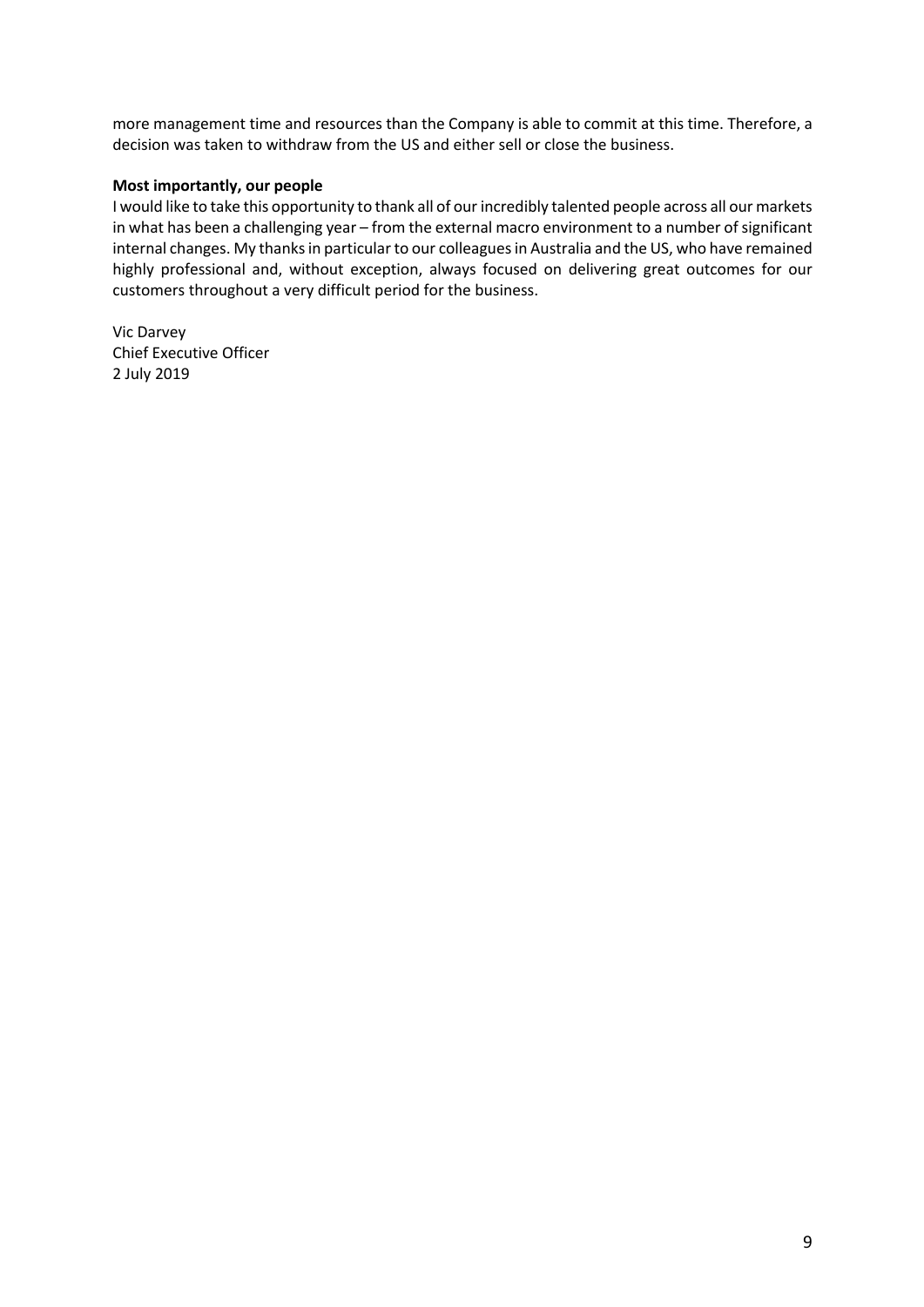## **Chief Financial Officer's report**

The 2019 financial year provided further confirmation of the strength of the increasingly profitable UK business, where revenue increased by 21% to £90.1 million and adjusted EBITDA by 65% to £10.2 million. This is against a backdrop of declining new listings coming to market and a competitive landscape where key traditional players are experiencing a notable shrinkage in their sales businesses.

Last year was a year of contrasting halves from an international perspective. The year started with significant investment across our international markets to drive awareness and consideration in what were challenging market conditions in both Australia and the US. The effectiveness and returns obtained from this marketing spend was challenged as the second half progressed and led to decisions taken post year-end to close our Australian business and more recently our US operations following an in-depth strategic review. In total, our operating losses in those markets were £52.9 million. In contrast, Canada, acquired in July 2018, progressed in line with management expectations including the launch in January 2019 of an enhanced marketing programme, along with a rebranding to Purplebricks outside of Quebec.

The Group adopted IFRS 15 *Revenue from Contracts with Customers* in the current year, and has applied the fully retrospective approach permissible under the accounting standard, which required us to restate comparatives as though IFRS 15 had been applied at the time. A reconciliation between IFRS 15 and IAS 18 is given in note 13 to the financial statements.

During the year, revenue for the Group increased by 55% to £136.5 million (FY 2018: £87.8 million). Stripping out revenue from the Canadian acquisition would have resulted in growth of 29%. Gross profit increased by 61% to £79.9 million (FY 2018: £49.6 million), giving a gross profit margin of 58.5%, an improvement of 200bps. Investment in building our brand in the US and establishing the Australian business led to a Group operating loss of £52.3 million (FY 2018 loss: £27.8 million).

The business is supported by a robust balance sheet with a strong cash position. To date the Group has financed its expansion without taking on debt. The Group had a cash balance at 30 April 2019 of £62.8 million (30 April 2018: £152.8 million).

| Extract of consolidated statement of comprehensive income | FY 2019 | FY 2018   |
|-----------------------------------------------------------|---------|-----------|
|                                                           |         | Restated* |
|                                                           | £m      | £m        |
| Revenue                                                   | 136.5   | 87.8      |
| Cost of sales                                             | (56.6)  | (38.2)    |
| <b>Gross profit</b>                                       | 79.9    | 49.6      |
| Gross profit margin (%)                                   | 58.5%   | 56.5%     |
| Administrative expenses                                   | (61.0)  | (35.3)    |
| Marketing costs                                           | (70.7)  | (42.1)    |
| Share of results of Joint Venture                         | (0.5)   |           |
| <b>Operating loss</b>                                     | (52.3)  | (27.8)    |
| Group Alternative Performance Measures <sup>2</sup>       | FY 2019 | FY 2018   |
|                                                           |         | Restated* |
|                                                           | £m      | £m        |
| <b>Adjusted EBITDA</b>                                    | (43.1)  | (22.6)    |
| <b>Adjusted operating loss</b>                            | (48.0)  | (24.3)    |
| <b>Adjusted operating costs</b>                           | (52.2)  | (30.0)    |

<sup>\*</sup> See note 13

<sup>2</sup> The underlying performance of the Group is monitored internally using a variety of statutory and alternative performance measures ("APMs"), which are not defined within IFRS. Such measures should be considered alongside the equivalent IFRS measures. For full definitions and reconciliations of APMs, please refer to note 4 to the financial statements.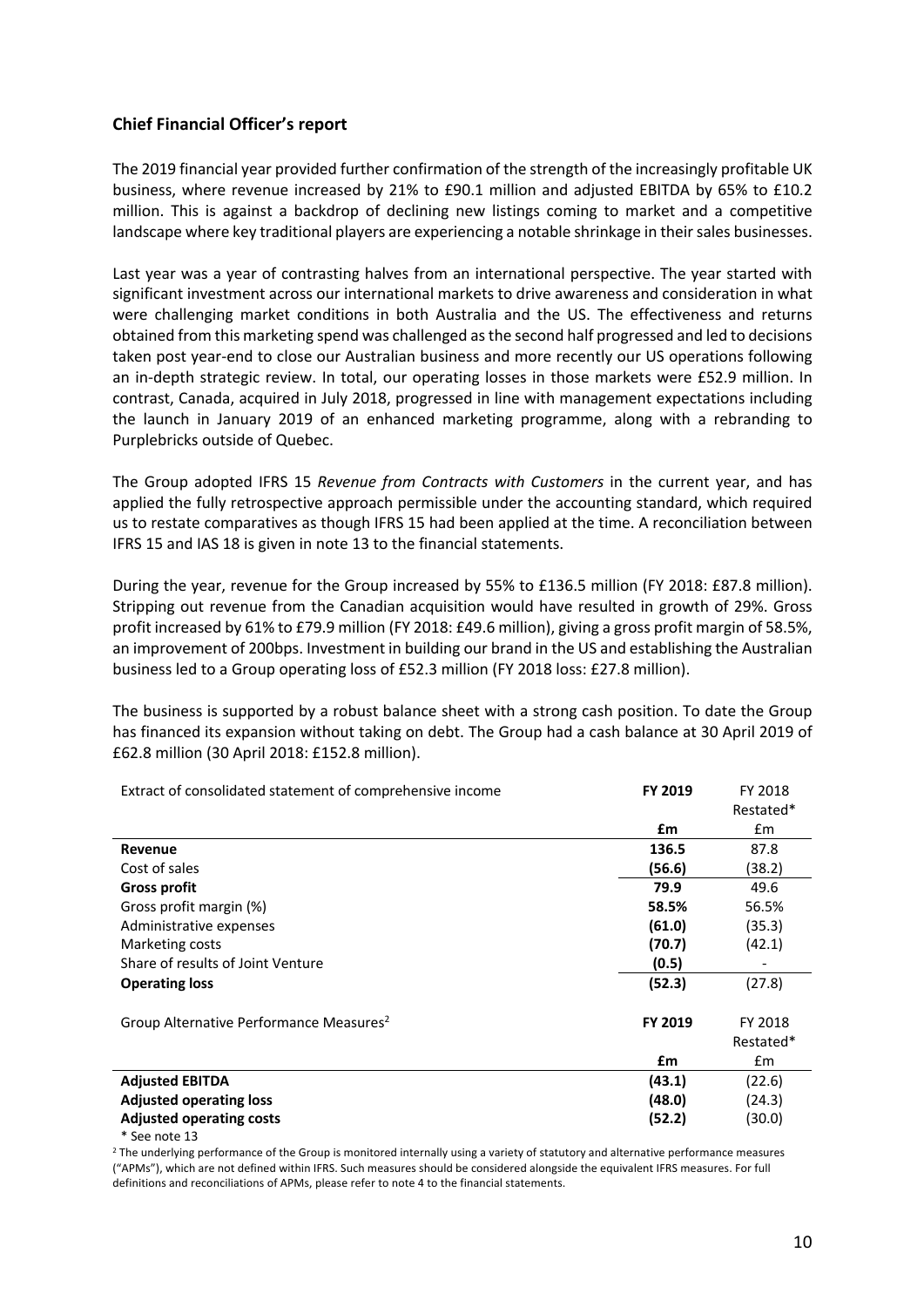| w<br>v |
|--------|
|--------|

 $\overline{a}$ 

| Extract of consolidated statement of comprehensive income | FY 2019 | FY 2018              |
|-----------------------------------------------------------|---------|----------------------|
|                                                           |         | Restated*            |
|                                                           | £m      | Em                   |
| <b>Revenue</b>                                            | 90.1    | 74.4                 |
| Cost of sales                                             | (33.3)  | (31.3)               |
| <b>Gross profit</b>                                       | 56.8    | 43.1                 |
| Gross profit margin (%)                                   | 63.0%   | 57.9%                |
| Administrative expenses                                   | (24.8)  | (19.5)               |
| Marketing costs                                           | (26.7)  | (21.4)               |
| <b>Operating profit</b>                                   | 5.3     | 2.2                  |
| UK Alternative Performance Measures <sup>2</sup>          | FY 2019 | FY 2018<br>Restated* |
|                                                           | £m      | £m                   |
| <b>Adjusted EBITDA</b>                                    | 10.2    | 6.2                  |
| <b>Adjusted operating profit</b>                          | 7.4     | 4.6                  |
| <b>Adjusted operating costs</b>                           | (19.8)  | (15.5)               |
| * See note 13                                             |         |                      |

**KPIs**: The Directors use key performance indicators (KPIs) to assess performance of the business against the Group's strategy. The strategy is built around: efficiently attracting good quality customers to our website; gaining market share; and providing customers with choice to enable revenue per instruction to increase. Cost-effective marketing and a controllable operating cost base are the ingredients to a sustainably profitable business.

*New users* represents the number of unique visitors to the website in the year.

*Average revenue per instruction* equates to total sales revenue divided by the number of published instructions

*Cost per instruction* represents total marketing costs, including portal costs, divided by instructions. *Marketing as a percentage of sales* represents the total marketing costs, including portal costs, as a percentage of total revenue.

| <b>UK KPIS</b>                  | FY 2019    | FY 2018    | Change (%) |
|---------------------------------|------------|------------|------------|
| New users                       | 13.488.000 | 13,820,000 | (2.4)%     |
| <b>Instructions</b>             | 69.892     | 64.376     | 8.6%       |
| Average revenue per instruction | £1.243     | £1.168     | 6.4%       |
| Cost per instruction            | £382       | £332       | 15.1%      |
| Marketing as a % sales          | 29.6%      | 28.8%      | 80bps      |

UK revenue increased by 21% during the year, driven by a 9% increase in the number of instructions and a 6% increase in average revenue per instruction to £1,243 (FY 2018: £1,168).

Revenue was split 56:44 between instruction and ancillary revenue respectively (FY 2018: 57:43). We have seen a further shift towards a greater proportion of ancillary revenue as we successfully sell more products to our customers.

<sup>&</sup>lt;sup>2</sup> The underlying performance of the Group is monitored internally using a variety of statutory and alternative performance measures ("APMs"), which are not defined within IFRS. Such measures should be considered alongside the equivalent IFRS measures. For full definitions and reconciliations of APMs, please refer to note 4 to the financial statements.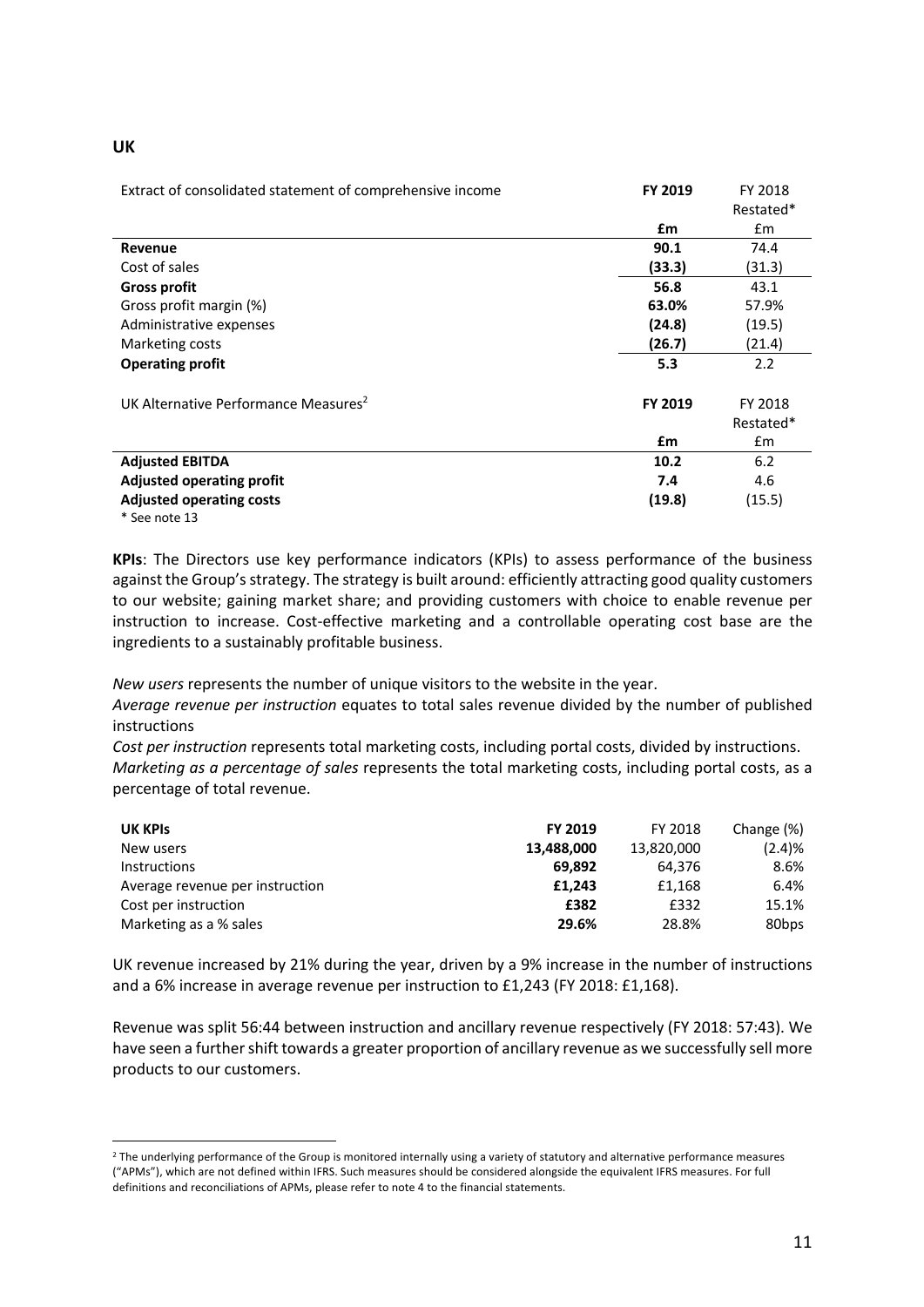The majority of cost of sales is represented by the earnings of self-employed LPEs. UK Gross profit margin for the year was 63.0% up 510bps from the prior year. 230bps of the increase can be attributable to a change in November 2017 of the UK deferred payment provider, resulting in costs of £1.7 million being recognised within finance costs, rather than within cost of sales as was previously the case. A further 210bps of the increase is attributable to £1.6 million of outsourced property management fees being recorded in cost of sales in FY 2018, whereas the work is now being undertaken in house so the cost is recorded in administrative expenses.

Adjusted operating costs (see definition above) were up 28% to £19.8 million (FY 2018: £15.5 million). At this time last year, we noted an increased level of infrastructure investment to meet the demands of a higher volume, regulatory changes and technology enhancements. The £4.3 million year-on-year increase being as a result of the full year costs of additional headcount added over the previous year across key value-driving areas of the business such as technology, marketing and customer service along with continued investment in those areas as well as in compliance functions.

Marketing costs were £26.7 million (FY 2018: £21.4 million), an increase of 24.8% over the prior year, reflecting continued investment in the UK brand and customer acquisition. Marketing cost per instruction ("CPI") was £382 up from £332, which reflected an unsustainable level of marketing spend from several online competitors along with substantial reductions in commission from traditional firms necessitating a higher than normal level of communication of our value proposition in a shrinking market. Overall marketing costs are expected to fall in FY 2020.

Adjusted EBITDA for the year (see definition above) was up by 65% to £10.2 million (FY 2018: £6.2 million).

Depreciation and amortisation was £2.3 million up from £1.6 million, predominantly reflecting a function of the increase in capitalised development costs from prior years. Despite these cost increases, operating profit has improved strongly in the year.

Share-based payment charge was £2.1 million down £0.3 million on the prior year. Options have been granted historically to align the objectives of key employees with the performance of the Group.

| Extract of consolidated statement of comprehensive income | FY 2019 |
|-----------------------------------------------------------|---------|
|                                                           | £m      |
| Revenue                                                   | 23.7    |
| Cost of sales                                             | (11.1)  |
| <b>Gross profit</b>                                       | 12.6    |
| Gross profit margin (%)                                   | 53.2%   |
| Administrative expenses                                   | (8.4)   |
| Marketing costs                                           | (7.4)   |
| <b>Operating loss</b>                                     | (3.2)   |
| Canada Alternative Performance Measures <sup>2</sup>      | FY 2019 |
|                                                           | £m      |
| <b>Adjusted EBITDA</b>                                    | (2.1)   |
| <b>Adjusted operating loss</b>                            | (2.8)   |

### **Canada** from 6 July 2018

 $\overline{a}$ 

<sup>&</sup>lt;sup>2</sup> The underlying performance of the Group is monitored internally using a variety of statutory and alternative performance measures ("APMs"), which are not defined within IFRS. Such measures should be considered alongside the equivalent IFRS measures. For full definitions and reconciliations of APMs, please refer to note 4 to the financial statements.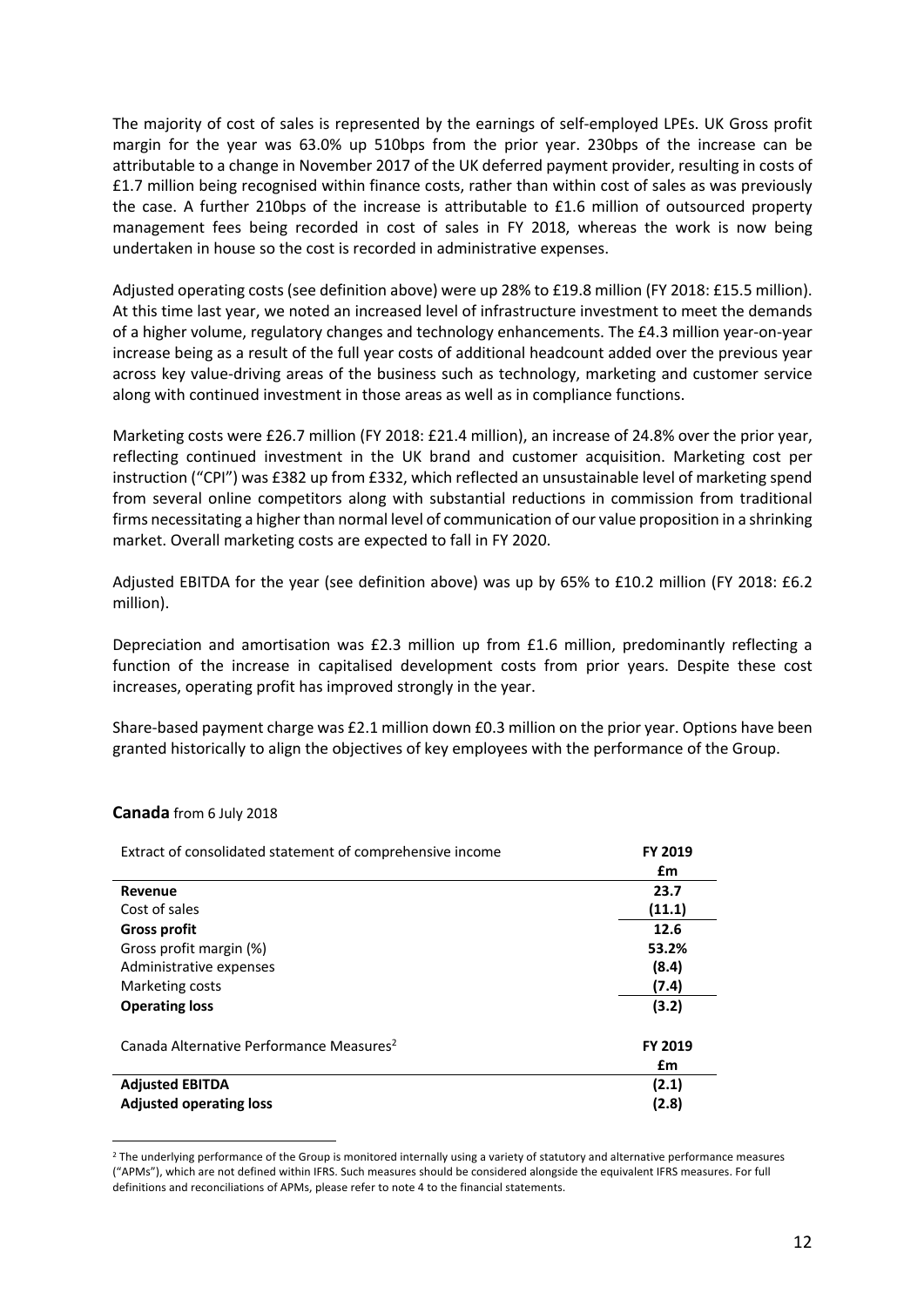| Canada KPIs <sup>10</sup>       | <b>FY 2019</b><br>From $6/7/18$ | FY 2018<br>$6/7/17$ - | Change (%) |
|---------------------------------|---------------------------------|-----------------------|------------|
|                                 |                                 | 30/4/18               |            |
| <b>Instructions</b>             | 29.112                          | 31.020                | (6.2)%     |
| Average revenue per instruction | £776                            | £671                  | 15.6%      |
| Cost per instruction            | £253                            | £132                  | 91.7%      |
| Marketing as a % sales          | 31.1%                           | 18.5%                 | $12.6$ ppt |

For the period of ownership from 6 July 2018, our Canadian businesses performed in line with management expectations and generated revenue of £23.7 million and a gross profit of £12.6 million, giving a gross profit margin of 53.2%.

Marketing costs were £7.4 million as we increased the typical level of spend to support faster growth and the rebranding in January to Purplebricks outside of Quebec. While it is too early to conclude on the results and effectiveness of the exercise, early data points show an improving trajectory. Further detail will be provided when our first half results for FY 2020 are released. Overall marketing spend in FY 2019 increased from the prior year when the business was under previous ownership. Over the short to medium term, it is expected that marketing costs will moderate as a percentage of revenue as the new brand identity is established. The operating loss was £3.2 million.

### **Australia**

 $\overline{a}$ 

| Extract of consolidated statement of comprehensive income |         | FY 2019 | Restated*<br>FY 2018 |
|-----------------------------------------------------------|---------|---------|----------------------|
|                                                           |         | £m      | $\mathsf{fm}$        |
| Revenue                                                   |         | 11.4    | 11.9                 |
| Cost of sales                                             |         | (7.4)   | (6.4)                |
| <b>Gross profit</b>                                       |         | 4.0     | 5.5                  |
| Gross profit margin (%)                                   |         | 35.1%   | 46.2%                |
| Administrative expenses                                   |         | (10.7)  | (7.3)                |
| Marketing costs                                           |         | (12.1)  | (11.4)               |
| <b>Operating loss</b>                                     |         | (18.8)  | (13.2)               |
|                                                           |         |         |                      |
| Australia Alternative Performance Measures <sup>2</sup>   |         | FY 2019 | FY 2018              |
|                                                           |         |         | Restated*            |
|                                                           |         | £m      | £m                   |
| <b>Adjusted EBITDA</b>                                    |         | (17.9)  | (12.5)               |
| <b>Adjusted operating loss</b>                            |         | (17.9)  | (12.6)               |
| * See note 13                                             |         |         |                      |
|                                                           |         |         |                      |
| <b>Australia KPIs</b>                                     | FY 2019 | FY 2018 | Change (%)           |
| New users                                                 | 831,000 | 851,000 | (2.4)%               |
| <b>Instructions</b>                                       | 3,648   | 4,544   | $(19.7)\%$           |
| Average revenue per instruction                           | £3,026  | £3,170  | (4.5)%               |
| Cost per instruction                                      | £3,309  | £2,533  | 30.6%                |
| Marketing as a % sales                                    | 106%    | 96%     | 10ppt                |

<sup>2</sup> The underlying performance of the Group is monitored internally using a variety of statutory and alternative performance measures ("APMs"), which are not defined within IFRS. Such measures should be considered alongside the equivalent IFRS measures. For full definitions and reconciliations of APMs, please refer to note 4 to the financial statements.

<sup>&</sup>lt;sup>10</sup> The FY 2018 KPI information is for a period before the business was acquired by the Group, however has been included for comparability.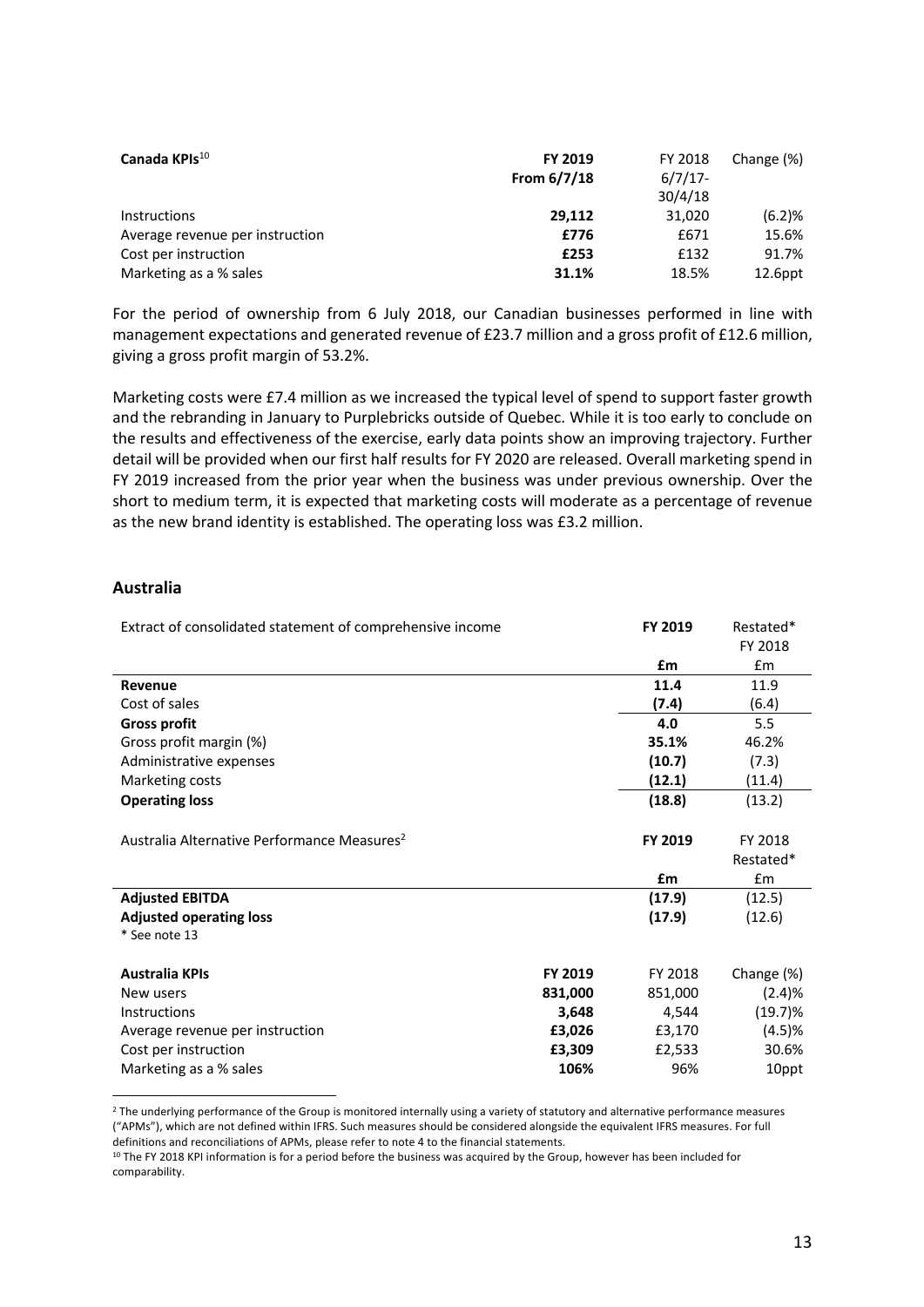In the face of increasingly difficult market conditions as the year progressed, we changed the management team and business model. Post year-end, the Board concluded that the prospective returns from Australia were no longer sufficient to justify continued investment and took the decision to exit the market in May 2019. A focused, results-orientated team are on the ground implementing our exit strategy, which is based around an orderly process where we stand by our key obligations and help customers successfully sell their properties.

Investments and loans made to the end of FY 2019 were £40.8 million, and with the decision to close our Australian business, we expect total losses and closure costs of between £6 million to £8 million in FY 2020.

### **US**

 $\overline{a}$ 

| Extract of consolidated statement of comprehensive income |         | FY 2019 | Restated*<br>FY 2018 |
|-----------------------------------------------------------|---------|---------|----------------------|
|                                                           |         | £m      | £m                   |
| Revenue                                                   |         | 11.3    | 1.6                  |
| Cost of sales                                             |         | (4.8)   | (0.6)                |
| <b>Gross profit</b>                                       |         | 6.5     | 1.0                  |
| Gross profit margin (%)                                   |         | 57.5%   | 62.5%                |
| Administrative expenses                                   |         | (16.1)  | (8.4)                |
| Marketing costs                                           |         | (24.5)  | (9.4)                |
| <b>Operating loss</b>                                     |         | (34.1)  | (16.8)               |
|                                                           |         |         |                      |
| US Alternative Performance Measures <sup>2</sup>          |         | FY 2019 | FY 2018              |
|                                                           |         |         | Restated*            |
|                                                           |         | £m      | £m                   |
| <b>Adjusted EBITDA</b>                                    |         | (33.1)  | (16.3)               |
| <b>Adjusted operating loss</b>                            |         | (33.2)  | (16.3)               |
| * See note 13                                             |         |         |                      |
|                                                           |         |         |                      |
| <b>US KPIS</b>                                            | FY 2019 | FY 2018 | Change (%)           |
| <b>Instructions</b>                                       | 2,987   | 724     | 313%                 |
| Average revenue per instruction                           | £3,956  | £2,851  | 38.8%                |
| Cost per instruction                                      | £8,201  | £8,917  | (8.0)%               |
| Marketing as a % sales                                    | 217%    | 588%    | 371ppt               |
|                                                           |         |         |                      |

While US revenue for the year grew more than 600%, operating losses increased to £34.1 million, more than doubling over the year reflecting a substantial increase in marketing spend and the establishment of an East Coast office.

Post year-end, following a period under strategic review to examine the feasibility of delivering the next phase of growth in a more effective and cost-efficient manner, a decision to withdraw from the US was made in July 2019. Investments and loans made to the end of FY 2019 were £53.1 million, and while it is a very recent decision, we expect total losses and closure costs of between £4 million to £6 million in FY 2020.

<sup>&</sup>lt;sup>2</sup> The underlying performance of the Group is monitored internally using a variety of statutory and alternative performance measures ("APMs"), which are not defined within IFRS. Such measures should be considered alongside the equivalent IFRS measures. For full definitions and reconciliations of APMs, please refer to note 4 to the financial statements.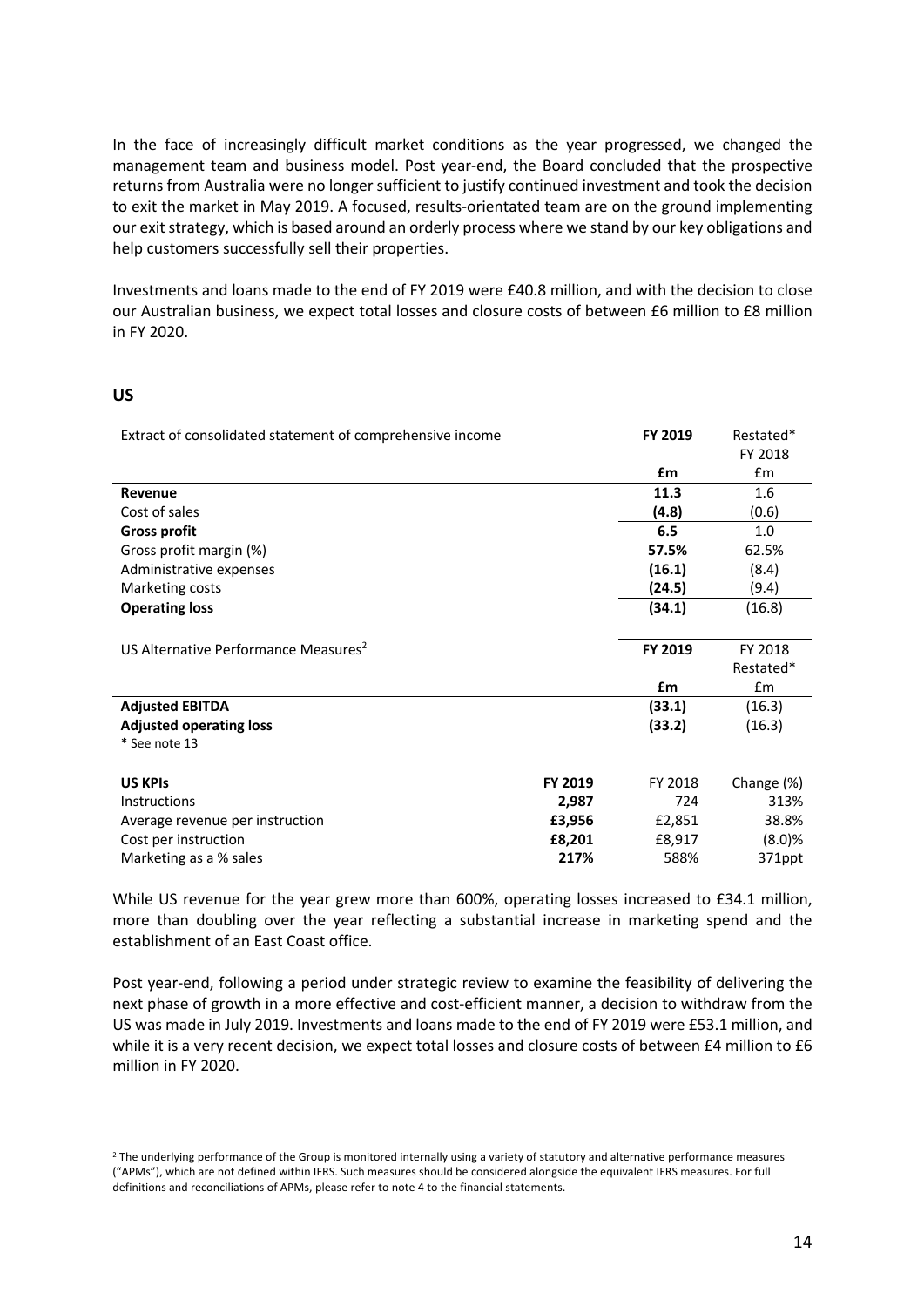### **Material transactions and exceptional items**

Given the outlook in those markets, investments made to date in both Australia and the US, including intercompany receivable balances, £93.9 million in aggregate, were fully impaired as at 30 April 2019. This is reflected in the stand-alone parent company and does not impact Group results. No exceptional items were identified for the year to 30 April 2018.

In January 2019, the Company invested £11.3 million for a 12.9% stake in Homeday.de in Germany as part of a strategic investment alongside Axel Springer.

The acquisition of the Canadian businesses in July 2018 and the agreed minority investment in Homeday.de in Germany mark new milestones for the Group. Both deals back existing management teams, with local knowledge and proven track records.

### **Discontinued operations**

All of the Group's activities were continuing throughout FY 2019 and FY 2018, although post year end the Group announced it was closing its Australian business and more recently its US operations.

### **Tax**

The Group reports a net tax credit of £1.1 million (FY 2018: £0.9 million charge). The tax credit includes a £1.0 million deferred tax credit relating to the recognition of previously unrecognised UK deferred tax assets, as the UK business now expects to make sufficient taxable profits to utilise these deductions; and deferred tax assets arising during the year in Canada. The overall credit position is also enhanced by a current tax credit of £0.3 million for repayable research and development tax credits. No tax impact is recognised in relation to the losses in the US and Australia and therefore the Group's effective tax rate differs significantly from the statutory tax rate. As the UK and Canadian businesses move to profitability in the future this effective tax rate is expected to move to a more normalised rate.

### **Statement of financial position**

The Group has a strong financial position to support its continued growth, including a cash balance of £62.8 million (30 April 2018: £152.8 million) and no debt. Net assets of £103.7 million were £46.5 million lower than the comparable figure (30 April 2018: £150.2 million) mostly as a result of a lower year end cash balance partially mitigated by higher levels of goodwill and intangible assets arising from acquisitions.

### **Cash flow**

Operating cash flow, which represents cash generated from, or consumed by operations, after marketing expenditure but before fixed asset expenditure was an outflow of £49.1 million (FY 2018: £16.3 million), of which £51.0 million was consumed in funding adjusted EBITDA losses in Australia and the US. Technology expenditure that is eligible for capitalisation, other capital expenditure and finance income/expenditure accounted for a further outflow of £3.7 million (FY 2018: £3.5 million). Cash spent on acquiring our Canadian business and share of Homeday.de was £38.5 million (FY 2018: £nil). Total cash outflow for the year was £90.3 million (FY 2018: £82.0 million inflow, benefiting from £102 million share issues).

Approved and signed on behalf of the Board

James Davies Chief Financial Officer 2 July 2019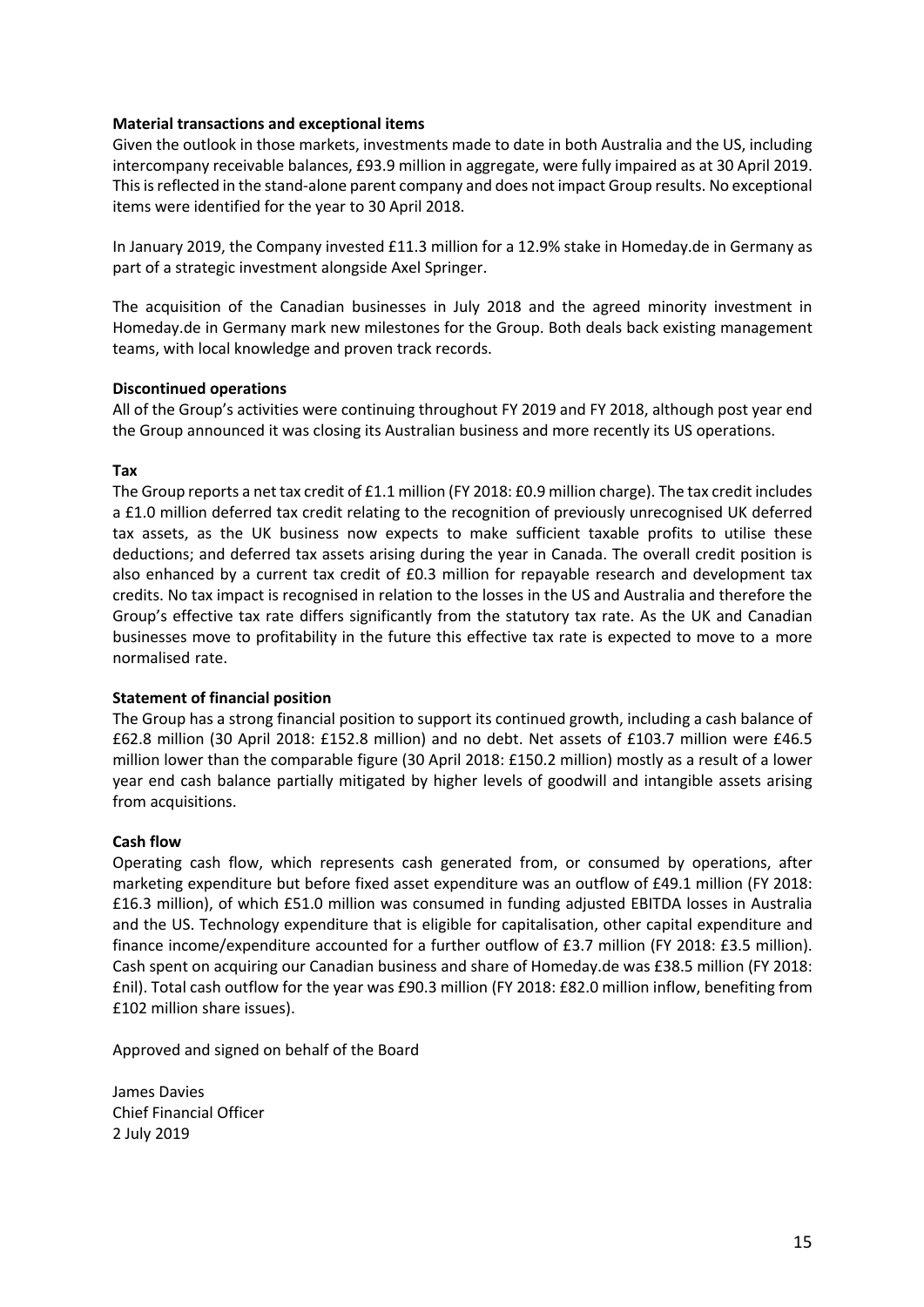# **Consolidated statement of comprehensive income for the year ended 30 April 2019**

|                                                                 |                          |           | Restated* |
|-----------------------------------------------------------------|--------------------------|-----------|-----------|
|                                                                 |                          | 2019      | 2018      |
|                                                                 | <b>Note</b>              | £000      | £000      |
|                                                                 |                          |           |           |
| Revenue                                                         | 5                        | 136,513   | 87,787    |
| Cost of Sales                                                   |                          | (56, 626) | (38, 208) |
| <b>Gross profit</b>                                             |                          | 79,887    | 49,579    |
|                                                                 |                          |           |           |
| Administrative and establishment expenses                       |                          | (61,016)  | (35, 195) |
| Marketing costs                                                 |                          | (70, 650) | (42, 142) |
| Share of results of joint venture                               |                          | (536)     |           |
| Loss from operating activities                                  |                          | (52, 315) | (27, 758) |
|                                                                 |                          |           |           |
| <b>Finance income</b>                                           |                          | 817       | 60        |
| <b>Finance expense</b>                                          |                          | (4, 456)  | (1, 492)  |
| Loss on ordinary activities before taxation                     |                          | (55, 954) | (29, 190) |
| Taxation on loss on ordinary activities                         |                          | 1,093     | (887)     |
|                                                                 |                          |           |           |
| Loss for the year                                               |                          | (54, 861) | (30,077)  |
|                                                                 |                          |           |           |
| Items that may be reclassified subsequently to profit and loss: |                          |           |           |
| Exchange differences on translation of foreign operations       |                          | (95)      | (490)     |
|                                                                 |                          |           |           |
| Total other comprehensive income                                |                          | (95)      | (490)     |
| <b>Total comprehensive loss</b>                                 |                          | (54,956)  | (30,567)  |
|                                                                 |                          |           |           |
| <b>Earnings per share</b>                                       |                          |           |           |
| Basic and diluted loss per share                                | $\overline{\phantom{a}}$ | (18p)     | (11p)     |
|                                                                 |                          |           |           |

\*See note 2.2

The accompanying accounting policies and notes form an integral part of these financial statements.

All losses and other comprehensive income relate to continuing operations and are attributable to equity shareholders of the parent.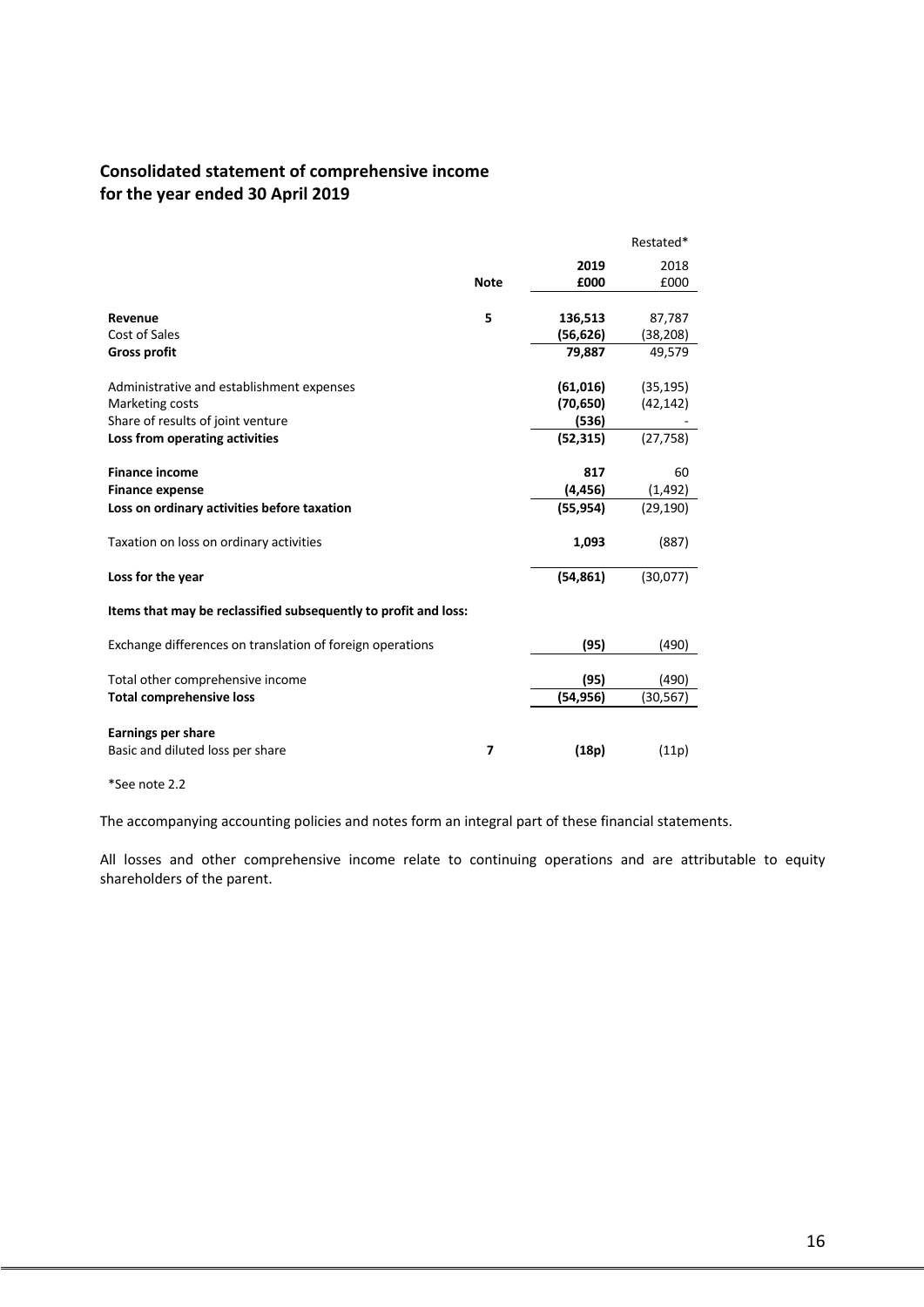# **Consolidated statement of financial position at 30 April 2019**

|                                              |             |           | Restated* | Restated* |
|----------------------------------------------|-------------|-----------|-----------|-----------|
|                                              |             | 2019      | 2018      | 2017      |
|                                              | <b>Note</b> | £000      | £000      | £000      |
| <b>Non-current assets</b>                    |             |           |           |           |
| Goodwill                                     | 9           | 19,486    | 2,606     | 2,606     |
| Intangible assets                            | 8           | 21,887    | 4,434     | 2,757     |
| Property, plant and equipment                |             | 1,960     | 1,054     | 718       |
| Investment in joint venture                  | 11          | 10,713    |           |           |
| Deferred tax asset                           |             | 7,120     | 3,068     | 3,087     |
|                                              |             | 61,166    | 11,162    | 9,168     |
|                                              |             |           |           |           |
| <b>Current assets</b>                        |             |           |           |           |
| Tax receivable                               |             | 1,163     | 306       |           |
| Trade and other receivables                  |             | 27,446    | 19,192    | 11,258    |
| Derivative financial instruments             |             | 10        |           |           |
| Cash and cash equivalents                    |             | 62,767    | 152,846   | 71,330    |
|                                              |             | 91,386    | 172,344   | 82,588    |
|                                              |             |           |           |           |
| <b>Total Assets</b>                          |             | 152,552   | 183,506   | 91,756    |
|                                              |             |           |           |           |
| <b>Current liabilities</b>                   |             |           |           |           |
| Trade and other payables                     |             | (24, 960) | (16, 300) | (7, 859)  |
| Deferred income                              |             | (19, 348) | (16, 842) | (9,370)   |
| Derivative financial instruments             |             |           | (44)      | (104)     |
|                                              |             | (44, 308) | (33, 186) | (17, 333) |
|                                              |             |           |           |           |
| <b>Net current assets</b>                    |             | 47,078    | 139,158   | 65,255    |
|                                              |             |           |           |           |
| <b>Total assets less current liabilities</b> |             | 108,244   | 150,320   | 74,423    |
|                                              |             |           |           |           |
| <b>Non-current liabilities</b>               |             |           |           |           |
| Deferred tax liabilities                     |             | (4, 519)  | (142)     | (244)     |
| <b>Net assets</b>                            |             | 103,725   | 150,178   | 74,179    |
|                                              |             |           |           |           |
| <b>Equity</b>                                |             |           |           |           |
| <b>Share Capital</b>                         |             | 3,031     | 3,019     | 2,705     |
| Share premium                                |             | 177,352   | 176,400   | 74,901    |
| Share-based payments reserve                 |             | 8,605     | 4,545     | 1,669     |
| Foreign exchange reserve                     |             | (469)     | (374)     | 116       |
| Retained earnings                            |             | (84, 794) | (33, 412) | (5, 212)  |
|                                              |             |           |           |           |
| <b>Total Equity</b>                          |             | 103,725   | 150,178   | 74,179    |
|                                              |             |           |           |           |

\*See note 2.2

The accompanying accounting policies and notes form an integral part of these financial statements.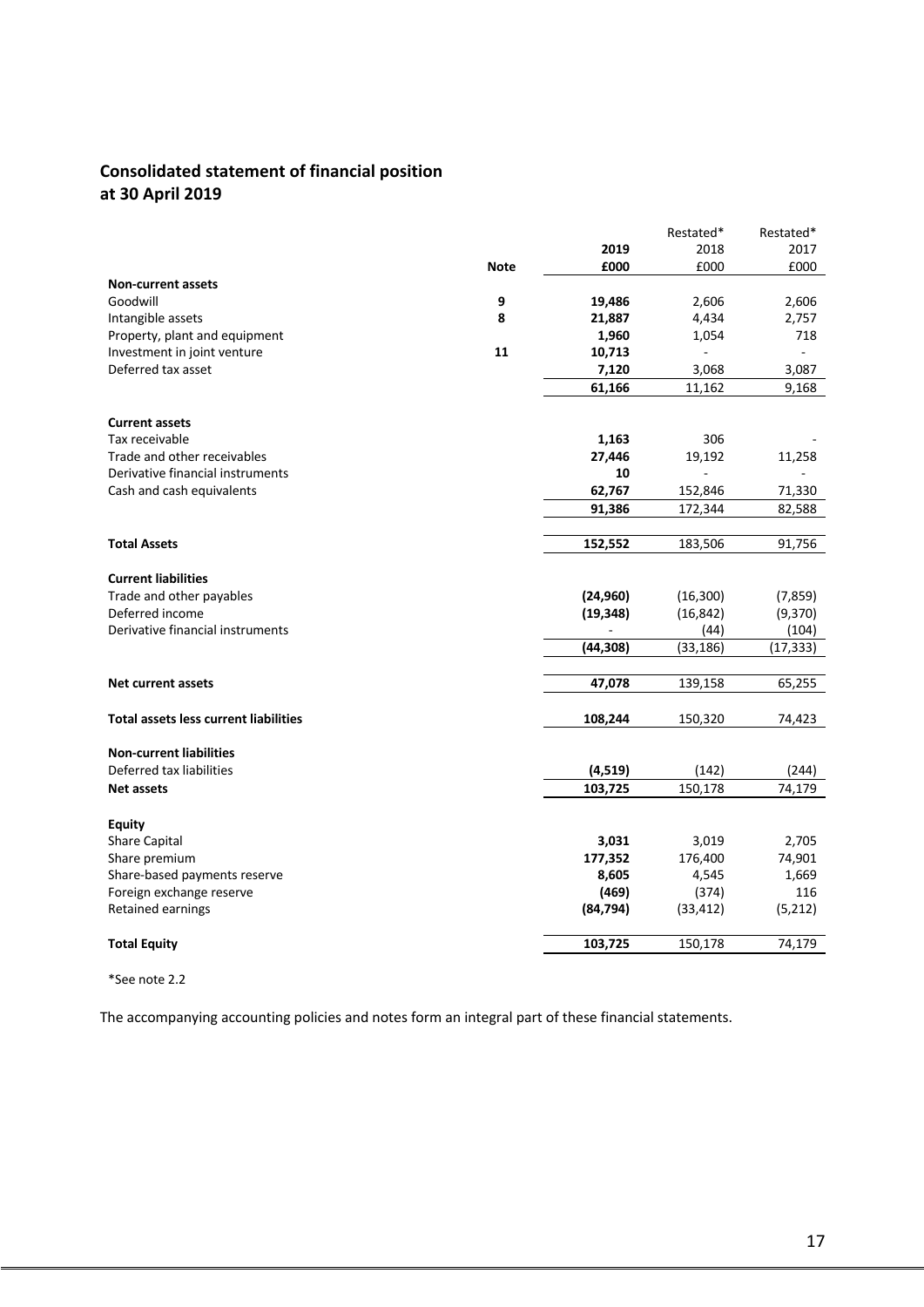# **Consolidated statement of changes in equity for the year ended 30 April 2019**

|                                        |                |                | Share-based | Foreign                  |                 |                     |
|----------------------------------------|----------------|----------------|-------------|--------------------------|-----------------|---------------------|
|                                        | <b>Share</b>   | <b>Share</b>   | payment     | exchange                 | <b>Retained</b> |                     |
|                                        | Capital        | Premium        | reserve     | reserve                  | <b>Earnings</b> | <b>Total Equity</b> |
|                                        | £000           | £000           | £000        | £000                     | £000            | £000                |
| At 1 May 2018 - Restated               | 3,019          | 176,400        | 4,545       | (374)                    | (33, 412)       | 150,178             |
| Issue of shares                        |                |                |             |                          |                 | $\Omega$            |
| Cost of share issue charged to share   |                |                |             |                          |                 |                     |
| premium account                        |                |                |             |                          |                 | $\Omega$            |
| Exercise of options                    | 12             | 952            | (203)       |                          | 203             | 964                 |
| Tax in respect of share options        |                |                |             |                          | 3,276           | 3,276               |
| Share-based payment charge             |                |                | 4,263       |                          |                 | 4,263               |
| <b>Transactions with owners</b>        | 12             | 952            | 4,060       | $\overline{\phantom{a}}$ | 3,479           | 8,503               |
|                                        |                |                |             |                          |                 |                     |
| Loss for the year                      |                |                |             |                          | (54, 861)       | (54, 861)           |
| Exchange differences on translation of |                |                |             |                          |                 |                     |
| foreign operations                     |                |                |             | (95)                     |                 | (95)                |
| <b>Total comprehensive loss</b>        | $\blacksquare$ | $\blacksquare$ |             | (95)                     | (54, 861)       | (54,956)            |
|                                        |                |                |             |                          |                 |                     |
| At 30 April 2019                       | 3,031          | 177,352        | 8,605       | (469)                    | (84, 794)       | 103,725             |

### **for the year ended 30 April 2018**

|                                                              |              |              | <b>Share-based</b> | Foreign  |                 |                     |
|--------------------------------------------------------------|--------------|--------------|--------------------|----------|-----------------|---------------------|
|                                                              | <b>Share</b> | <b>Share</b> | payment            | exchange | <b>Retained</b> |                     |
|                                                              | Capital      | Premium      | reserve            | reserve  | <b>Earnings</b> | <b>Total Equity</b> |
|                                                              | £000         | £000         | £000               | £000     | £000            | £000                |
| At 1 May 2017 as previously reported                         | 2,705        | 74,901       | 1,669              | 116      | (3,984)         | 75,407              |
| Effect of IFRS 15 (note 13)                                  |              |              |                    |          | (1,228)         | (1,228)             |
| At 1 May 2017 - Restated                                     | 2,705        | 74,901       | 1,669              | 116      | (5, 212)        | 74,179              |
| Issue of shares                                              | 278          | 99,722       |                    |          |                 | 100,000             |
| Cost of share issue charged to share                         |              |              |                    |          |                 |                     |
| premium account                                              |              | (650)        |                    |          |                 | (650)               |
| Exercise of options                                          | 36           | 2,427        | (582)              |          | 582             | 2,463               |
| Tax in respect of share options                              |              |              |                    |          | 1,295           | 1,295               |
| Share-based payment charge                                   |              |              | 3,458              |          |                 | 3,458               |
| <b>Transactions with owners</b>                              | 314          | 101,499      | 2,876              | ٠        | 1,877           | 106,566             |
| Loss for the year                                            |              |              |                    |          | (30,077)        | (30,077)            |
| Exchange differences on translation of<br>foreign operations |              |              |                    | (490)    |                 | (490)               |
| <b>Total comprehensive loss</b>                              |              |              |                    | (490)    | (30,077)        | (30, 567)           |
|                                                              |              |              |                    |          |                 |                     |
| At 30 April 2018 - Restated                                  | 3,019        | 176,400      | 4,545              | (374)    | (33, 412)       | 150,178             |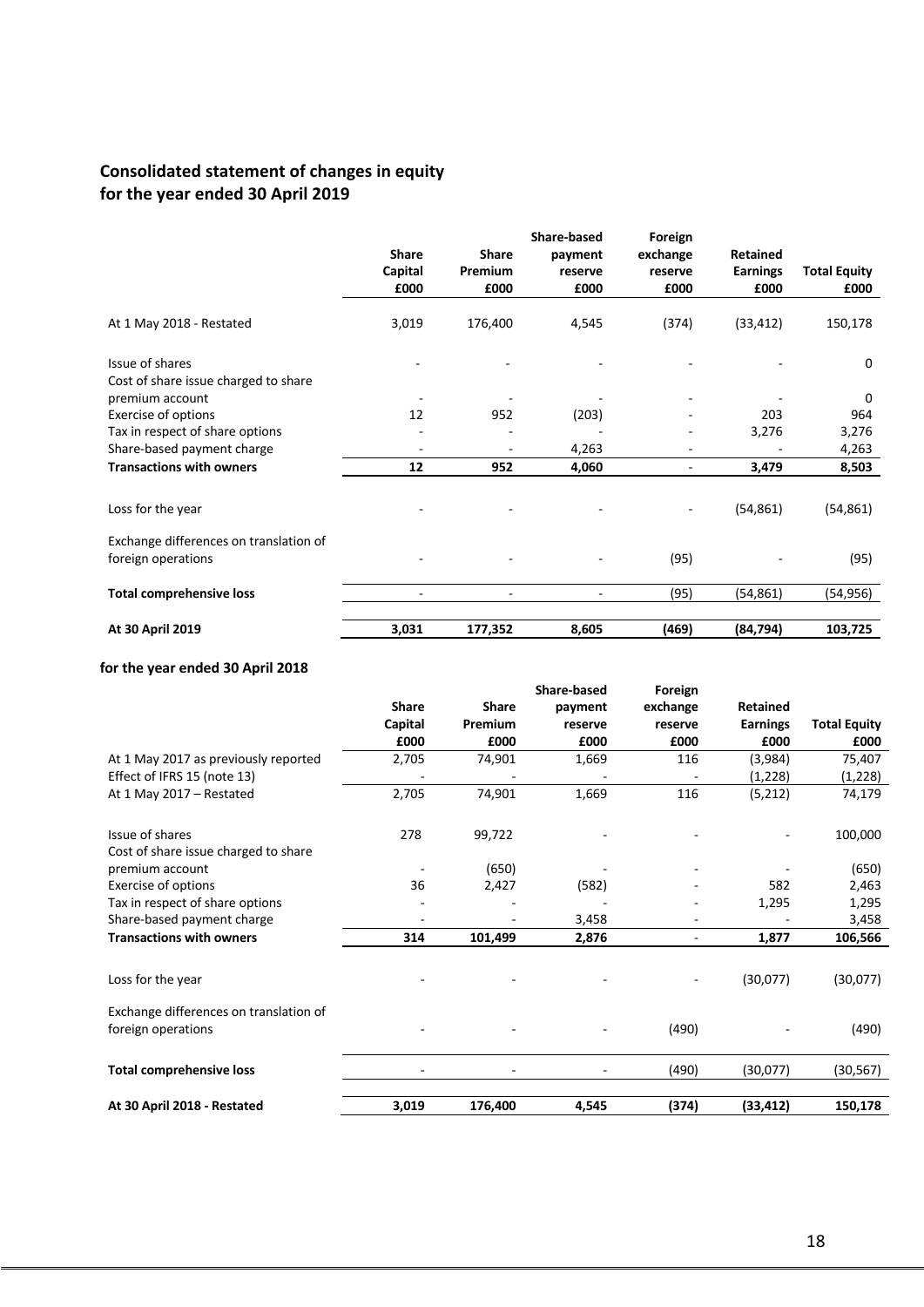# **Consolidated statement of cash flows for the year ended 30 April 2019**

|                                                          |             |           | Restated* |
|----------------------------------------------------------|-------------|-----------|-----------|
|                                                          |             | 2019      | 2018      |
|                                                          | <b>Note</b> | £000      | £000      |
| Loss for the year after taxation                         |             | (54, 861) | (30,077)  |
| Adjustments for:                                         |             |           |           |
| Amortisation of intangible assets                        | 8           | 3,704     | 1,256     |
| Depreciation                                             |             | 822       | 425       |
| Share-based payment charge                               |             | 4,263     | 3,458     |
| Interest income                                          |             | (763)     | (232)     |
| Interest expense                                         |             | 50        |           |
| Fair value movement in respect of derivatives            |             | (54)      | (60)      |
| Share of result of joint venture                         |             | 536       |           |
| Taxation                                                 |             | (1,093)   | 906       |
| Operating cash outflow before changes in working capital |             | (47,396)  | (24, 324) |
| Movement in trade and other receivables                  |             | (6, 573)  | (7,934)   |
| Movement in trade and other payables                     |             | 4,944     | 8,441     |
| Movement in deferred income                              |             | 1,024     | 7,473     |
|                                                          |             |           |           |
| Cash utilised in operations                              |             | (48,001)  | (16, 344) |
| <b>Taxation paid</b>                                     |             | (1,036)   |           |
| Interest paid                                            |             | (50)      |           |
|                                                          |             |           |           |
| Net cash outflow utilised in operating activities        |             | (49,087)  | (16, 344) |
| Cash flow from investing activities                      |             |           |           |
| Purchase of property, plant and equipment                |             | (1, 146)  | (761)     |
| Development expenditure capitalised                      | 8           | (2,606)   | (2, 292)  |
| Purchase of intangible assets                            | 8           | (671)     | (641)     |
| Interest income                                          |             | 763       | 232       |
| Investment in joint venture                              | 11          | (11, 249) |           |
| Acquisition of subsidiary net of cash acquired           | 9a          | (27, 290) |           |
|                                                          |             |           |           |
| Net cash flow utilised in investing activities           |             | (42, 199) | (3, 462)  |
| Cash flow from financing activities                      |             |           |           |
| Proceeds from issue of shares                            |             | 964       | 102,462   |
| Costs of issue of share                                  |             |           | (650)     |
| Net cash flow from financing activities                  |             | 964       | 101,812   |
| Net (decrease)/increase in cash and cash equivalents     |             | (90, 322) | 82,006    |
| Effect of foreign exchange rates                         |             | 243       | (490)     |
| Cash and cash equivalents at beginning of year           |             | 152,846   | 71,330    |
|                                                          |             |           |           |
| Cash and cash equivalents at the end of the year         |             | 62,767    | 152,846   |

\*See note 2.2

The accompanying accounting policies and notes form an integral part of these financial statements.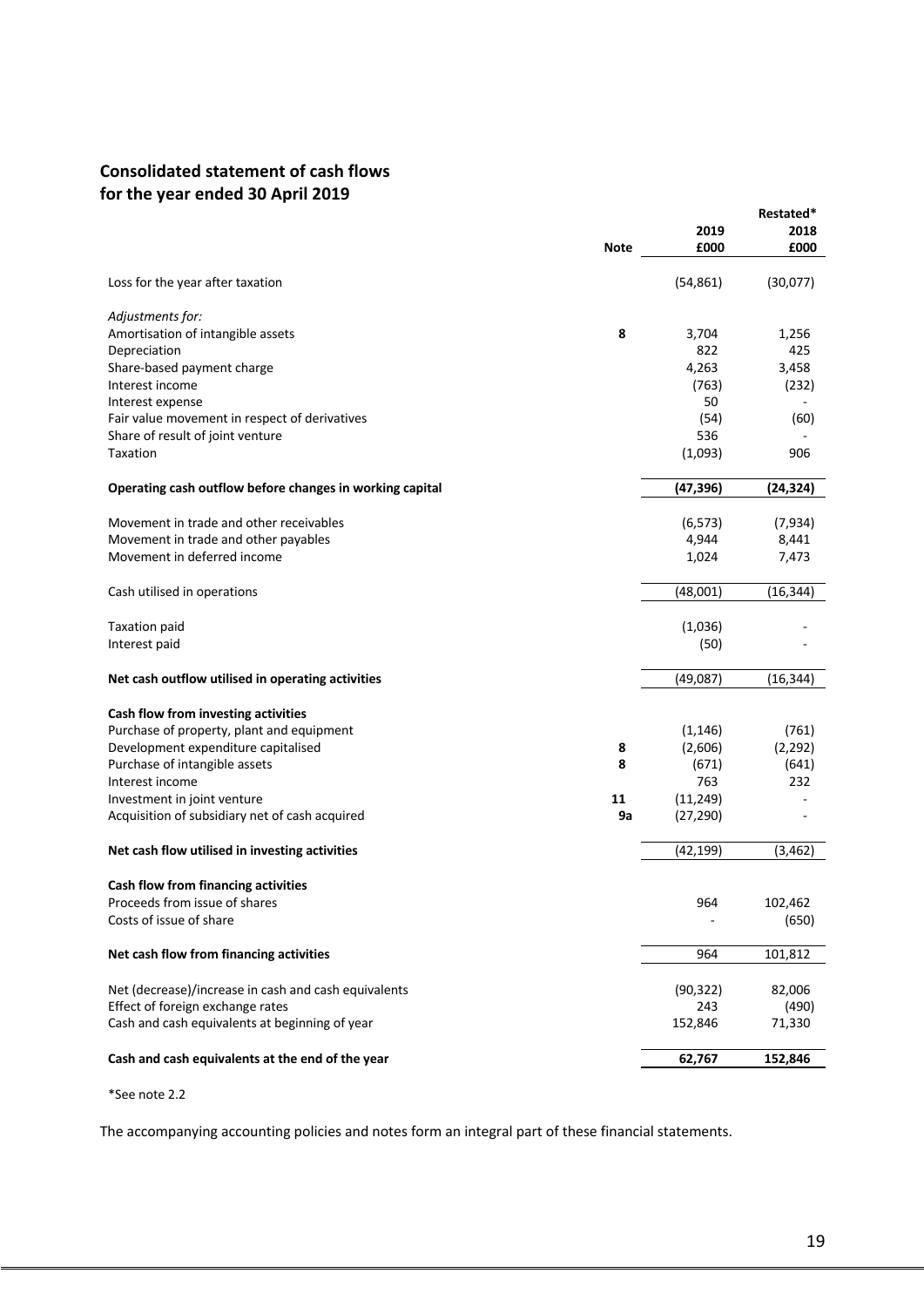### **Notes to the financial statements**

#### **1. General information**

Purplebricks Group plc is a public company limited by shares which is listed on the Alternative Investment Market of the London Stock Exchange. The company is incorporated in the United Kingdom and registered in England and Wales. The address of the Company's registered office is Suite 7, First Floor, Cranmore Place, Cranmore Drive, Shirley, Solihull, West Midlands, B90 4RZ. The Company is primarily involved in the estate agency business.

On 2 July 2018 the Group acquired 100% of the share capital of 9059-2114 Quebec Inc., which heads a group of companies operating one of Canada's leading commission-free real estate brands, Duproprio, giving the Group an established presence in a new market.

#### **2. Summary of significant accounting policies**

#### **2.1 Basis of preparation and consolidation**

This financial information has been prepared on the going concern basis under the historical cost convention as modified by the revaluation of certain financial assets and liabilities (including derivative instruments) at fair value.

The financial information set out in the announcement does not constitute the company's statutory accounts for the years ended 30 April 2019 or 2018. The financial information for the year ended 30 April 2018 is derived from the statutory accounts for that year which have been delivered to the Registrar of Companies. The auditor reported on those accounts: their report was unqualified, did not draw attention to any matters by way of emphasis and did not contain a statement under s498(2) or (3) of the Companies Act 2006. The audit of the statutory accounts for the year ended 30 April 2019 is not yet complete. These accounts will be finalised on the basis of the financial information presented by the directors in this preliminary announcement and will be delivered to the Registrar of Companies following the company's annual general meeting.

This financial information has been extracted from the annual consolidated financial statements for the year ended 30 April 2019 Purplebricks Group plc, which will be delivered to the Registrar of Companies when they become available. These financial statements will be prepared in accordance with International Financial Reporting Standards as adopted by the European Union and those parts of the Companies Act 2006 applicable to companies reporting under IFRS as adopted by the European Union.

#### **2.2 Restatement**

Following the adoption of IFRS 15 Revenue from Contracts with Customers, the Group has restated the Statement of Comprehensive income, the Statement of financial position, the statement of cash flows and the statement of changes in equity. More information of the impact of this are set out in notes 2.4.1 and note 13.

#### **Prior period error**

In the current period, the Group has reclassified cash flows relating to interest income in the statement of cash flows. In the prior period, this cash flow was reflected within cash flow from financing activities. As interest income arises on funds held on deposit, this is presented within cash flow from investing activities.

In addition to this, the Group has reclassified cash flows realting to debt factoring finance costs in the statement of cash flows. In the prior period, these cash flows had been presented within cash flows from financing activites. Receivables are sold at a discount to face value on non-recourse terms, with the discount representing the costs charged by the factor. The factors settles the debt to the Group on a net basis, after deducting fees. As no cash flows arise from these transactions, because the costs charged by the factor are deducted from the gross payment, the cash flows have been removed from the statement of cash flows.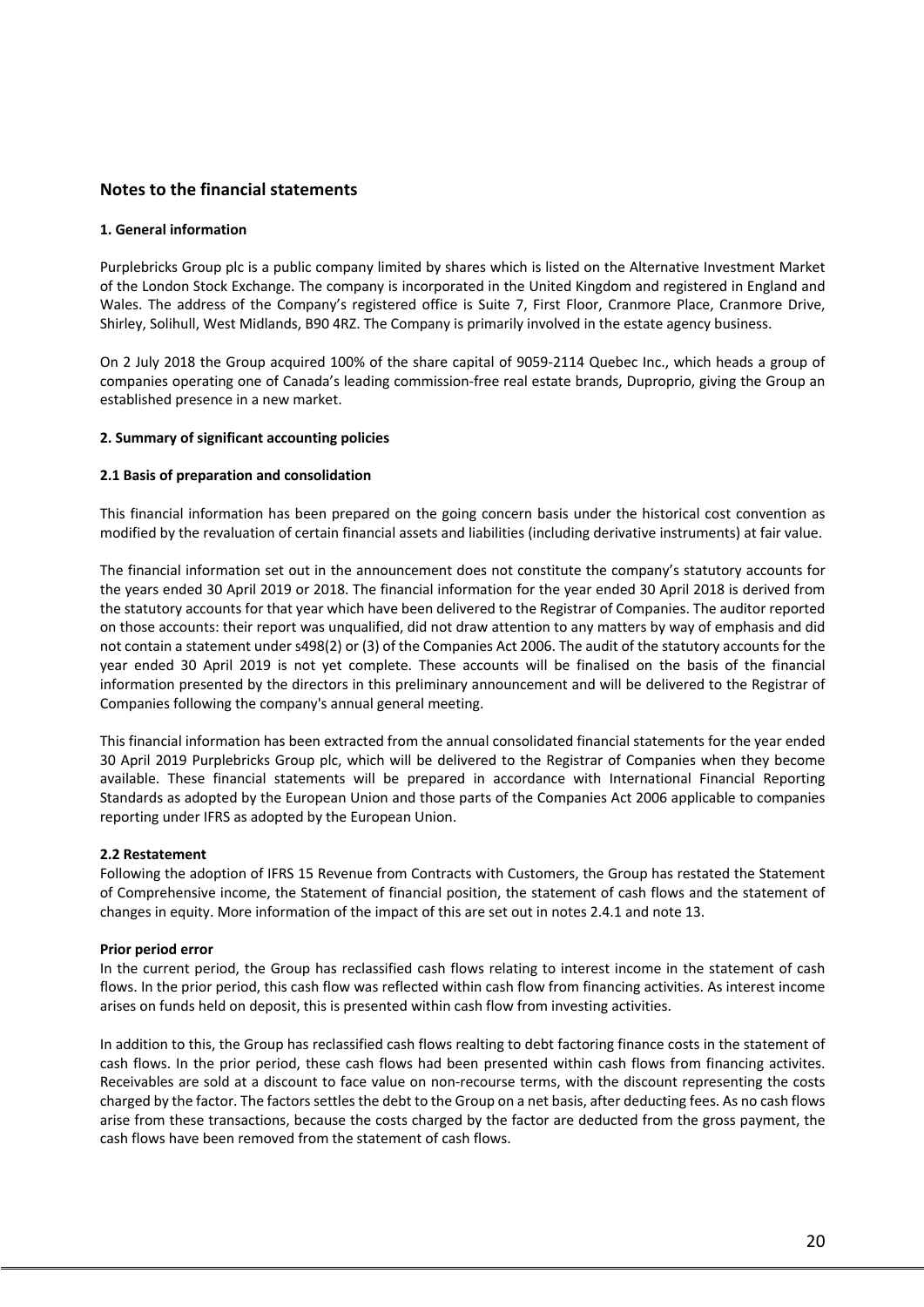#### **2.2 Restatement (continued)**

# **Extract from statements of cash flows** Operating cash outflow before changes in working capital previously reported (19,589) Increase in the loss before tax due to adoption of IFRS 15 (see note 13) (3,011) Decrease due to removing the adjustment for debt factoring finance costs (1,724) Operating cash outflow before changes in working capital (restated) (24,324) Cash flows from investing activities previously reported (3,694) Reclassification of interest income from cash flows from financing activities 232 Cash flows from investing activities (restated) (3,462) Cash flows from financing activities previously reported 100,320 and 100,320 Increase due to removal of cash outflows from debt factoring finance costs 1,724 Reclassification of interest income to cash flows from investing activities (232) Cash Flows from financing activities (restated) 101,812

#### **2.3 Going concern**

The financial statements have been prepared on the going concern basis. The directors have prepared a monthly forecast to July 2020, which on the basis of the assumptions made, shows that the Group can operate with its existing resources. The Group's forecasts and projections, taking account of reasonably possible changes in trading performance that may arise as a result of current economic conditions and other risks faced by the Group show that the UK is likely to continue being profitable and cash generative during the year ended April 2020, partially offsetting net cash consumption by the Group's international operations. At the financial year-end the Group reported cash balances of £62.8 million. The directors have performed sufficient sensitivity analysis to be satisfied that the going concern basis of preparation is appropriate.

Accordingly, the directors believe that it is appropriate to adopt the going concern basis of accounting in preparing the financial statements.

#### **2.4 New accounting standards adopted in the period**

#### **2.4.1 Implementation of IFRS 15 Revenue from Contracts with Customers**

#### **Revenue recognition**

The Group has initially adopted IFRS 15 Revenue from Contracts with Customers in these financial statements.

An explanation of how the Group has applied IFRS 15, including the judgements taken in the application of the standard, is set out below.

IFRS 15 establishes a comprehensive framework for determining whether, how much and when revenue is recognised. It has replaced IAS 18 Revenue. As the overall value of the adjustments on adoption of IFRS 15 to the Group's previously reported results is significant, in order to ensure comparability of current period reported results against the restated results of comparative periods, the Group has adopted the standard using the fully retrospective method, with the effect of initially applying the standard recognised at the beginning of the comparative period, ie 1 May 2017.

**2018 £000**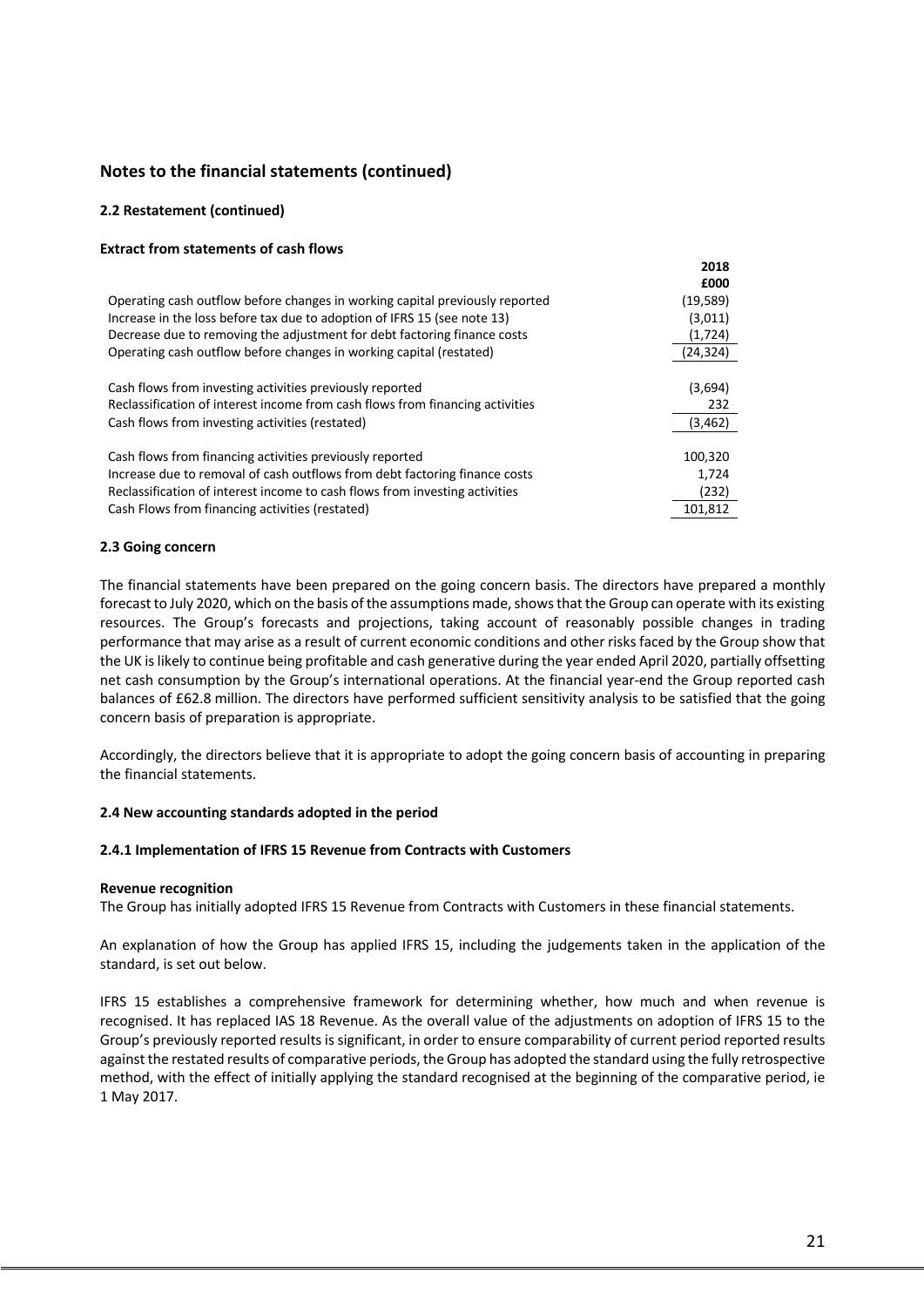### **2.4.1 Implementation of IFRS 15 Revenue from Contracts with Customers (continued)**

Accordingly, the information presented for the year to 30 April 2018 has been restated. The effect of initially applying this standard mainly arises from:

- later recognition of instruction fee revenue, and associated cost of sales, following identification of the relevant performance obligations and when and how revenue relating to these is allocated and recognised,
- earlier recognition of revenue from Conveyancing referrals and Brokerage activities, and associated cost of sales, following assessment of the relevant performance obligations and when and how revenue relating to these is recognised.

Please see the tables set out at note 13 for further information. Table 1 summarises the impact of transition to IFRS 15 on retained earnings at 1 May 2017.

Tables 2 - 6 summarise the impacts of adopting IFRS 15 on the Group's previously reported:

- Statement of profit or loss and other comprehensive income for the year ended 30 April 2018.
- Statement of financial position as at 30 April 2018 and 30 April 2017.
- Earnings per share for the year ended 30 April 2018.
- The consolidated statement of cash flow for the year ended 30 April 2018 has been restated to reflect the adjustments detailed in these tables.

The details of the new significant accounting policies and the nature of the changes to previous accounting policies in relation to the Group's various services are set out below. Under IFRS 15, revenue is recognised when control of the services passes to the customer. The Group has been required to use judgement in determining the timing of the transfer of control – at a point in time or over time – for each service type.

#### **Contracts with customers**

The Group has identified the following significant categories of contracts with customers:

- Instructions ("a")
- Conveyancing ("b")
- Brokerage ("c")
- Lettings landlord setup services ("d")
- Lettings monthly management services ("e")

The adjustments arsing on the adoption of IFRS 15 in respect of categories "a" and "b" are set out in the tables at the end of this note. As the adjustments arising on categories "c", "d" and "e" are not material, they have been presented together in an "Other" category in these tables.

#### **Instructions ("a")**

The Group is entitled to an instruction fee at the point at which a property is listed for sale. The Group offers a number of additional services to customers who list their properties for sale, including accompanied viewings and premium portal listings, which are typically charged for at the same time as the instruction. Most services (for example, advice on property sales strategy) are provided before the listing of the property advertisement. Some services (for example post sales support) are only provided to those customers who accept an offer for their property.

The Group has taken the judgement that all of the services which are provided in exchange for the instruction fee and, where relevant, fees for additional services, represent a single Performance Obligation which is the provision of estate agency services. The reason for this is that the service of listing for sale and these additional services are highly interrelated, are dependent on each other and cannot be purchased separately by customers, or purchased at all unless those customers have instructed the Group to list their property for sale.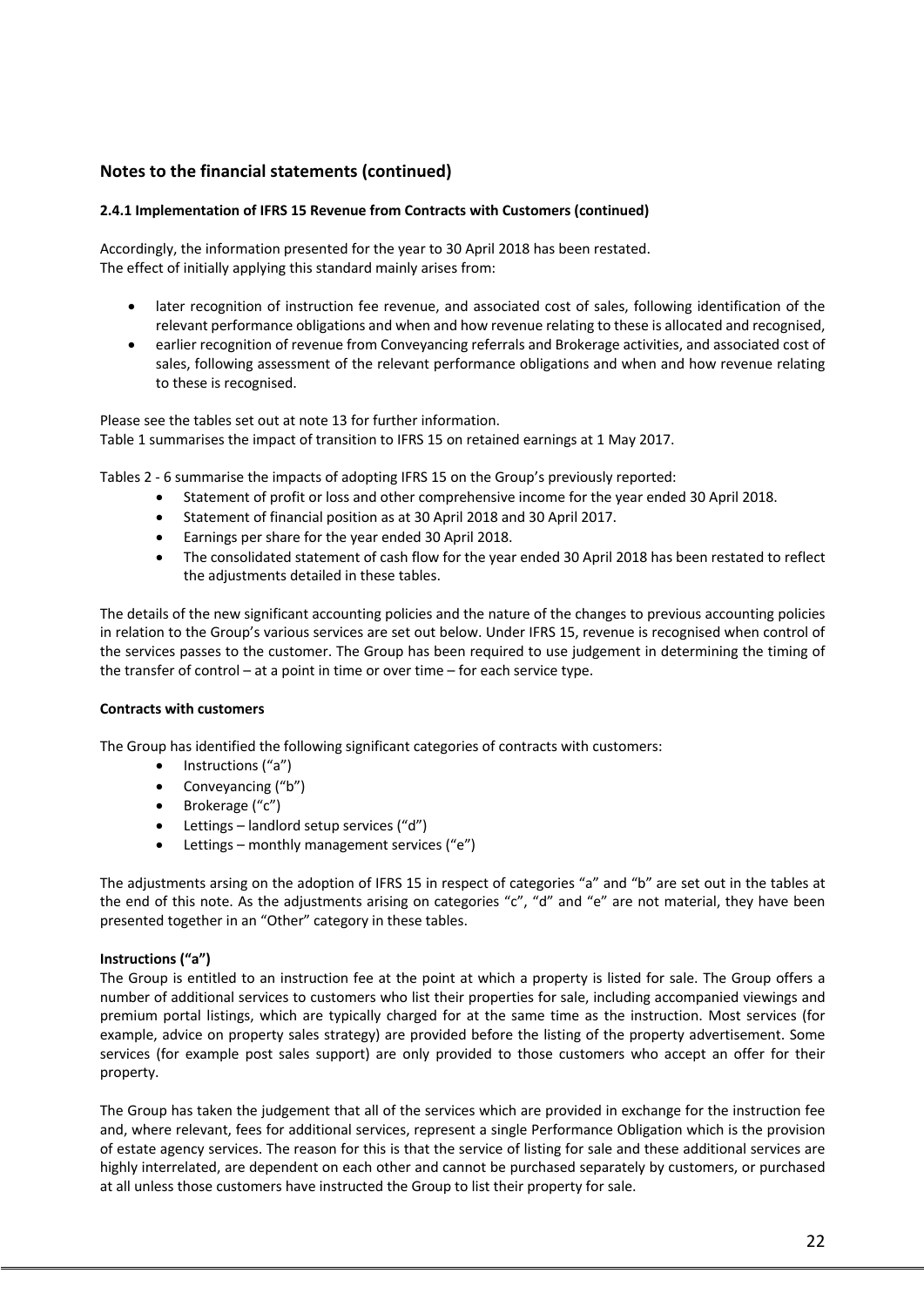#### **2.4.1 Implementation of IFRS 15 Revenue from Contracts with Customers (continued)**

Although the services are priced separately, the overall revenue for each contract of this type is attributable to this single Performance Obligation and is recognised as the services as a whole are provided. Revenue is recognised on an output basis over time, as the estate agency services are performed. This method reflects the fact that the customer receives benefit from the Group's performance as the service is provided to the customer. The Group has assessed that the starting point for provision of service is the customer's instruction to the Group, and the ending point is either the completion of sale or the customer's decision to withdraw from sale.

A key estimate within the Group's accounting policy for revenue from instructions is the length of the period over which estate agency services are performed. The Group utilises analysis of historical data to ascertain the length this period, which covers both a marketing period and a post sales support period. If the length of the average service period increased by 5%, then there would be a corresponding decrease in revenue of £0.7 million for the year to 30 April 2019.

Costs associated with Instructions revenue include commissions paid to the Group's LPEs. This commission is due at listing of the advertisement for sale. Therefore, these costs are prepaid over the average service period. These costs are reported within prepayments.

#### *Australian model*

During the year ended 30 April 2019, the Group's Australian business has introduced a revised business model under which the instruction fee is split into two elements. These elements are (i) an upfront fee, which is non-refundable and which is recognised over time on an input basis, and (ii) a success fee, which is due only on settlement of a successful sale of the property. Each fee is in respect of the performance obligation to provide estate agency services.

Variable consideration in respect of the success fee is recognised over time on an input basis as the Group fulfils its performance obligation, over the expected service period, at the fair value of expected consideration receivable. The expected fair value of consideration received is estimated based on historical experience. The Group monitors the rate of sales of properties marketed at each reporting date, in order to restrict the revenue recognised under this method to an amount at which it is highly probable that reversal will not occur.

#### *US model*

During the year ended 30 April 2019, the Group US business introduced a revised business model under which the up front instruction fee is no longer required, with payment due only on settlement of a successful sale of the property. The success fee is recognised when a sale is unconditionally agreed.

#### *Previous accounting policy and impact of adoption of IFRS 15*

Under the Group's previous accounting policy, instruction fees were recognised as the Group's obligations were completed. Instruction fee revenue was allocated to obligations occurring before listing and obligations after listing. A significant proportion of the obligations, based on an assessment using an input method occurred prior to listing, and therefore a significant portion of the total transaction price was recognised at or before listing.

Therefore, on adoption of IFRS 15, the amount of reported deferred income in respect of instruction fees has increased, and the amount of reported revenue has decreased. The amount of prepaid cost of sales recognised as an asset in the statement of financial position has increased, and the amount of reported costs of sales has decreased. The impact of the relevant adjustments is shown within the tables below. The impact on reported revenue for the year ended 30 April 2018 is show in the table below.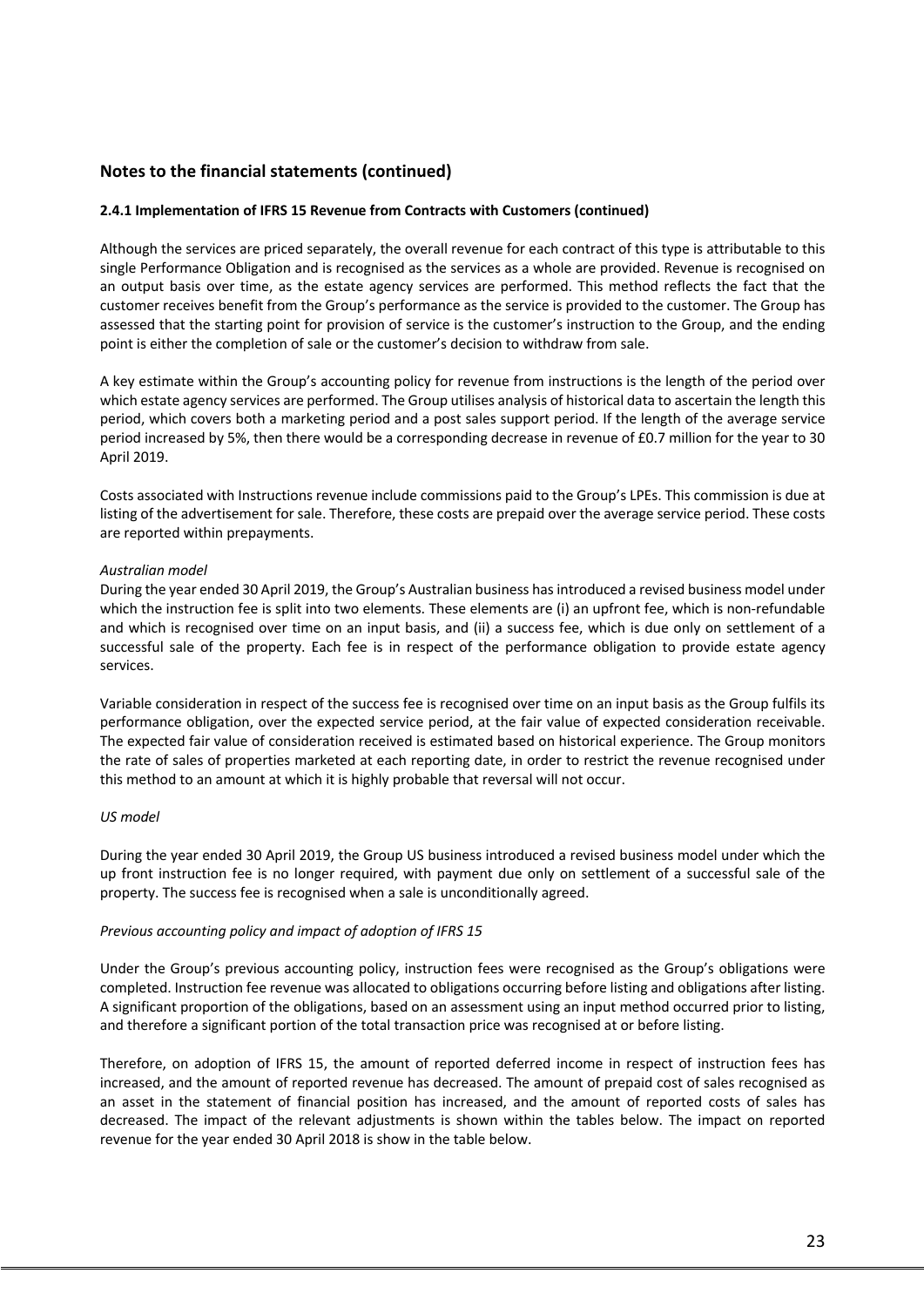#### **2.4.1 Implementation of IFRS 15 Revenue from Contracts with Customers (continued)**

#### *Previous accounting policy and impact of adoption of IFRS 15*

Under the Group's previous accounting policy, instruction fees were recognised as the Group's obligations were completed. Instruction fee revenue was allocated to obligations occurring before listing and obligations after listing. A significant proportion of the obligations, based on an assessment using an input method occurred prior to listing, and therefore a significant portion of the total transaction price was recognised at or before listing.

Therefore, on adoption of IFRS 15, the amount of reported deferred income in respect of instruction fees has increased, and the amount of reported revenue has decreased. The amount of prepaid cost of sales recognised as an asset in the statement of financial position has increased, and the amount of reported costs of sales has decreased. The impact of the relevant adjustments is shown within the tables below. The impact on reported revenue the year ended 30 April 2018 is show in the table below.

|                                            | Year ended 30 |
|--------------------------------------------|---------------|
|                                            | April 2018    |
|                                            | £000          |
| Instruction revenue as previously reported | 66,597        |
| Impact of adoption of IFRS 15              | (6,301)       |
| Instruction revenue as restated            | 60,296        |

#### **Conveyancing ("b")**

Where the Group introduces sellers and buyers of properties to one of the Group's third party partners for conveyancing services, the Group earns commission for these referrals, which is due at completion of the property transaction.

In respect of Conveyancing revenue, the Group's Performance Obligation is to make the referral to the Group's third party partners. Following that referral, the involvement of the Group in the conveyancing process is incidental.

Therefore, the Group recognises revenue on completion of its Performance Obligation, at the point of referral. Revenue is recognised at the expected value of the consideration which will become due at completion as determined at the point of referral, calculated by reference to historical data in respect of sale completion rates. The Group monitors the conversion of cases referred at each reporting date, in order to restrict the revenue recognised under this method to an amount at which it is highly probable that reversal will not occur.

As part of the Group's work on the adoption of IFRS 15, the Group's relationship with its customers in respect of Conveyancing revenue has been re-assessed with a view to confirming whether the Group is principal or agent in the underlying transactions. The Group's view remains that, as previously, it is acting as an agent of the third party partner which contracts directly with the seller of the property and which invoices that seller directly. Therefore it is appropriate for the Group to recognise as revenue only the referral fee earned from the third party partner, which is the customer of the Group.

#### *Previous accounting policy and impact of adoption of IFRS 15*

Under the Group's previous accounting policy, conveyancing referral fees were recognised at the completion of the property sales that would give rise to them, ie when the receipt of each individual fee due became certain.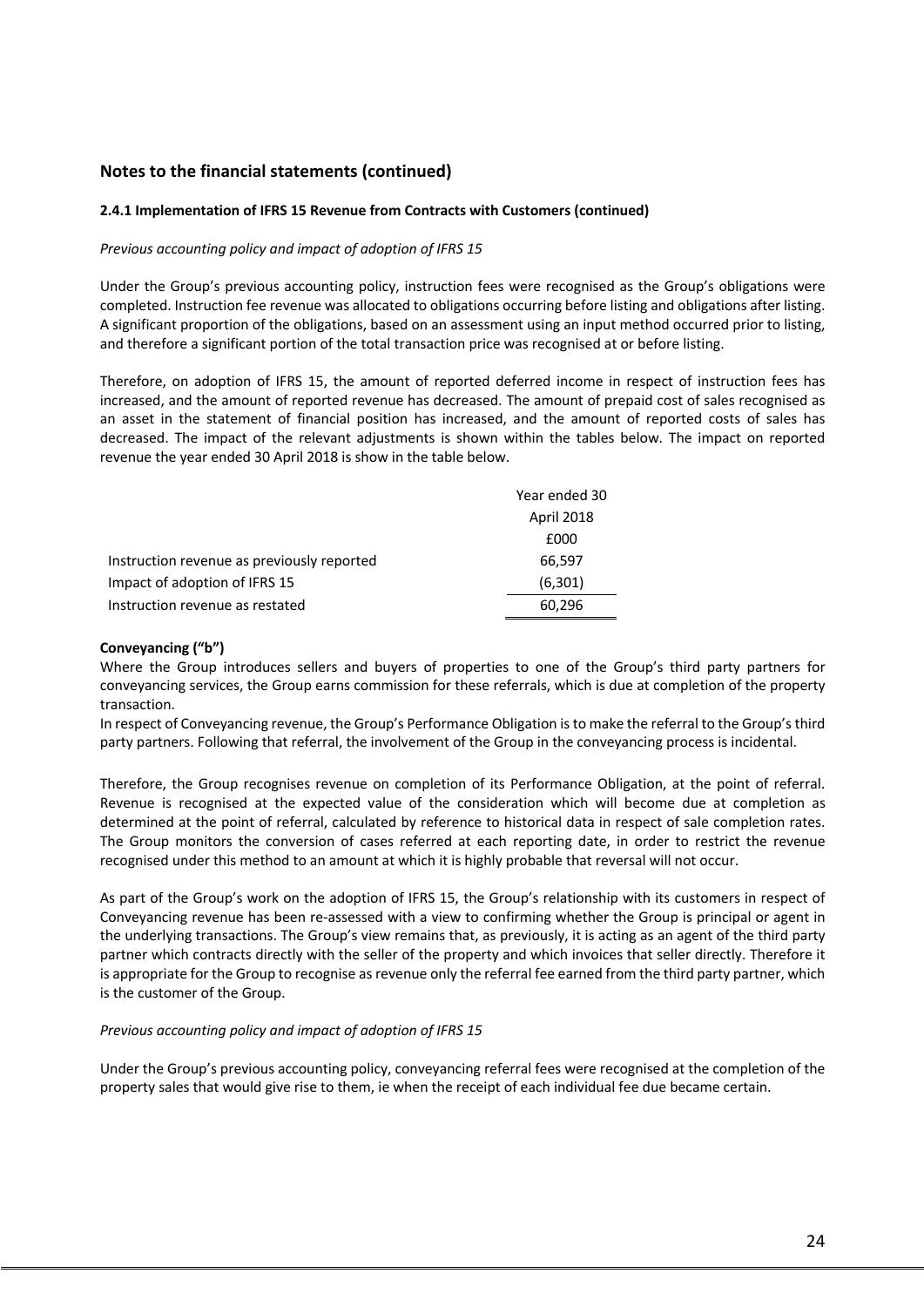#### **2.4.1 Implementation of IFRS 15 Revenue from Contracts with Customers (continued)**

Therefore, on adoption of IFRS 15, the amount of reported accrued income has increased, and the amount of reported revenue has also increased. The amount of accrued cost of sales, which will become payable on completion of the transaction and which are reported within accruals, has increased. The impact of the relevant adjustments is shown within the tables below.

The impact on reported revenue for the year ended 30 April 2018 is show in the table below.

|                                             | Year ended 30 |
|---------------------------------------------|---------------|
|                                             | April 2018    |
|                                             | £000          |
| Conveyancing revenue as previously reported | 15,414        |
| Impact of adoption of IFRS 15               | 152           |
| Instruction revenue as restated             | 15,566        |

#### **Brokerage (c)**

The Group also provides, in the US and in parts of Canada, Buyside brokerage and Escrow services. These services are provided to customers who are both sellers and buyers of residential properties, with the performance obligation in each case being to assist the customer in bringing the transition to a successful conclusion. Revenue, in the form of commission, becomes due in respect of these transactions on successful completion of a property sale.

Customers receive benefit from the Group's services as they are performed over time between an instruction to act on the customer's behalf and completion of the property transaction. Therefore revenue in respect of these services is recognised under IFRS 15 over time on a straight line basis as the Group fulfils its performance obligation. Revenue is recognised at the fair value of the expected consideration which will be receivable, taking into account historical transaction completion rates. The fair value of consideration is a key estimate and therefore the Group monitors the rate of sales of properties marketed at each reporting date, in order to restrict the revenue recognised under this method to an amount at which it is highly probable that reversal will not occur.

#### *Previous accounting policy and impact of adoption of IFRS 15*

Under the Group's previous accounting policy, brokerage and escrow fees were recognised at completion of the underlying property sales.

Therefore, on adoption of IFRS 15, the amount of reported accrued income has increased, and the amount of reported revenue has also increased. The amount of accrued cost of sales, which will become payable on completion of the transaction and which are reported within accruals, has increased. The impact of the relevant adjustments is shown within the tables below .

The impact on reported revenue for the year ended 30 April 2018 is show within "other" revenue in table 5 in note 13.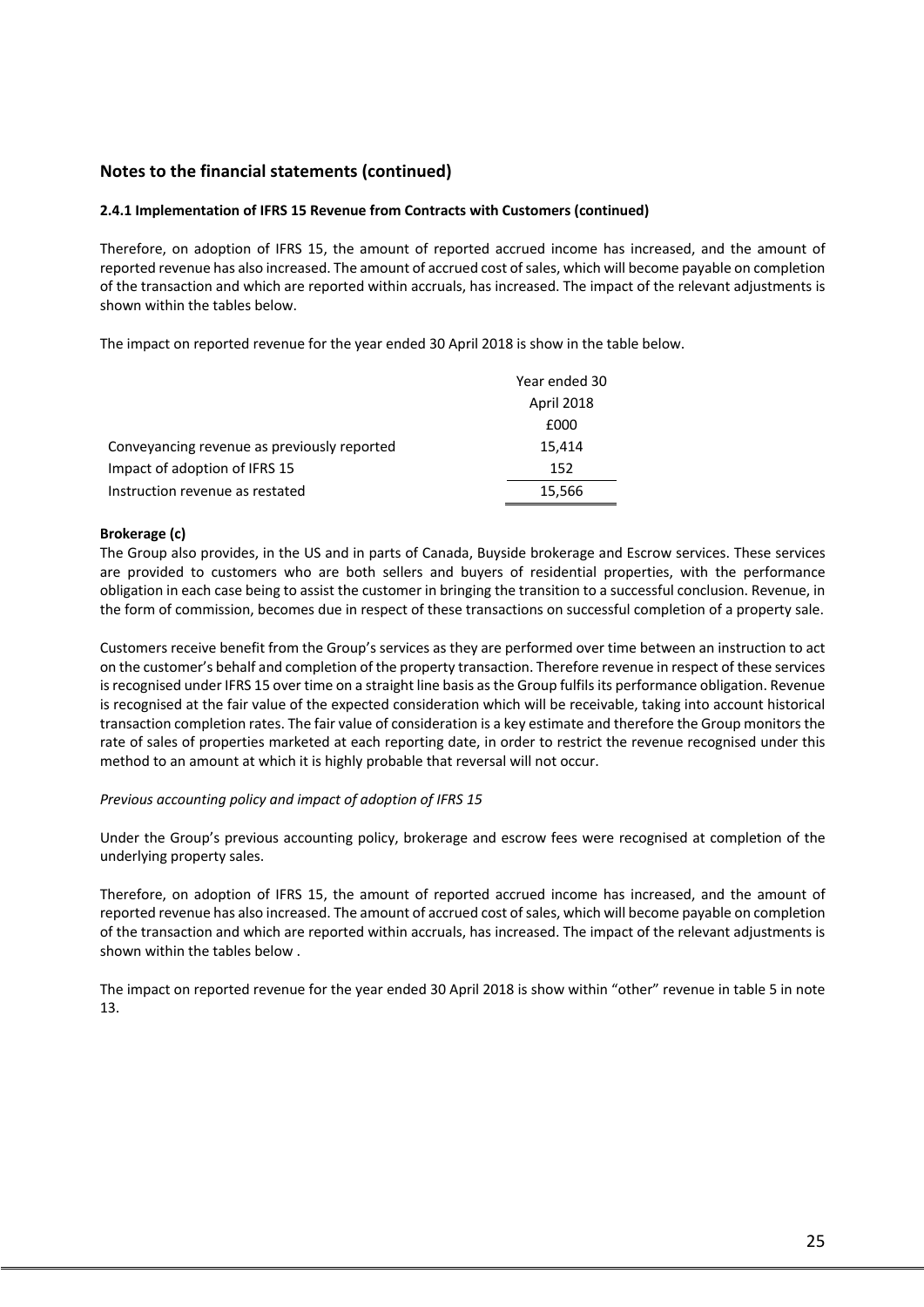#### **2.4.1 Implementation of IFRS 15 Revenue from Contracts with Customers (continued)**

#### **Lettings landlord setup services (d)**

In respect of contracts with prospective landlords to list their property to let, the Group's performance obligation is to provide a series of services aimed at identifying a suitable tenant for the landlord's property. These services include preparation of an advertisement to let and later support services. Fees charged to landlords in exchange for identifying a tenant for their rental property become due to the Group at tenant move in.

The Group has taken the judgement that all elements of the advertisement service and other support services provided represent a single Performance Obligation related to the identification of a suitable tenant who then moves into the property. This Performance Obligation is the provision of Landlord Setup Services. The Group has taken the judgement that an expected value of consideration which will become due for the Services can be determined using historical data regarding the proportion of successful tenant move ins and therefore that revenue can be reliably estimated before tenant move in.

All revenue is therefore attributable to this single Performance Obligation. This revenue is recognised over time on a straight line basis between the instruction to list the property to let and tenant move in, as the customer receives the benefits of the Landlord Setup Services are performed.

Costs associated with Landlord Setup Services revenue include commissions paid to the Group's Local Lettings Experts ("LLEs"). This commission is due at tenant application, which is towards the end of the process. Therefore, these costs are accrued over the period over which Landlord Setup Services are provided. These costs are reported within deferred income.

#### *Previous accounting policy and impact of adoption of IFRS 15*

Under the Group's previous accounting policy, Landlord Setup fees were recognised only at tenant move in when consideration in respect of each individual contract became certain.

Therefore, on adoption of IFRS 15, the amount of reported accrued income has increased, and the amount of reported revenue has increased. The impact of the relevant adjustments revenue for the year ended 30 April 2018 is shown within "Other" revenue in table 5 in note 13.

#### **Lettings monthly management services (e)**

The Group also enters into contracts with landlords to provide rent collection and other tenant management services. Fees charged to landlords in exchange for the ongoing management of their rental properties become due to the Group monthly in arrears over the period of the tenancy.

In respect of fees charged to landlords in exchange for the ongoing management of their rental properties the Group's performance obligation is to provide management services over a period of time. There is no change under IFRS 15 to the Group's previous accounting policy of recognising these fees over the period of the tenancy.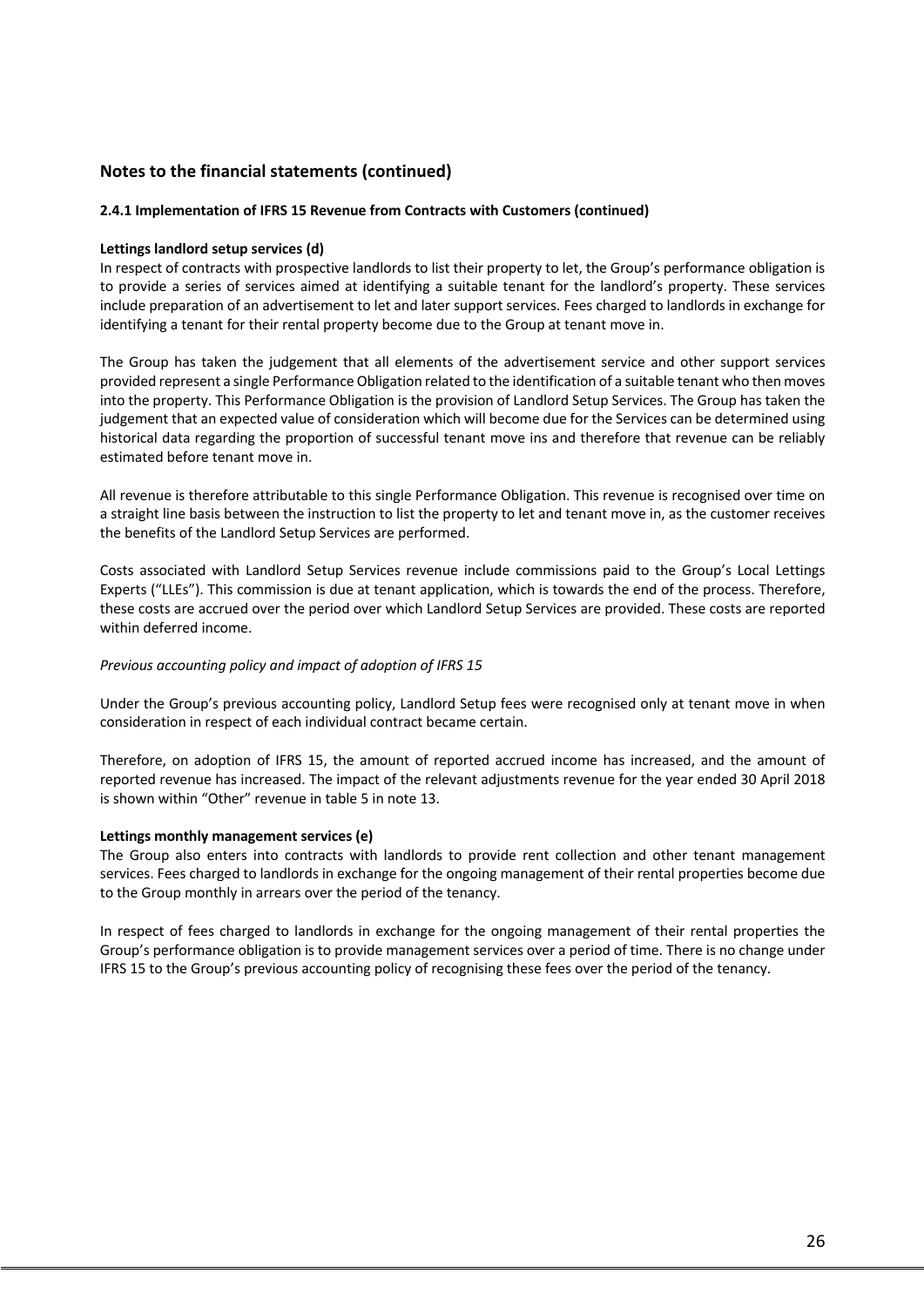#### **2.4.2 Implementation of IFRS 9 Financial Instruments**

The Group has initially adopted IFRS 9 *Financial Instruments* in these financial statements.

The adoption of IFRS 9 has had no impact on the Group's statement of financial position or results as previously disclosed, as the requirements of IFRS 9 do not change any of the Group's previous accounting approaches or judgements.

#### **2.5 New accounting policies adopted in the period**

#### **2.5.1 Joint Ventures**

Under IFRS 11 Joint Arrangements, investments in joint arrangements are classified as either joint operations or joint ventures. The classification depends on the contractual rights and obligations of each investor rather than the legal structure of the joint arrangement. During the year the Group has entered into a joint venture in respect of Homeday as described earlier in the report.

The Group's interests in joint ventures are accounted for using the equity method.

Under the equity method of accounting, investments are initially recognised at cost and adjusted thereafter to recognise the Group's share of the post-acquisition profits or losses of the investee in profit or loss, and the Group's share of movements in other comprehensive income of the investee in other comprehensive income. Dividends received or receivable from associates and joint ventures are recognised as a reduction in the carrying amount of the investment.

When the Group's share of losses in an equity-accounted investment equals or exceeds its interest in the entity, including any other unsecured long-term receivables, the Group does not recognise further losses, unless it has incurred obligations or made payments on behalf of the other entity.

Unrealised gains on transactions between the Group and its associates and joint ventures are eliminated to the extent of the Group's interest in these entities. Unrealised losses are also eliminated unless the transaction provides evidence of an impairment of the asset transferred.

The carrying amount of equity-accounted investments is tested for impairment when indicators of impairment exist.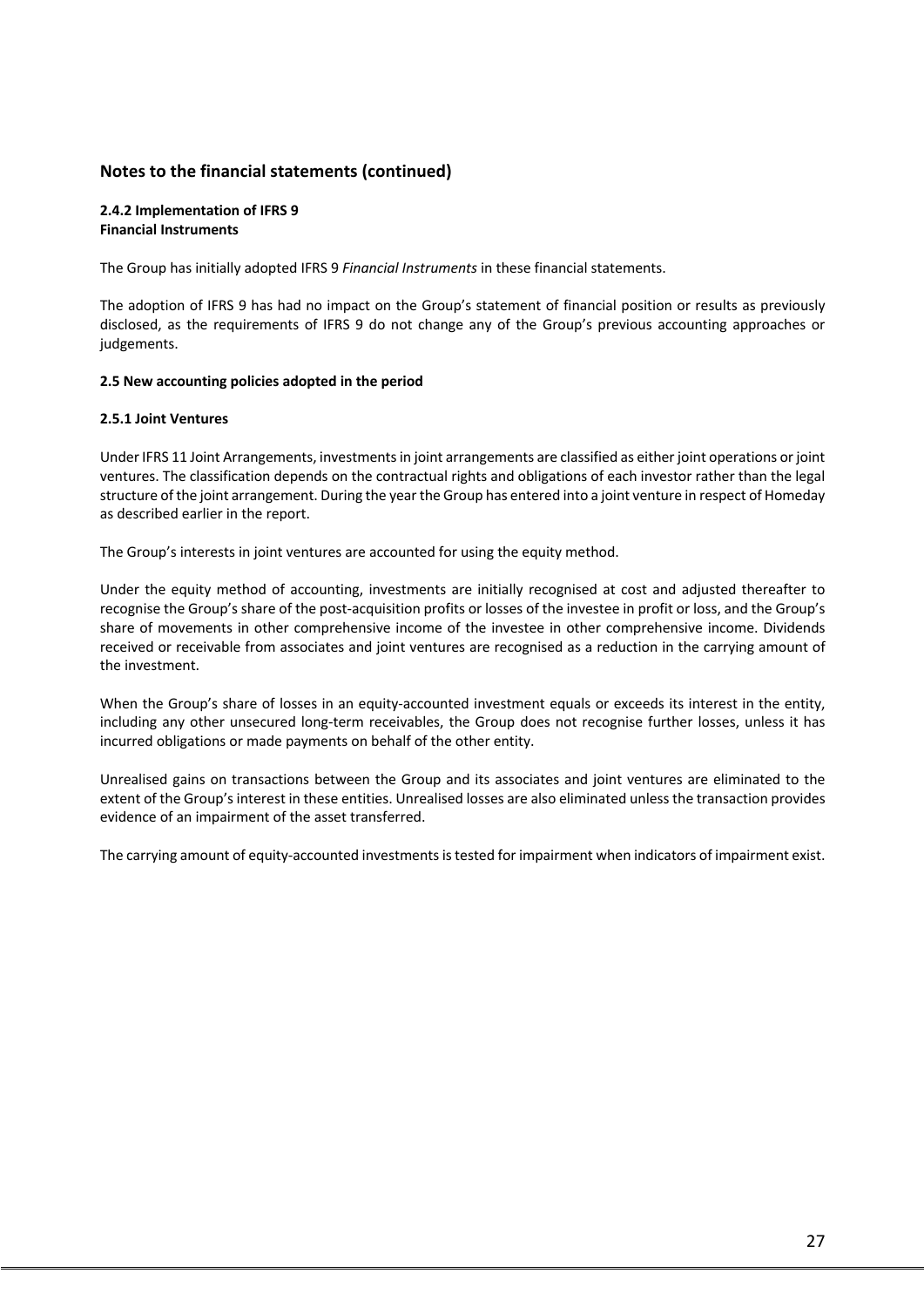### **3. Critical accounting estimates and judgements**

In the application of the Group's accounting policies, the directors are required to make judgements (other than those involving estimations) that have a significant impact on the amounts recognised and to make estimates and assumptions about the carrying amounts of assets and liabilities that are not readily apparent from other sources. The estimates and associated assumptions are based on historical experience and other factors that are considered to be relevant. Actual results may differ from these estimates.

The estimates and underlying assumptions are reviewed on an ongoing basis. Revisions to accounting estimates are recognised in the period in which the estimate is revised if the revision affects only that period, or in the period of the revision and future periods if the revision affects both current and future periods.

#### **Estimates**

The key assumptions concerning the future, and other key sources of estimation uncertainty at the reporting period that may have a significant risk of causing a material adjustment to the carrying amounts of assets and liabilities within the next financial year, are discussed below.

#### **3.1 Measurement of intangible assets**

The Group recognises an intangible asset in respect of software developed in house. This software is a key part of the Group's operating model and value proposition. Management are required to estimate the time and related value attributable to the element of the development team that relates to developing intangible assets which meet the criteria for capitalisation in IAS 38. Because the amounts spent on the development team are material, a significant change in this estimate could have a significant effect on the value of costs capitalised. The impact of a change to this estimate could result, at the most extreme, in a -7% or +5% change to adjusted operating costs for this year ended. Further details are included at note 8.

#### **3.2 Impairment**

Determining whether goodwill, investments or intercompany balances are impaired requires an estimation of the value in use of the cash-generating units to which value has been allocated. The value in use calculation requires the entity to estimate the future cash flows expected to arise from the cash-generating unit and to apply a suitable discount rate in order to calculate present value. The assumptions and sensitivities applied by management in determining whether there is any impairment are set out in notes 8, 9 and 10.

#### **3.3 Measurement of deferred tax assets**

The Group has potential deferred tax assets, principally in the form of tax losses and potential tax deductions relating to the exercise of share-based payments, but deferred tax assets are only recognised to the extent it is probable that sufficient future taxable income will be available against which the losses and deductions can be utilised. The issue of estimation in respect of deferred tax assets, therefore, relates to the uncertainty inherent in forecasting future taxable profits in each territory. The decision to recognise deferred tax assets, has been made after taking into account forecasts of future taxable profits sensitised for downside risk. If our view of future taxable profits were to change materially in future, either positively or negatively, then this could have a material impact on the income statement credit or charge. Depending on the length of the forecast period taken into account and the scale of the downside reduction applied, at the extreme, the amount of the recognised deferred tax asset could range from 0% to 100% of the balance recognised being £7,120,000.

### **3.4 Revenue recognition**

In relation to instruction revenue which is recognised over time, the Group estimates the average period taken from instruction to completion. This estimate directly impacts the period over which revenue is recognised.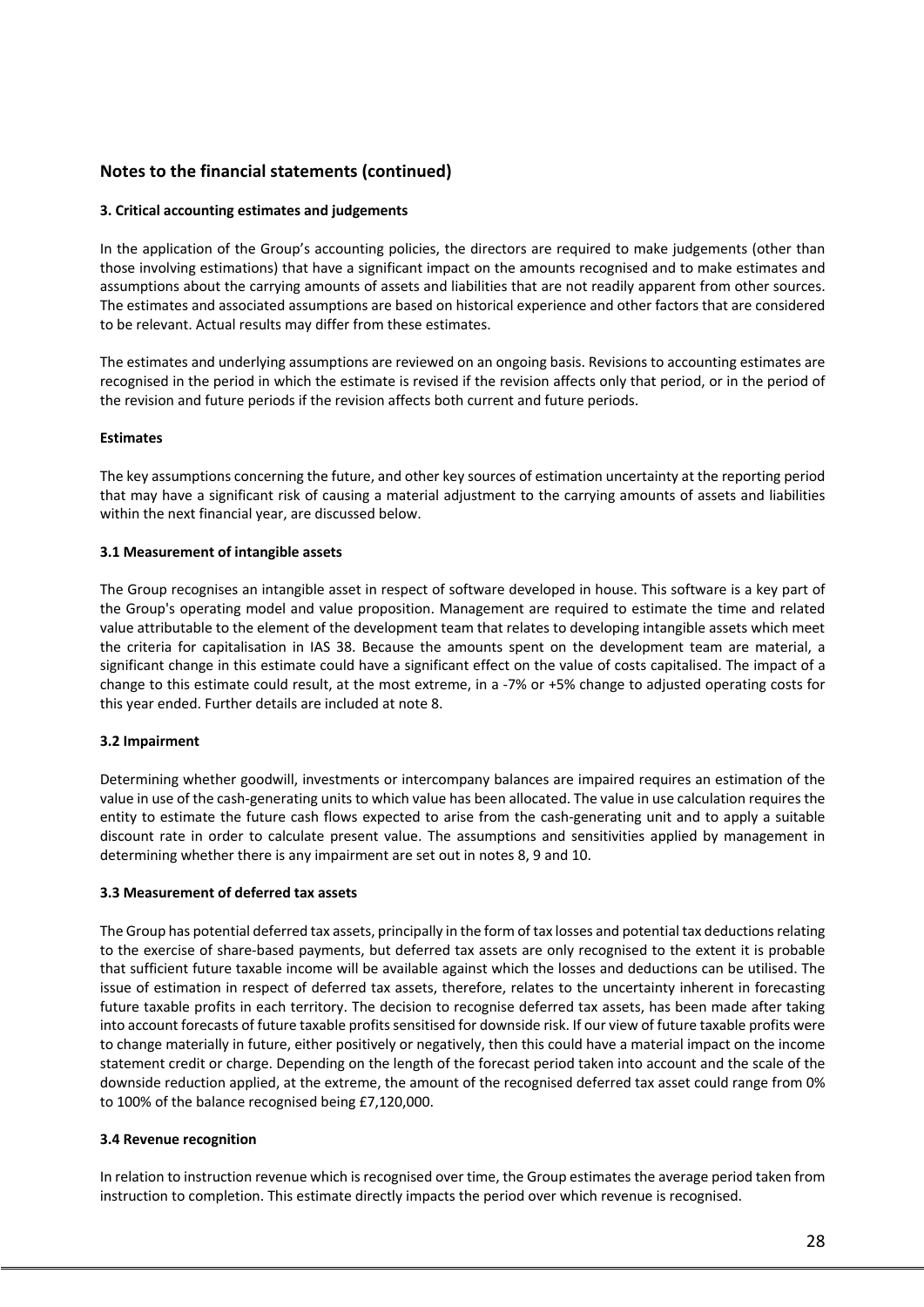#### **3. Critical accounting estimates and judgements (continued)**

The terms of the UK's departure from the EU following the referendum in 2016 ('Brexit') remain uncertain, and could have an impact on the UK property market. This could impact the time taken to sell properties in the UK market, which would impact the timing of revenue recognition for the Group. Due to the uncertainty of the impact of Brexit on the wider UK economy, it is impractical to determine the impact on the timing of revenue recognition in the UK business at the date of this report.

#### **Judgements**

The following are the critical judgements, apart from those involving estimations (which are presented separately above), that the directors have made in the process of applying the Group's accounting policies and that have the most significant effect on the amounts recognised in financial statements.

#### **3.5 Revenue recognition**

The Group provides services for instruction fees, including fees receivable up front and fees receivable at completion of sale. The Group has taken a judgement that under IFRS 15 the performance obligation relating to these fees is discharged over time (between instruction and completion) rather than at a point in time. Further detail is set out in the revenue recognition policy above.

#### **4. Alternative performance measures**

The Group makes use of a number of alternative performance measures in assessing the performance of the business. The definition of and relevance of each of these is set out below. The Group believes that these measures, which are not considered to be a substitute for or superior to IFRS measures, provide stakeholders with helpful additional information on the underlying performance of the Group.

#### **Adjusted EBITDA**

#### *Definition*

Profit or loss from operating activities, adding back depreciation, amortisation and share-based payment charges and non-recurring costs.

#### *Relevance to strategy*

The adjusted measure is considered relevant to assessing the underlying performance of the Group against its strategy and plans. The rationale for excluding certain items is as follows:

- Depreciation: a non cash item which fluctuates depending on the timing of capital investment. We believe that a measure which removes this volatility improves comparability of the Group's results period on period.
- Amortisation: a non cash item which varies depending on the timing of and nature of acquisitions, and on the timing of and extent of investment in internally generated intangibles such as software. We believe that a measure which removes this volatility improves comparability of the Group's results period on period.
- Share-based payment charges: a non cash item which varies significantly depending on the share price at the date of grants under the Group's share option schemes, and depending on the assumptions used in valuing these awards as they are granted. We believe that a measure which removes this volatility improves comparability of the Group's results period on period and also improves comparability with other companies which typically do not operate similar share-based payment schemes.
- Non-recurring costs: a one-off item which exists only in a single accounting period. We believe adjusting for such non-recurring items improves comparability period on period.

#### *Reconciliation*

Please see segmental reporting in note 6.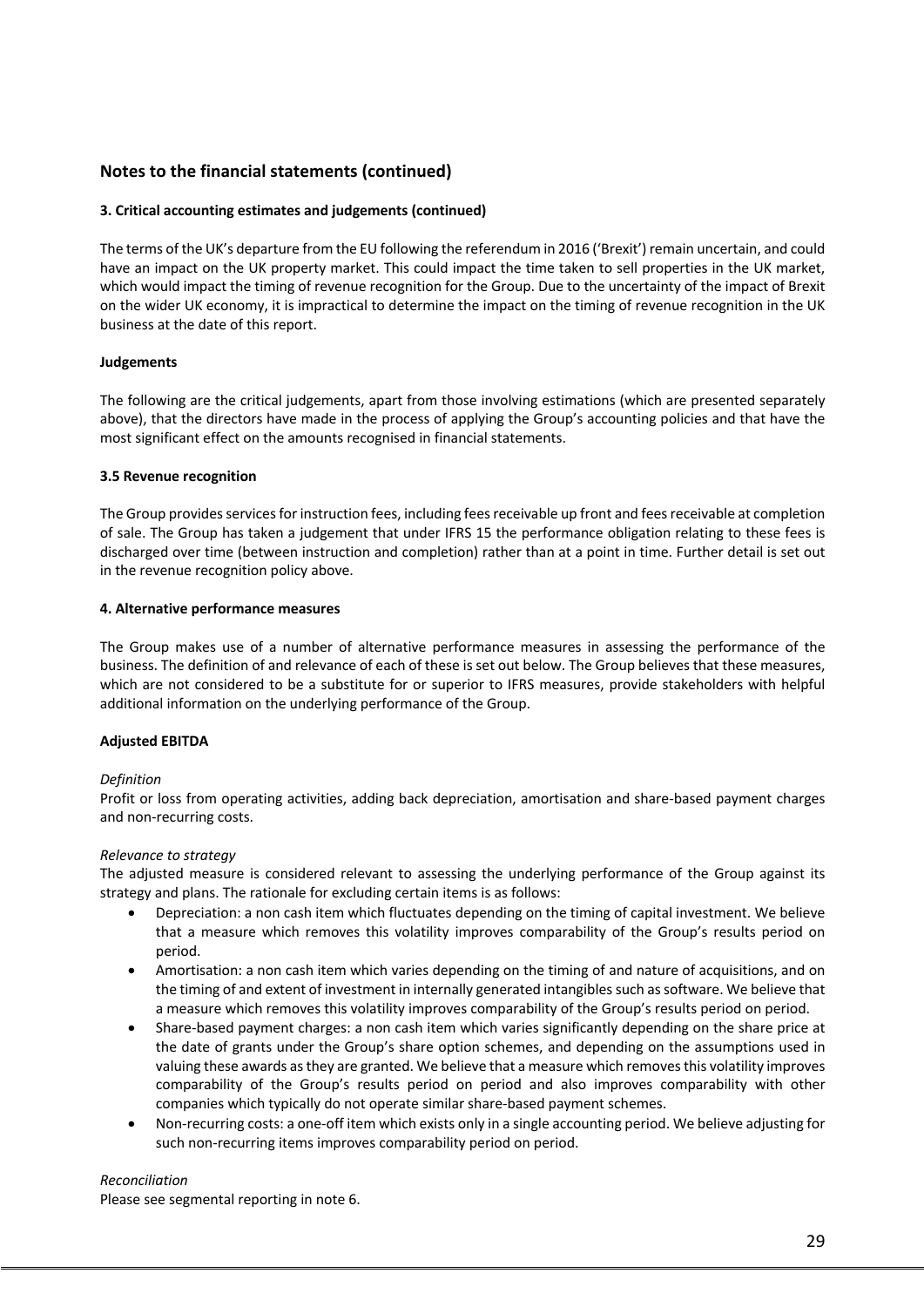#### **4. Alternative Performance Measures (continued)**

#### **Adjusted operating costs**

#### *Definition*

Adjusted operating costs are administrative and establishment expenses, adjusted by adding back depreciation, amortisation and share-based payment charges and non-recurring costs.

#### *Relevance to strategy*

The adjusted measure is considered relevant to assessing the underlying performance of the Group against its strategy and plans. The rationale for excluding depreciation, amortisation, share-based payments charges and nonrecurring costs from this measure is consistent with that set out above in the "Adjusted EBTIDA" section.

| Reconciliation                  |        |               |
|---------------------------------|--------|---------------|
| Group                           | 2019   | 2018          |
|                                 | £m     | $\mathsf{fm}$ |
| <b>Administrative expenses</b>  | (61.0) | (35.2)        |
| Depreciation & amortisation     | 4.5    | 1.7           |
| Share-based payment charge      | 4.3    | 3.5           |
| Non-recurring costs             | 0.5    | ٠             |
| <b>Adjusted operating costs</b> | (51.7) | (30.0)        |
| UK                              | 2019   | 2018          |
|                                 | £m     | $\mathsf{fm}$ |
| <b>Administrative expenses</b>  | (24.7) | (19.5)        |
| Depreciation & amortisation     | 2.3    | 1.6           |
| Share-based payment charge      | 2.1    | 2.4           |
| Non-recurring costs             | 0.5    | ۰             |
| <b>Adjusted operating costs</b> | (19.8) | (15.5)        |

#### **Adjusted operating profit/loss**

#### *Definition*

Profit or loss from operating activities, adding back share-based payment charges.

#### *Relevance to strategy*

The adjusted measure is considered relevant to assessing the underlying performance of the Group against its strategy and plans. The rationale for excluding share-based payments charges from this measure is consistent with that set out above in the "Adjusted EBTIDA" section.

| Reconciliation                   |        |        |
|----------------------------------|--------|--------|
| Group                            | 2019   | 2018   |
|                                  | £m     | £m     |
| <b>Operating loss</b>            | (52.3) | (27.8) |
| Share-based payment charge       | 4.3    | 3.5    |
| <b>Adjusted operating loss</b>   | (48.0) | (24.3) |
| UK                               | 2019   | 2018   |
|                                  | £m     | £m     |
| <b>Operating profit</b>          | 5.3    | 2.2    |
| Share-based payment charge       | 2.1    | 2.4    |
| <b>Adjusted operating profit</b> | 7.4    | 4.6    |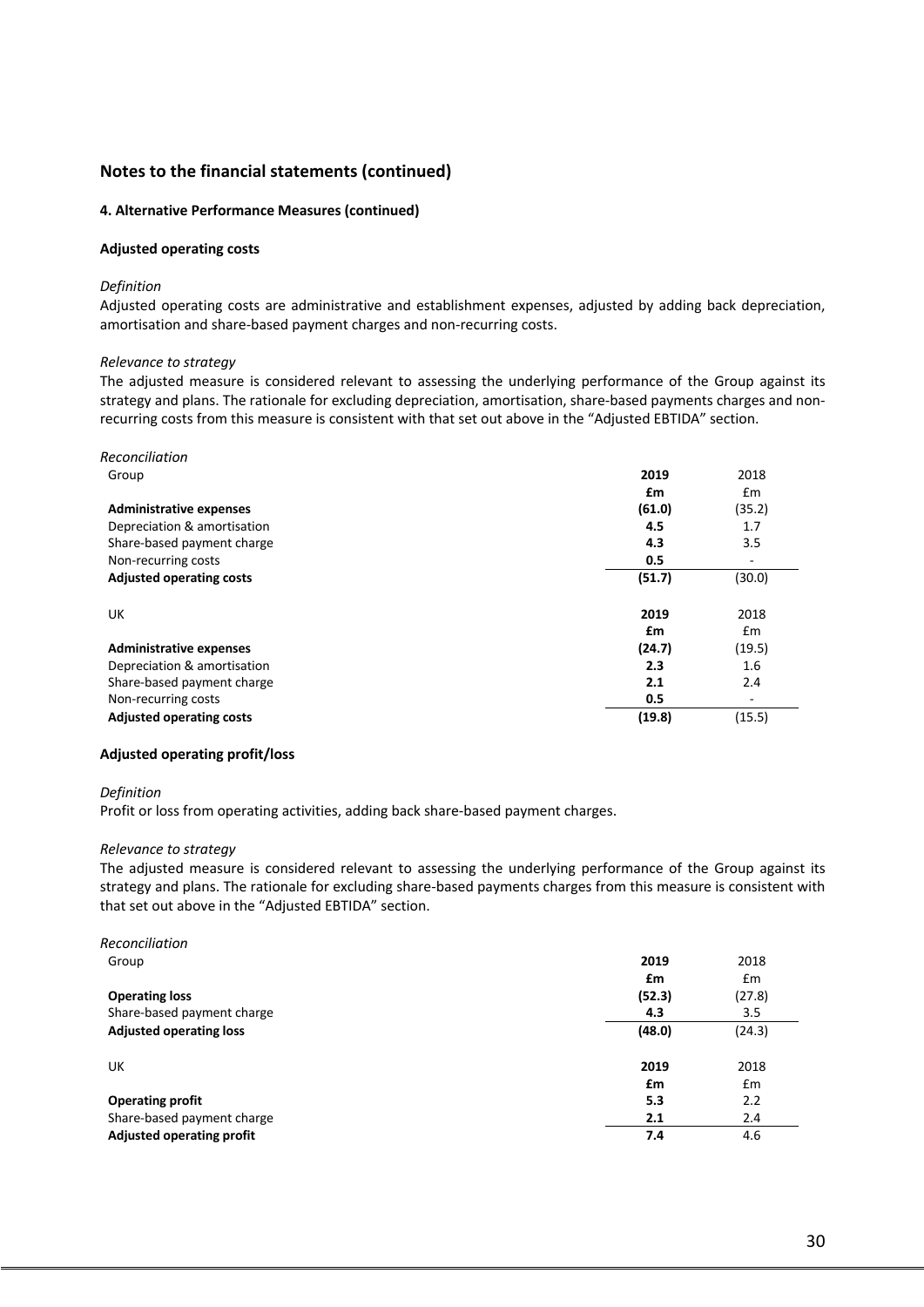#### **4. Alternative Performance Measures (continued)**

| Canada                         | 2019   | 2018                     |
|--------------------------------|--------|--------------------------|
|                                | £m     | £m                       |
| <b>Operating loss</b>          | (3.2)  | -                        |
| Share-based payment charge     | 0.4    | $\overline{\phantom{a}}$ |
| <b>Adjusted operating loss</b> | (2.8)  | ٠                        |
| Australia                      | 2019   | 2018                     |
|                                | £m     | Em                       |
| <b>Operating loss</b>          | (18.8) | (13.2)                   |
| Share-based payment charge     | 0.9    | 0.6                      |
| <b>Adjusted operating loss</b> | (17.9) | (12.6)                   |
| US.                            | 2019   | 2018                     |
|                                | £m     | Em                       |
| <b>Operating loss</b>          | (34.1) | (16.8)                   |
| Share-based payment charge     | 0.9    | 0.5                      |
| <b>Adjusted operating loss</b> | (33.2) | (16.3)                   |

#### **Like-for-like UK gross profit margin**

#### *Definition*

Gross margin adjusting for significant items which are not directly comparable period on period.

#### *Relevance to strategy*

Gross profit margin of the UK operating segment under IFRS in FY 19 is not directly comparable to gross profit margin in FY 18 due to commercial changes in the business model which affect both the level of costs in the business and where these are recognised within the Income Statement.

#### *The adjustments made to gross profit are in respect of:*

- i) costs relating to the former deferred payment provider, which were recognised in FY 18 in cost of sales – deferred payment provider costs under the new commercial arrangement are recognised as finance costs.
- ii) Costs relating to an outsourced property management service within the Lettings business recognised in FY 18 as cost of sales – these activities are now undertaken by an in-house team, the costs of which are presented within administrative expenses.

The table below sets out the calculation of gross profit margin under IFRS and as adjusted in the "like-for-like UK gross profit margin" alternative performance measure. The alternative performance measure is considered a helpful additional measure as it provides insight into underlying performance between FY 18 and FY 19 on a more comparable basis. Adjustment has been made to FY 18 only to achieve this comparability.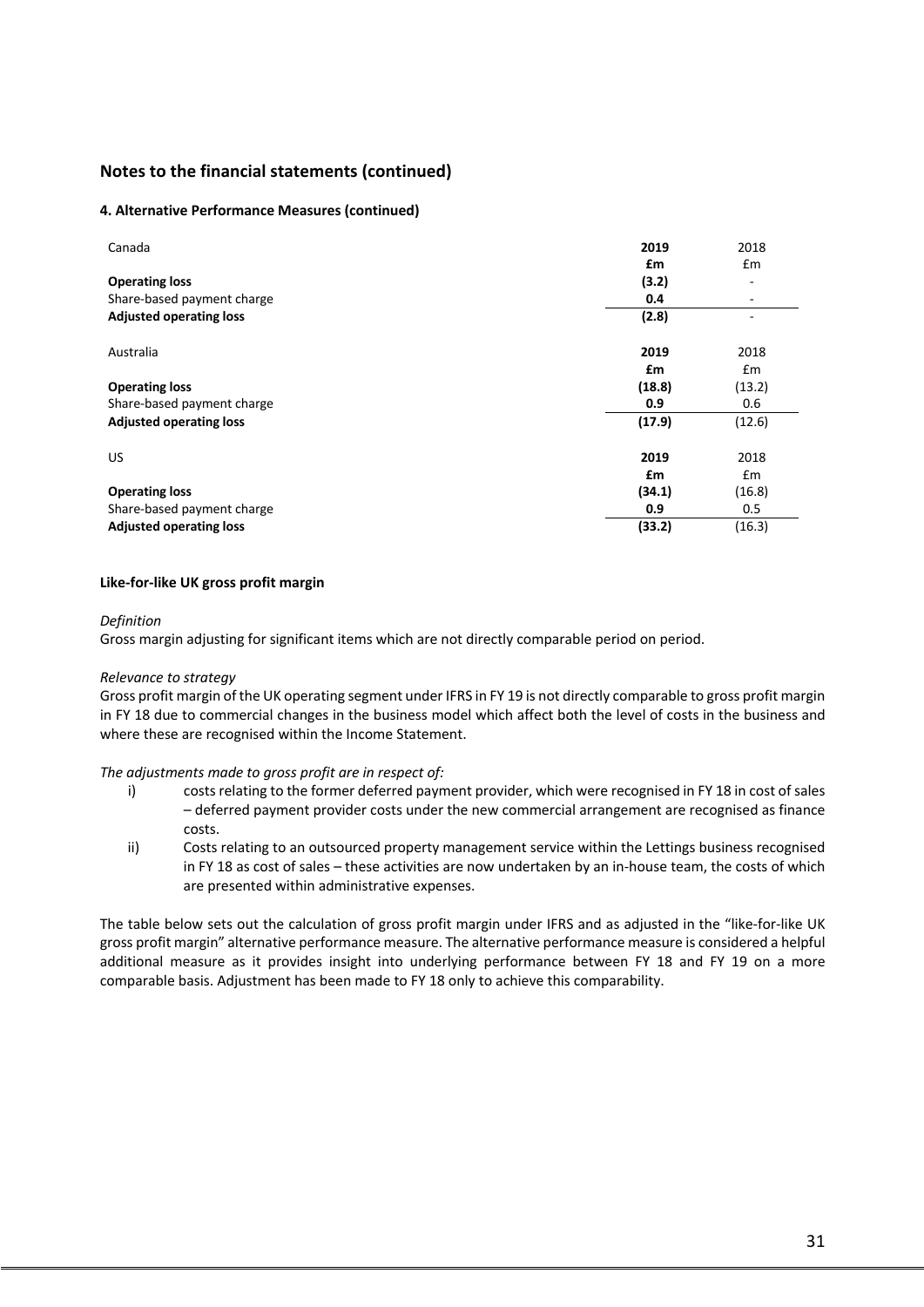#### **4. Alternative Performance Measures (continued)**

| Reconciliation                                  |              |              |
|-------------------------------------------------|--------------|--------------|
| UK Gross Profit Margin under IFRS               | <b>FY 19</b> | <b>FY 18</b> |
|                                                 | f'000        | f'000        |
| Revenue                                         | 90,125       | 74,353       |
| Cost of sales                                   | (33, 338)    | (31, 276)    |
| Gross profit                                    | 56,787       | 43,077       |
| Gross profit margin                             | 63.0%        | 57.9%        |
| Like-for-like UK Gross Profit Margin            | <b>FY 19</b> | <b>FY 18</b> |
|                                                 | f'000        | f'000        |
| Revenue                                         | 90,125       | 74,353       |
| Cost of sales                                   | (33, 338)    | (31, 276)    |
| Deferred payment provider costs                 |              | 1,662        |
| Lettings outsourced property management service |              | 1,555        |
| Like-for-like cost of sales                     | (33, 338)    | (28,059)     |
| Like-for-like gross profit                      | 56,787       | 46,294       |
| Like-for-like gross profit margin               | 63.0%        | 62.3%        |

#### **Group revenue growth excluding Canada**

Group revenue growth excluding Canada, which is not defined in IFRS, is a measure which is used by the board and management for planning and reporting.

#### *Definition*

Total revenue for the year excluding revenue from the Canada operating segment, which arose in the year by acquisition, divided by total revenue for the prior year.

### *Relevance to strategy*

The measure allows year on year comparison of the revenue generating performance in the current year of operating segments which existed in the prior year, without the effect of acquisitions in the year.

#### *Reconciliation*

|                                         | <b>FY 19</b> |
|-----------------------------------------|--------------|
|                                         | £m           |
| Total Revenue for FY 19                 | 136.5        |
| Revenue arising from Canada acquisition | (23.7)       |
| Revenue for FY 19 excluding Canada      | 112.8        |
| Revenue for FY 18                       | 87.8         |
| Group revenue growth excluding Canada   | 28.5%        |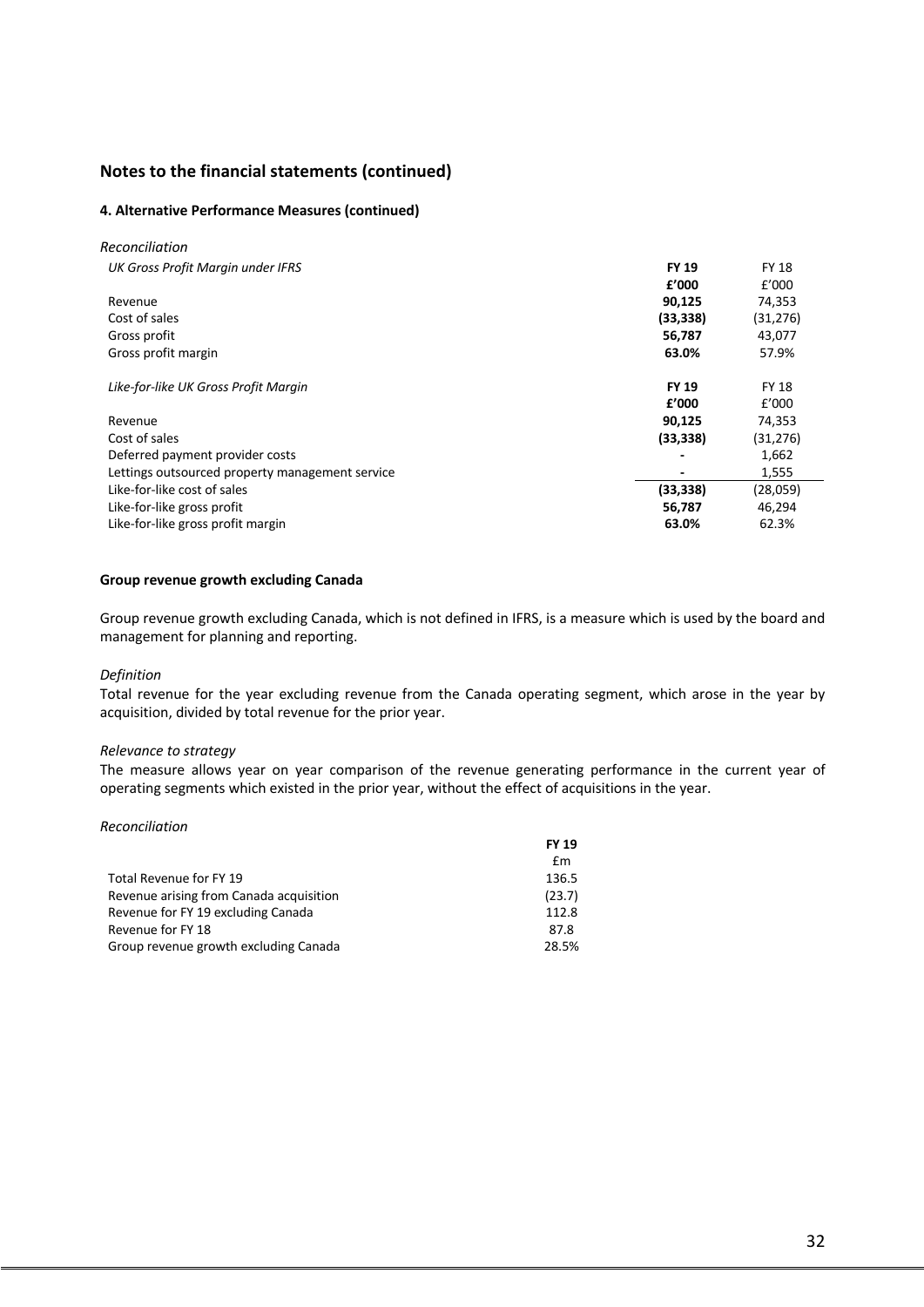#### **5. Revenue**

| Revenue by contract type |              | Restated*    |
|--------------------------|--------------|--------------|
|                          | <b>FY 19</b> | <b>FY 18</b> |
|                          | £'000        | f'000        |
| <b>Instructions</b>      | 83,404       | 60,296       |
| Conveyancing             | 19,877       | 15,566       |
| Other                    | 33,232       | 11,925       |
| Total revenue            | 136,513      | 87,787       |
| * See note 2.2           |              |              |

#### **6. Segmental reporting**

The Group trade is managed as a single division, providing services relating to the sale and letting of properties, however management report to the Board including the CODM using geographical segments. The financial information reviewed by the board is materially the same as that reported under IFRS and falls under the four geographic locations: UK, Australia the US and Canada. During the year, no customer contributed 10% or more of the Group's revenues (2018: none).

The following is an analysis of the Group's revenue and results by reporting segment:

|                                | Year ended 30 April 2019 |           |           |          |                      |              |
|--------------------------------|--------------------------|-----------|-----------|----------|----------------------|--------------|
|                                |                          |           |           |          | Arising on           |              |
|                                | UK                       | Australia | <b>US</b> | Canada   | <b>Consolidation</b> | Consolidated |
|                                | £'000                    | £'000     | £'000     | £'000    | £'000                | £'000        |
|                                |                          |           |           |          |                      |              |
| Revenue                        | 90,126                   | 11,375    | 11,333    | 23,679   |                      | 136,513      |
| Cost of sales                  | (33, 339)                | (7, 377)  | (4,858)   | (11,052) |                      | (56, 626)    |
| <b>Gross profit</b>            | 56,787                   | 3,998     | 6,475     | 12,627   |                      | 79,887       |
| Gross profit margin (%)        | 63%                      | 35%       | 57%       | 53%      |                      | 59%          |
| Administrative expenses        | (24, 748)                | (10, 721) | (16, 105) | (8, 478) | (964)                | (61,016)     |
| Marketing expenses             | (26, 708)                | (12,071)  | (24, 497) | (7, 374) |                      | (70, 650)    |
| Share of results of joint      |                          |           |           |          |                      |              |
| venture                        |                          |           |           |          | (536)                | (536)        |
| <b>Operating profit/(loss)</b> | 5,331                    | (18, 794) | (34, 127) | (3,225)  | (1,500)              | (52, 315)    |
|                                |                          |           |           |          |                      |              |
| Depreciation & amortisation    | 2,334                    | 57        | 71        | 768      | 1,302                | 4,532        |
| Share-based payments           | 2,098                    | 862       | 943       | 360      |                      | 4,263        |
| Non-recurring acquisition      |                          |           |           |          |                      |              |
| costs                          | 467                      |           |           |          |                      | 467          |
| <b>Adjusted EBITDA</b>         | 10,230                   | (17,875)  | (33,113)  | (2,097)  | (198)                | (43,053)     |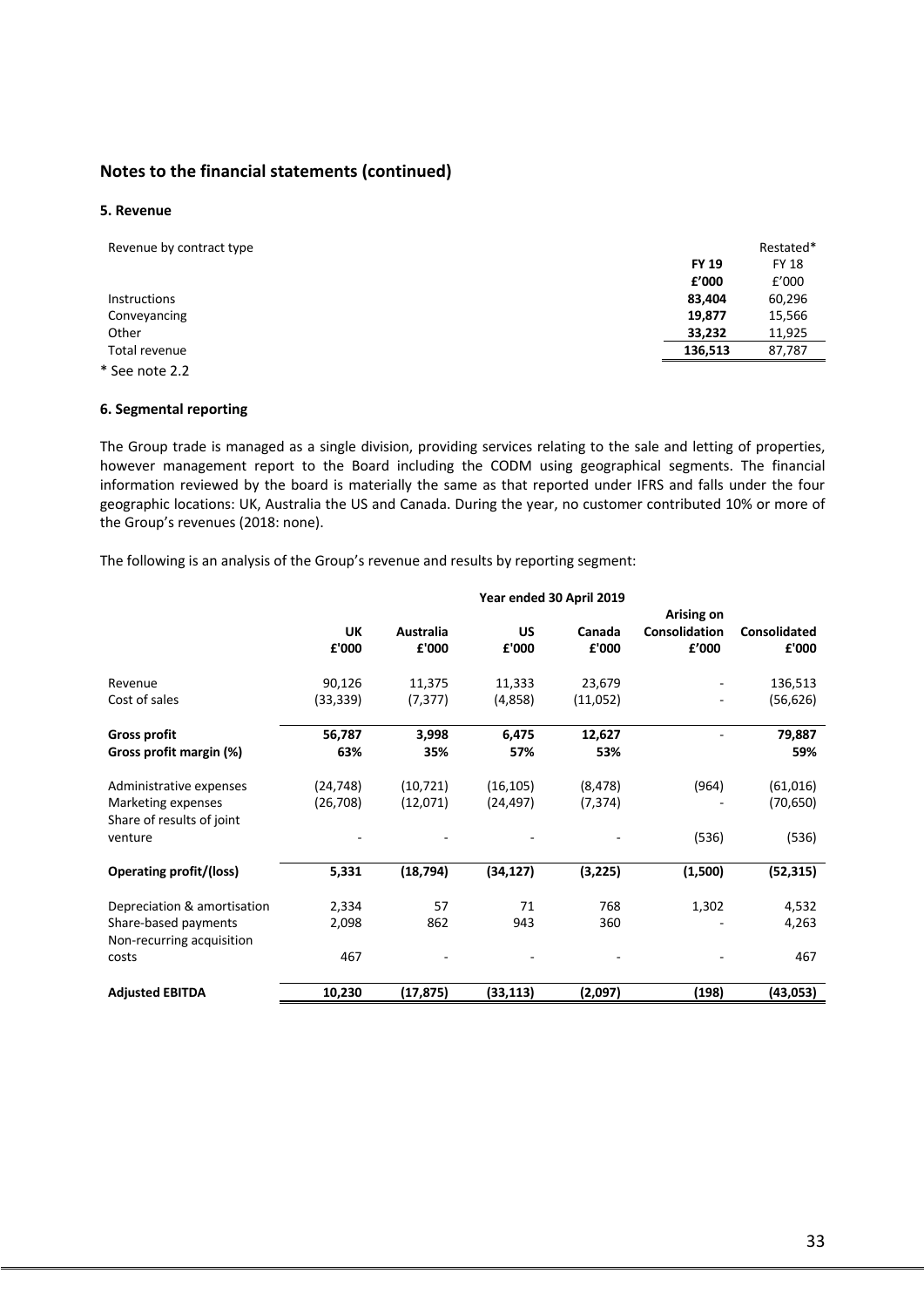### **6. Segmental reporting (continued)**

|                             |           | Year ended 30 April 2018 (restated - see note 13) |           |              |
|-----------------------------|-----------|---------------------------------------------------|-----------|--------------|
|                             | UK        | Australia                                         | US        | Consolidated |
|                             | £'000     | £'000                                             | £'000     | £'000        |
| Revenue                     | 74,352    | 11,879                                            | 1,556     | 87,787       |
| Cost of sales               | (31, 275) | (6,406)                                           | (527)     | (38,208)     |
| Gross profit                | 43,077    | 5,473                                             | 1,029     | 49,579       |
| Gross profit margin (%)     | 58%       | 46%                                               | 66%       | 56%          |
| Administrative expenses     | (19, 487) | (7,306)                                           | (8,402)   | (35, 195)    |
| Marketing expenses          | (21,387)  | (11, 355)                                         | (9,400)   | (42, 142)    |
| Operating profit/(loss)     | 2,203     | (13, 188)                                         | (16, 773) | (27,758)     |
| Depreciation & amortisation | 1,601     | 58                                                | 22        | 1,681        |
| Share-based payments        | 2,369     | 593                                               | 496       | 3,458        |
| <b>Adjusted EBITDA</b>      | 6,173     | (12, 537)                                         | (16, 255) | (22,619)     |

|                           | 2019      | 2018      |
|---------------------------|-----------|-----------|
| Non current assets        | £'000     | £'000     |
| UK                        | 77,184    | 29,469    |
| Australia                 | 141       | 139       |
| US                        | 164       | 90        |
| Canada                    | 4,485     | $\Omega$  |
| Consolidation adjustments | (20, 808) | (18, 536) |
| Total                     | 61,166    | 11,162    |
| <b>Total assets</b>       |           |           |
| UK                        | 228,935   | 211,892   |
| Australia                 | 5,016     | 3,835     |
| <b>US</b>                 | 4,558     | 3,326     |
| Canada                    | 9,918     | 0         |
| Consolidation adjustments | (95, 875) | (35, 547) |
| Total                     | 152,552   | 183,506   |
| <b>Total liabilities</b>  |           |           |
| UK                        | 28,115    | 24,429    |
| Australia                 | 32,617    | 12,645    |
| US                        | 49,003    | 12,109    |
| Canada                    | 7,231     | 0         |
| Consolidation adjustments | (68, 139) | (15, 855) |
| Total                     | 48,827    | 33,328    |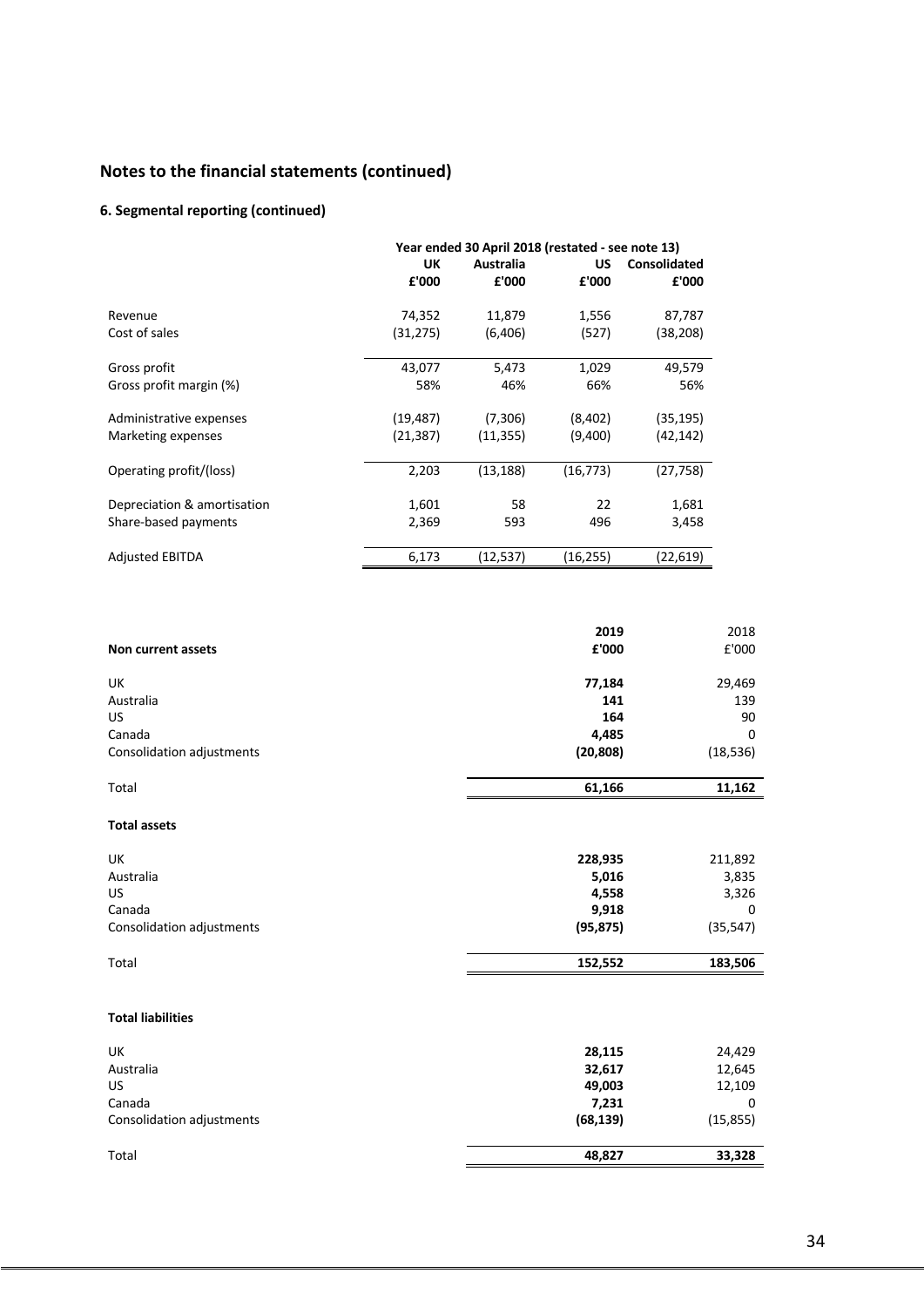#### **7. Earnings per share**

|                                          |                          | Restated*         |
|------------------------------------------|--------------------------|-------------------|
|                                          | <b>Basic and diluted</b> | Basic and diluted |
|                                          | 2019                     | 2018              |
| Loss $E'000$                             | (54, 861)                | (30,077)          |
| Weighted average number of shares ('000) | 303,090                  | 273.072           |
| Loss per share $(f)$                     | (0.18)                   | (0.11)            |
| * See note 2.2                           |                          |                   |

Diluted loss per share is equal to the basic loss per share as a result of the Group recording a loss for the year, which cannot be diluted.

The table below reconciles the weighted average number of shares ('000):

| Weighted average number of shares 2018                       | 273.072 |
|--------------------------------------------------------------|---------|
| Weighted average issue of new shares and exercise of options | 30.018  |
| Weighted average number of shares 2019                       | 303.090 |

In addition to the above, there are 21,826,838 share options which could have a dilutive potential, but as these shares are antidilutive they have not been included in the weighted average number of shares used to calculate the diluted loss per share.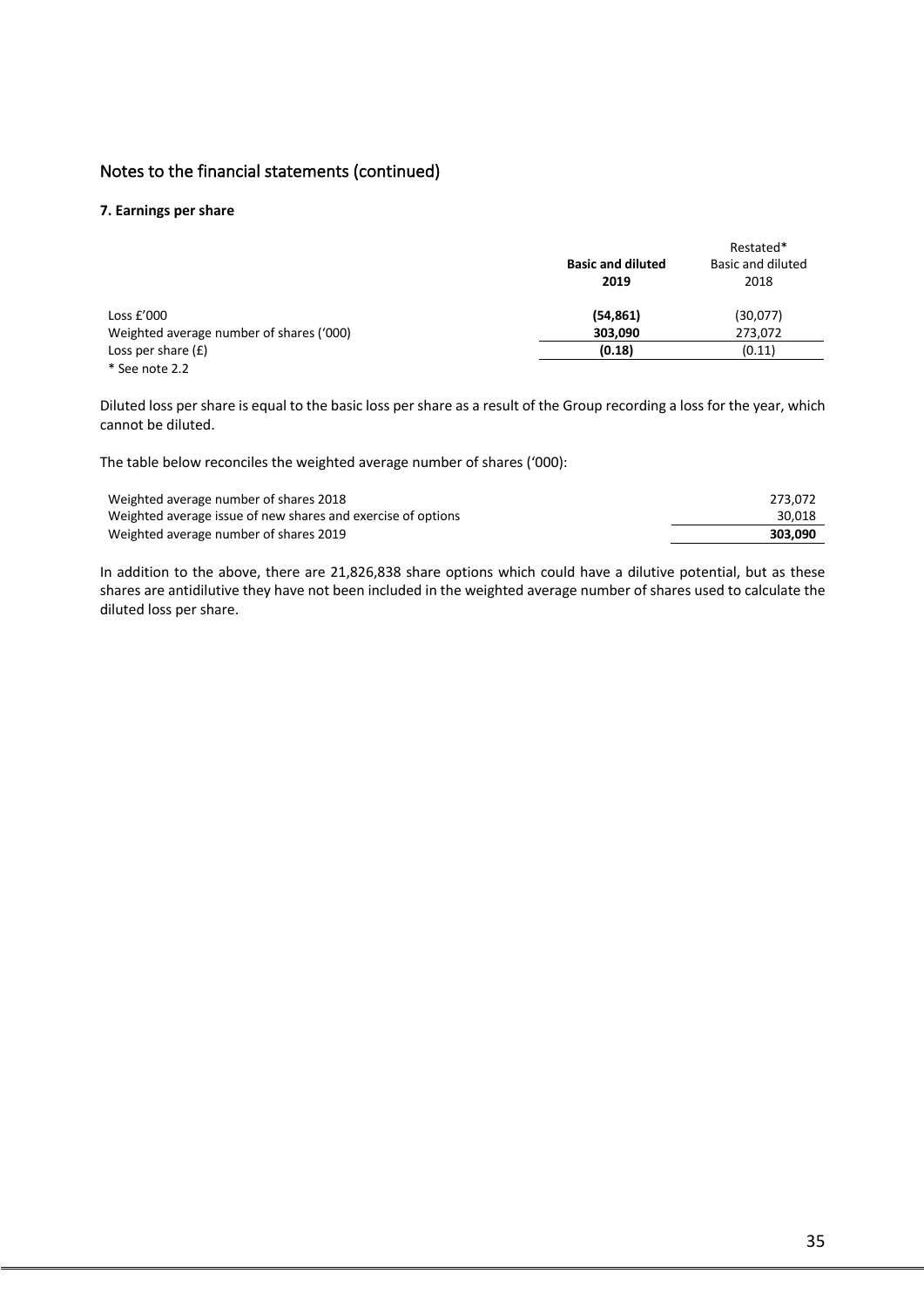#### **8. Intangible assets**

| Group                     | Internally<br>generated<br>intangible<br>£'000 | Capitalised<br>Software<br>£'000 | Patents and<br>trademark<br>£'000 | Customer<br>relationships<br>£'000 | Proprietary<br>Tech<br>£'000 | Brand<br>£'000           | Other<br>£'000           | Total<br>£'000 |
|---------------------------|------------------------------------------------|----------------------------------|-----------------------------------|------------------------------------|------------------------------|--------------------------|--------------------------|----------------|
| Cost                      |                                                |                                  |                                   |                                    |                              |                          |                          |                |
| Balance at 1 May 2017     | 1,936                                          | 193                              | 100                               | 1,071                              |                              |                          |                          | 3,300          |
| Addition                  |                                                | 641                              |                                   |                                    |                              |                          |                          | 641            |
| Disposals                 |                                                |                                  |                                   |                                    |                              |                          |                          |                |
| Internally developed      | 2,292                                          |                                  |                                   |                                    |                              |                          | ٠                        | 2,292          |
| Balance at 30 April 2018  | 4,228                                          | 834                              | 100                               | 1,071                              |                              | ÷                        | $\overline{\phantom{a}}$ | 6,233          |
| Addition                  |                                                | 217                              |                                   |                                    |                              |                          | 454                      | 671            |
| Disposals                 |                                                |                                  |                                   |                                    |                              |                          |                          |                |
| Acquisition of subsidiary |                                                |                                  |                                   | 1,730                              | 2,884                        | 13,266                   | $\overline{\phantom{a}}$ | 17,880         |
| Internally developed      | 2,606                                          |                                  |                                   |                                    |                              |                          |                          | 2,606          |
| Balance at 30 April 2019  | 6,834                                          | 1,051                            | 100                               | 2,801                              | 2,884                        | 13,266                   | 454                      | 27,390         |
| Amortisation              |                                                |                                  |                                   |                                    |                              |                          |                          |                |
| Balance at 1 May 2017     | (513)                                          | (3)                              | (6)                               | (21)                               |                              |                          |                          | (543)          |
| Amortisation for the year | (936)                                          | (39)                             | (67)                              | (214)                              |                              |                          | ÷,                       | (1,256)        |
| Balance at 30 April 2018  | (1, 449)                                       | (42)                             | (73)                              | (235)                              | $\bar{a}$                    | $\sim$                   | $\sim$                   | (1,799)        |
| Amortisation for the year | (1, 713)                                       | (461)                            | (27)                              | (499)                              | (791)                        |                          | (213)                    | (3,704)        |
| Balance at 30 April 2019  | (3, 162)                                       | (503)                            | (100)                             | (734)                              | (791)                        | $\overline{\phantom{a}}$ | (213)                    | (5,503)        |
| Net carrying value        |                                                |                                  |                                   |                                    |                              |                          |                          |                |
| Balance at 30 April 2019  | 3,672                                          | 548                              |                                   | 2,067                              | 2,093                        | 13,266                   | 241                      | 21,887         |
| Balance at 30 April 2018  | 2,779                                          | 792                              | 27                                | 836                                |                              |                          |                          | 4,434          |

The internally generated intangible asset relates to capitalised development costs in respect of the customer facing Purplebricks software platform. The intangible asset in respect of brand acquired has an indefinite life and is tested annually for impairment. All other intangible assets are amortised over their useful economic lives. In the case of the internally developed intangible asset, amortisation is charged on a straight line basis over three years. The useful economic life of the customer relationships is five years. Capitalised software is amortised over three years on a straight line basis. The remaining useful lives of each asset are in keeping with the amortisation policy.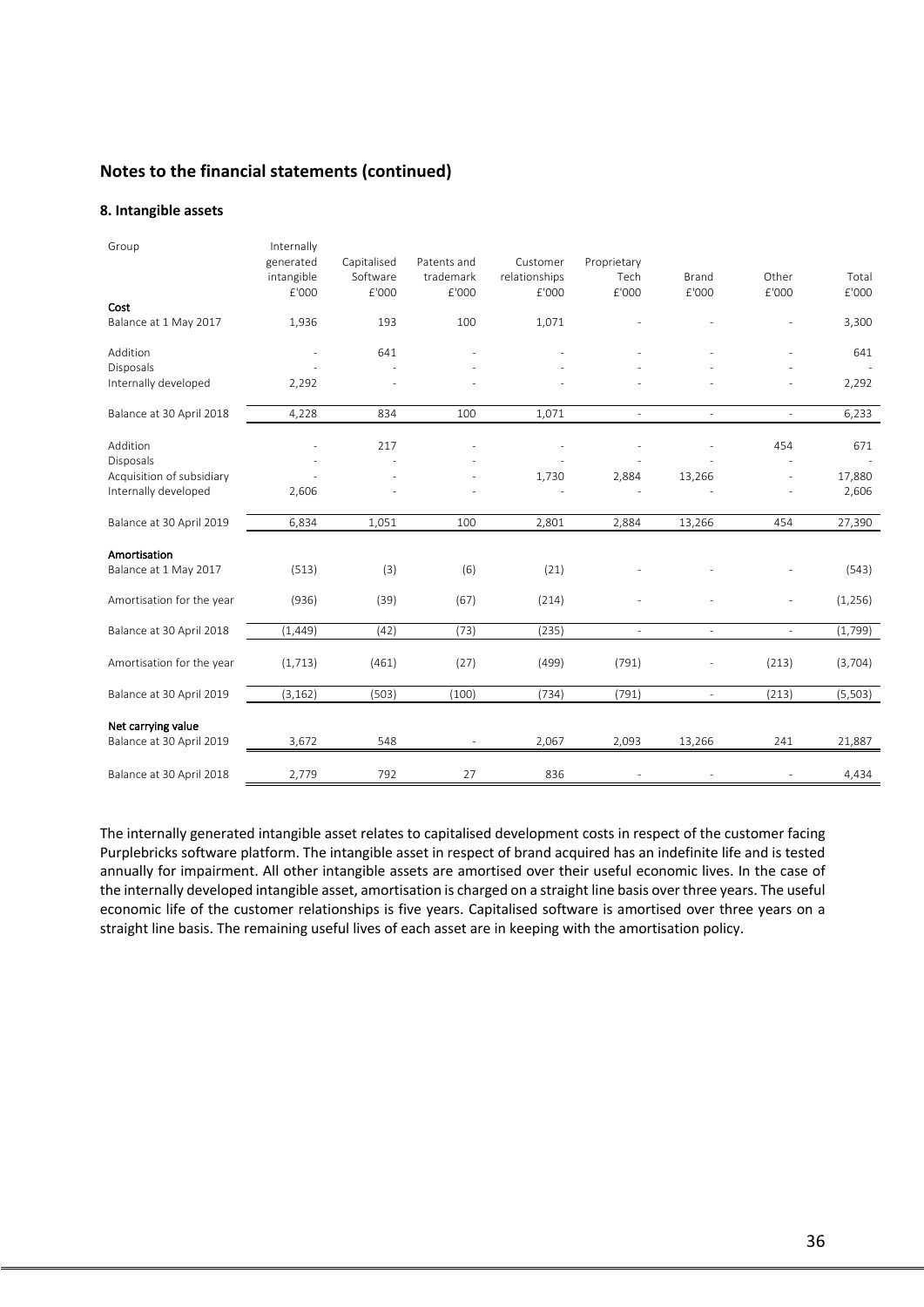#### **9. Goodwill**

|                           | <b>BFL</b>               | <b>Duproprio</b> | Group  |
|---------------------------|--------------------------|------------------|--------|
|                           | £'000                    | £'000            | £'000  |
| Cost                      |                          |                  |        |
| At 1 May & 30 April 2018  | 2,606                    |                  | 2,606  |
| Acquisition of subsidiary | $\overline{\phantom{a}}$ | 16,880           | 16,880 |
| As at 30 April 2019       | 2,606                    | 16,880           | 19,486 |
| Carrying amount:          |                          |                  |        |
| At 30 April 2019          | 2,606                    | 16,880           | 19,486 |
| At 30 April 2018          | 2,606                    |                  | 2,606  |

#### **9a Acquisition of subsidiary (Canada)**

On 6 July 2018, the Group obtained control of 1005 9059-2114 Quebec Inc. by acquiring 100% of its issued share capital. This company heads a group of companies operating as DuProprio, which owns and operates one of Canada's leading commission free real estate service networks as an online offering with similar aspects to Purplebricks. Goodwill of £16,880,000 arose on the acquisition.

|                                          | £'000    |
|------------------------------------------|----------|
| Trade and other receivables              | 2,356    |
| Cash and cash equivalents                | 3,652    |
| Other assets                             | 678      |
| Property, plant and equipment            | 582      |
| Customer relationships                   | 1,730    |
| DuProprio brand                          | 13,266   |
| Proprietary technology                   | 2,884    |
| Deferred income tax liabilities          | (4,829)  |
| Trade and other payables                 | (4, 111) |
| Deferred revenues                        | (2, 146) |
| Total identifiable net assets            | 14,062   |
| Goodwill                                 | 16,880   |
| <b>Total consideration</b>               | 30,942   |
| Satisfied by:                            |          |
| Cash                                     | 30,942   |
| Net cash outflow arising on acquisition: |          |
| Cash consideration                       | 30,942   |
| Less: cash and cash equivalents acquired | (3,652)  |
| Net cash outflow                         | 27,290   |

DuProprio contributed £23.7 million revenue and £(3.2) million to the Group's loss for the period between the date of acquisition and the reporting date. If the acquisition of DuProprio had been completed on the first day of the financial year, Group revenues would have been £142.3 million and loss for the year £55.7 million.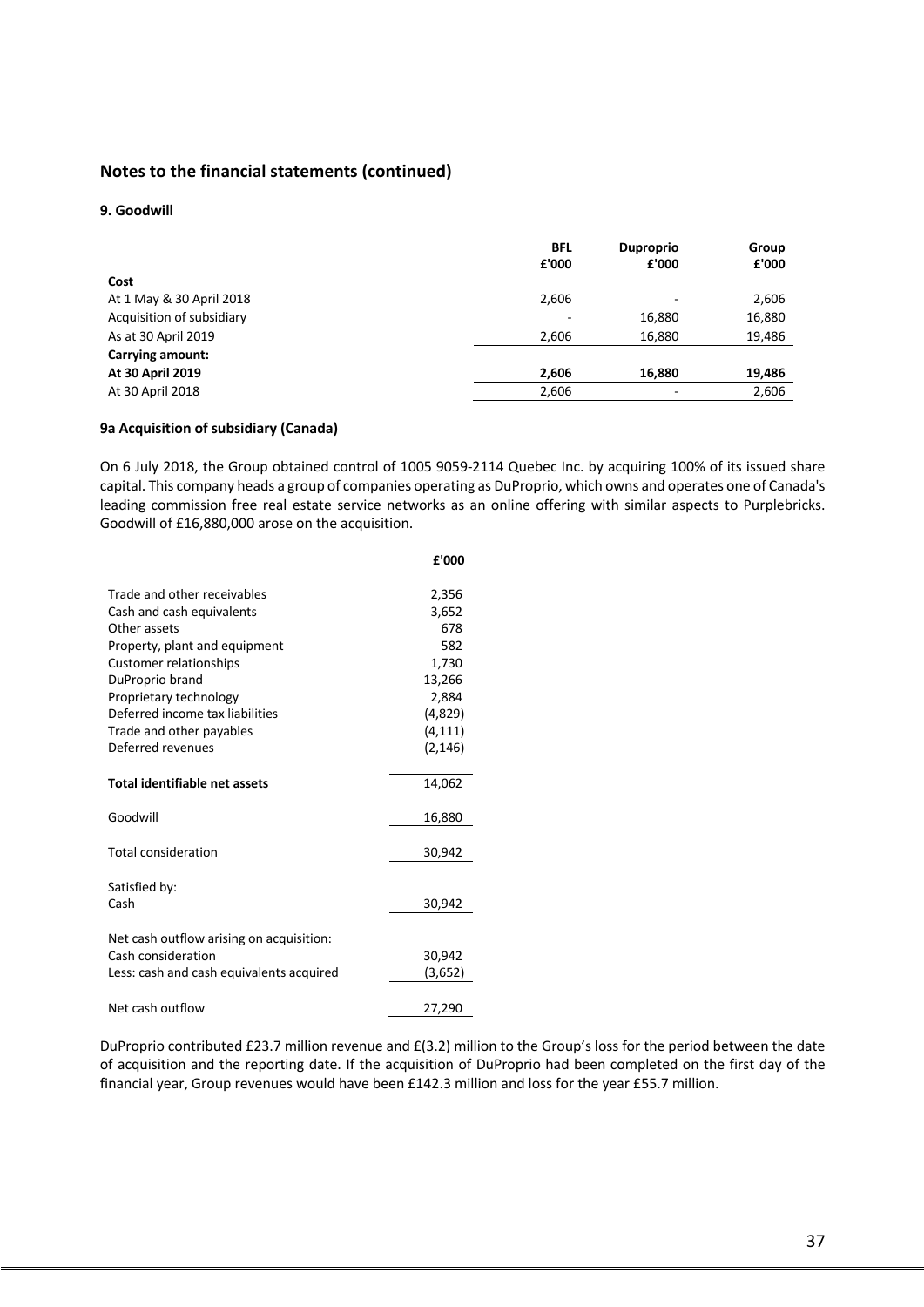#### **10. Investment in subsidiaries**

|                                                                    | Company   |
|--------------------------------------------------------------------|-----------|
| Cost:                                                              | f'000     |
| 1 May 2018                                                         | 22,150    |
| Acquisitions                                                       | 30,942    |
| Share-based payment charge in respect of employees of subsidiaries | 1,433     |
| At 30 April 2019                                                   | 54,525    |
| Impairment charge for the year                                     |           |
| Charge arising in the year                                         | (22, 651) |
| At 30 April 2019                                                   | (22, 651) |
| <b>Carrying amount</b>                                             |           |
| At 30 April 2019                                                   | 31,874    |
| At 30 April 2018                                                   | 22,150    |

The Group consists of a Parent Company, Purplebricks Group plc, incorporated in the UK and a number of subsidiaries held directly by Purplebricks Group plc, which operate and are incorporated around the world.

The Company holds 100% of the share capital and voting rights in respect of all subsidiaries.

#### **Impairment Review**

#### *Australia and US – assessment of carrying value of cost of investment in the Company statement of financial position*

During the year, the performance of the Group's operations in Australia and the United States was below expectation. After the year end, following strategic reviews, as set out earlier in the annual report, a decision was made to close operations in Australia, and in the US, each to be effected in FY 20.

The closure of the Australian operations is expected to result in a net cash outflow during FY 20. Therefore, the cost of investment in the Australian business and the intercompany receivables due from Australia have been impaired to zero in the accounts of Purplebricks Group plc, on a fair value less costs of disposal basis. This has resulted in an impairment charge in the company of £40,837,000 including £10,832,000 in respect of cost of investment. This impairment has no effect on the consolidated accounts.

The carrying value of US assets has been assessed on a value in use basis. Forecasts for FY 20 indicate a cash outflow. At the balance sheet date, cashflow forecasts for beyond FY 21 were subject to significant uncertainty. Therefore, management have taken the decision to impair in full all investment and intercompany receivable balances as at 30 April 2019. This has resulted in an impairment charge in the company of £53,082,000 including £8,819,000 in respect of cost of investment. This impairment has no effect on the consolidated accounts.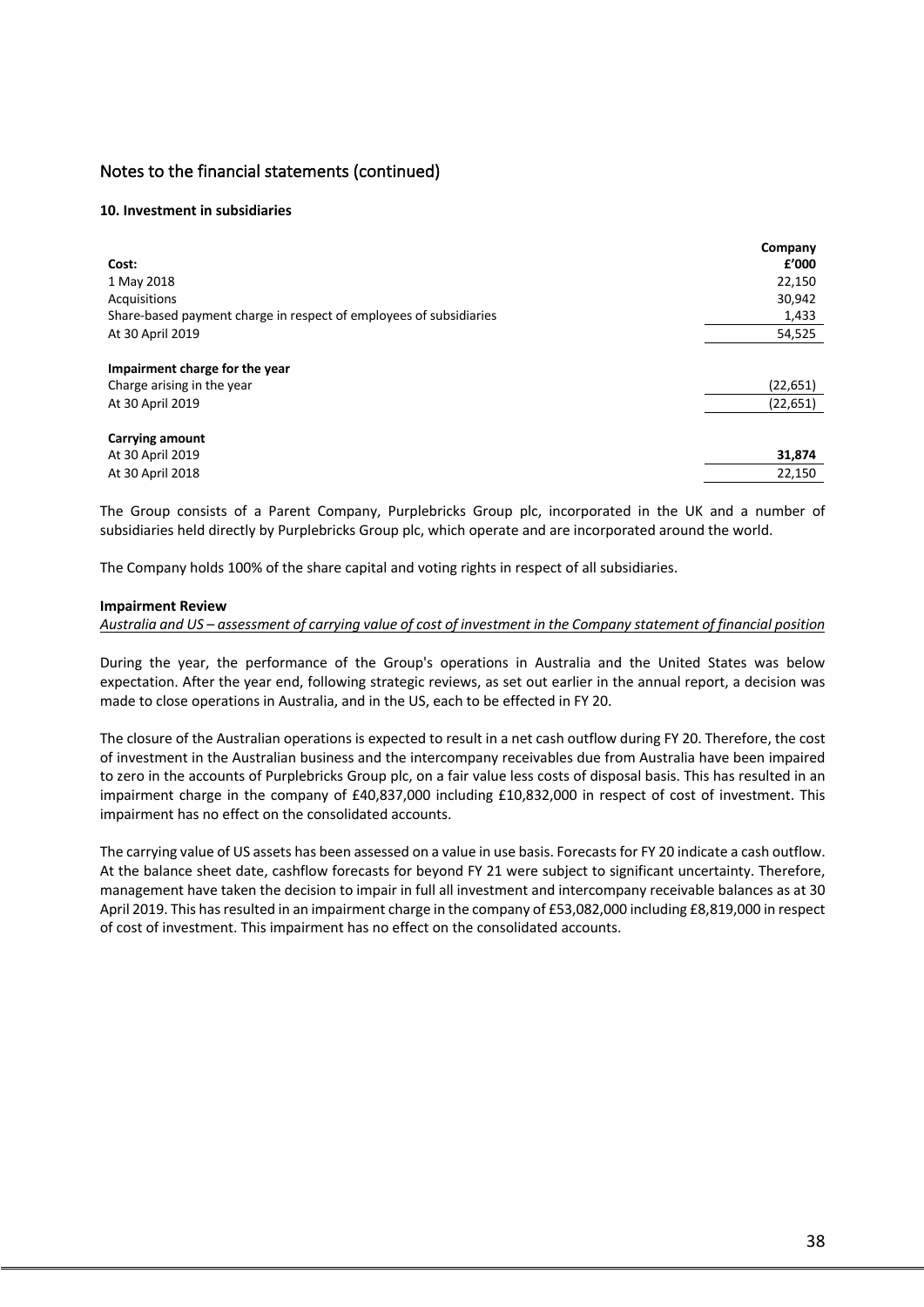### **10. Investment in subsidiaries (continued)**

*BFL* 

The acquisition of BFL Property Management Limited ("BFL") in March 2017 gave rise to a cost of investment in the company balance sheet of £3.6 million, and a goodwill amount in the consolidated balance sheet of £2.6 million. As required by IAS 36, the carrying value of indefinite lived assets is tested annually for impairment. This assessment has been performed at the current reporting date for both the cost of investment in BFL and for goodwill relating to BFL on a value in use basis.

BFL trading since acquisition has been in line with expectations at the time of acquisition, and as anticipated the Lettings business of Purplebricks Group plc has benefited from the expertise acquired with BFL. Over time, contracts with landlords held by BFL have been replaced as they naturally come to an end with contracts with Purplebricks Group plc. Therefore, part of the value of the acquired business is now at 30 April 2019 represented by synergies within the group, rather than purely in contracts held by the acquired company. No new contracts are currently being entered into in the name of BFL.

#### *BFL - assessment of carrying value of goodwill in the consolidated statement of financial position*

The goodwill arising on the acquisition of BFL has been allocated to the cash generating unit represented by the group's UK lettings business as a whole. This is because following the integration of BFL staff into the wider UK lettings business, the activity in lettings relating to BFL cannot be distinguished from the wider lettings business.

A discounted cash flow calculation prepared in respect of the UK lettings business based on historical trends within this business indicates significant headroom over the carrying value of goodwill attributable to the BFL CGU. Assumptions within this calculation include the rate of revenue growth and the discount rate. This calculation indicates a recoverable value of £12,524,000 for this CGU, and headroom over the carrying value of goodwill of £9,918,000.

A change in discount rate of 1.0% has an effect of less than £2.0m on the DCF valuation and still shows significant headroom.

A change in revenue growth rate of 5.0% has an effect of less than £0.5m on the DCF valuation.

### *BFL - assessment of carrying value of cost of investment in the Company statement of financial position*

In assessing the carrying value of cost of investment, a discounted cash flow calculation has been prepared which takes into account only contracts held by BFL and not the synergies in the wider Group.

Due to the reduction in the size of the business conducted within BFL since acquisition as a result of the partial transfer of trade as described above, and as this transfer of trade is expected to continue in future years, the cash flow forecasts indicate that a partial impairment of the cost of investment is required. This impairment amounts to 3.0m. This impairment results from management decisions taken as to the operation of the wider Lettings business rather than resulting from lower than expected performance of BFL post acquisition.

Assumptions within this calculation include the rate of revenue growth and the discount rate.

A change in discount rate of 1.0% has an effect of less than £0.1m on the DCF valuation.

A change in contract loss rate of 5.0% has an effect of less than £0.2m on the DCF valuation.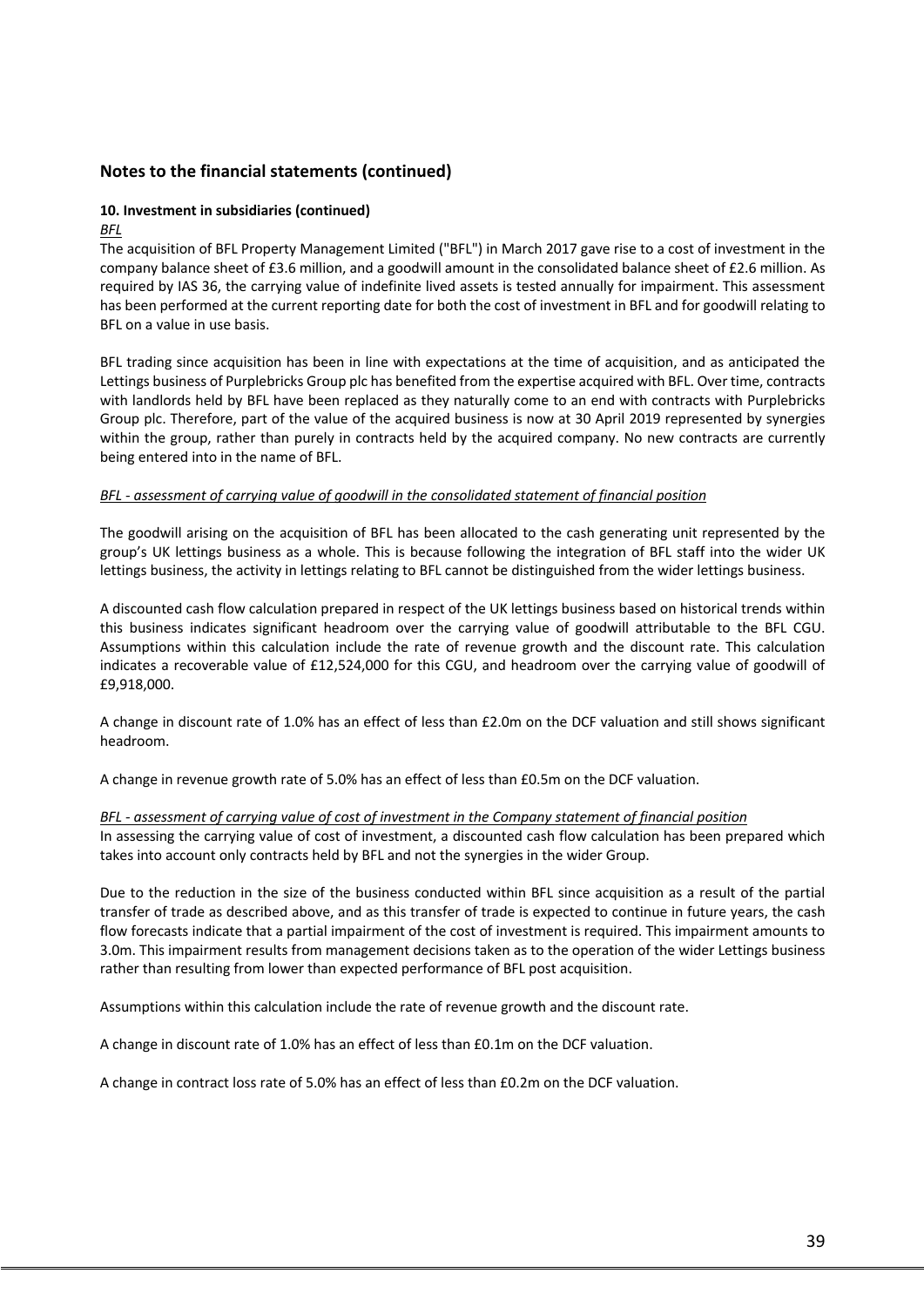#### **10. Investment in subsidiaries (continued)**

The expected future continued transfer out of BFL contracts may well lead to a further impairment of cost of investment in BFL in future periods. Management will continue to review the carrying value of BFL at future reporting dates in order to assess whether a further impairment has become necessary.

#### *Canada - assessment of carrying value of cost of investment in the Company statement of financial position and goodwill in the consolidated statement of financial position*

The acquisition of the Canada based DuProprio business during the year gave rise to a cost of investment in the company balance sheet of £30,942,000, and a goodwill amount in the consolidated balance sheet of £16,880,000 and other intangible assets with indefinite lives totalling £13,266,000. As required by IAS 36, the carrying value of goodwill is tested annually for impairment. This assessment has been performed at the current reporting date on a fair value less costs of disposal basis.

Trading since acquisition has been in line with expectations at the time of acquisition. Management have prepared a fair value calculation based on a revenue multiple valuation approach. This multiple, as well as estimates of costs of disposal, has been based on historical experience. This approach indicates a recoverable value of £33.5 million, indicating headroom over the carrying value of cost of investment of £2.5 million, and (adjusting for underlying net assets of the Canada business) over carrying value of goodwill attributable to the Canada CGU and brand value of £1.3 million.

Sensitivity analysis performed has included assessment of the impact of using an alternative revenue multiple and effects of a change in foreign exchange rates. This analysis indicates that conditions which would require an impairment of goodwill and other indefinite lived intangible assets are an increase in foreign exchange rate of 8% or decrease in revenue multiple of 7%, which are not considered to be likely.

#### **11. Investment in jointly controlled entity**

|                                                                                                      | Group<br>£'000 |
|------------------------------------------------------------------------------------------------------|----------------|
| Opening Balance as at 1 May 2018                                                                     |                |
| <b>Additions</b>                                                                                     | 11,249         |
| At 30 April 2019                                                                                     | 11,249         |
| Share of Result of joint venture<br>Opening Balance as at 1 May 2018<br>Share of result for the year | (536)          |
| At 30 April 2019<br><b>Carrying amount:</b>                                                          | (536)          |
| At 30 April 2019                                                                                     | 10,713         |
| At 30 April 2018                                                                                     |                |

On 20 December 2018 PBG plc purchased 50% of the share capital of Einhundertsiebte "Media" Vermogensverwaltungsgesellschaft bmH ("JV HoldCo"), a company incorporated in Germany which holds a 25.88% investment in Homeday GbmH, another company incorporated in Germany, from Funfundachtzigste "Media" Vermogensverwaltungsgesellschaft mbH, a wholly owned subsidiary of Axel Springer SE. The other 50% shareholding continues to be held by the Axel Springer group.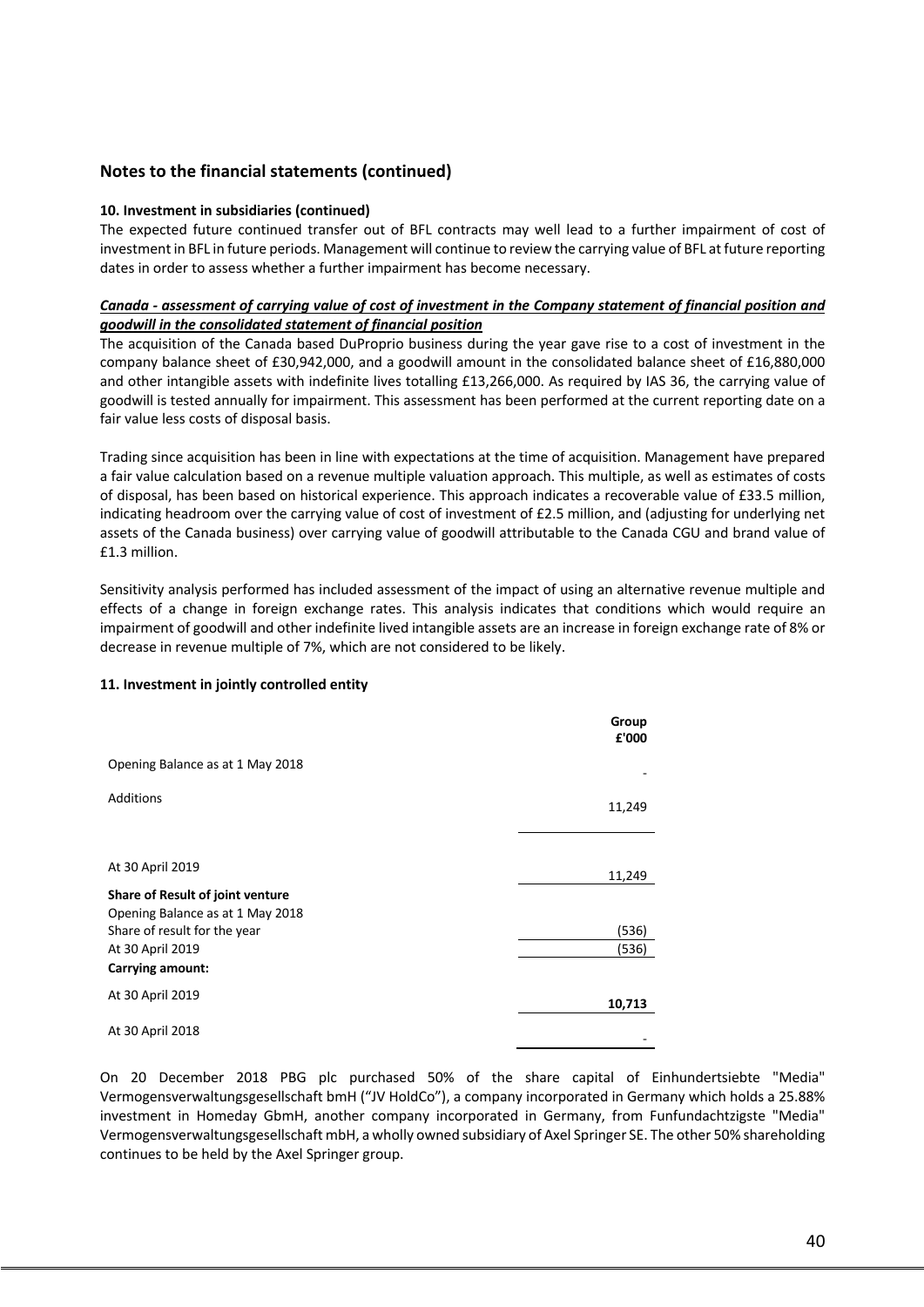#### **11. Investment in jointly controlled entity (continued)**

Purplebricks and Axel Springer operate JV HoldCo as a joint venture under a joint venture agreement. Consideration for the purchase was £11,249,000.

Based in Berlin, Homeday operates homeday.de, a transaction-based digital real estate platform in Germany that brings customers together with experienced brokers and supports them in buying and selling property. Following the investment, Dr. Andreas Wiele, President Classifieds Media Axel Springer SE, and James Davies, CFO of Purplebricks, have each taken a seat on the Advisory Board of Homeday.

The Group's holding in JV HoldCo is accounted for under the equity method.

Axel Springer has the right to increase its investment in JV Holdco beyond 50% by acquiring shares from Purplebricks at defined points up to 2023 for variable consideration which is based on the future performance of Homeday GmbH or a return on investment for Purplebricks.

JV HoldCo and the other shareholders of Homeday have entered into an Investment Agreement and a Shareholders' Agreement.

Purplebricks has a potential obligation under the Investment Agreement, conditional on the future performance of Homeday, to provide further capital and loan funding to Homeday of up to EUR 20 million in 2019. Purplebricks has the option to settle this potential future liability either in cash or by the issue of new shares in Purplebricks Group plc.

Under the Shareholders' Agreement, Put and Call options exist between JV HoldCo and the other shareholders of Homeday which may require or allow JV HoldCo to acquire shares held by the other shareholders, for consideration to be determined with reference to the performance of Homeday in future periods leading up to the exercise dates of the options in 2021 and 2024.

As it is not sufficiently possible at this stage to determine the likelihood of the option conditions being met, or the potential performance of Homeday in these periods, no range of potential purchase prices is provided at this stage.

As a start up entity, Homeday is currently lossmaking as the business makes significant investments in marketing. Homeday forecasts to become profitable as these investments translate into activity and revenue growth. Trading of Homeday has been in line with expectations at the time of acquisition.

#### **12 Post balance sheet event**

On 7 May 2019, the Group announced that it had chosen to exit the Australian market and put the Australian business into an orderly run-down with immediate effect, pending closure. Since 8 May 2019, no new instructions have been taken in Australia and the business is focused on settling sales for customers under existing instructions, implementing an orderly reduction in staff numbers and curtailing relationships with suppliers and contractors. The run-down process remains ongoing at the reporting date.

Through the run-down process, the Group is monitoring Australian "net closure costs" which it defines as revenue earned since 8 May 2019, net of costs of serving existing customers, exiting supplier and contractor relationships, employee costs, customer refunds costs and other associated closure costs. Whilst employee costs and the costs of exiting supplier and contractor relationships can be estimated with a reasonable degree of accuracy, the principal uncertainty in measuring net closure costs relates to the quantum of revenue and associated costs. Given the uncertainty around these factors, the Group currently estimates net closure costs in the range of  $£6$  million  $-£8$ million.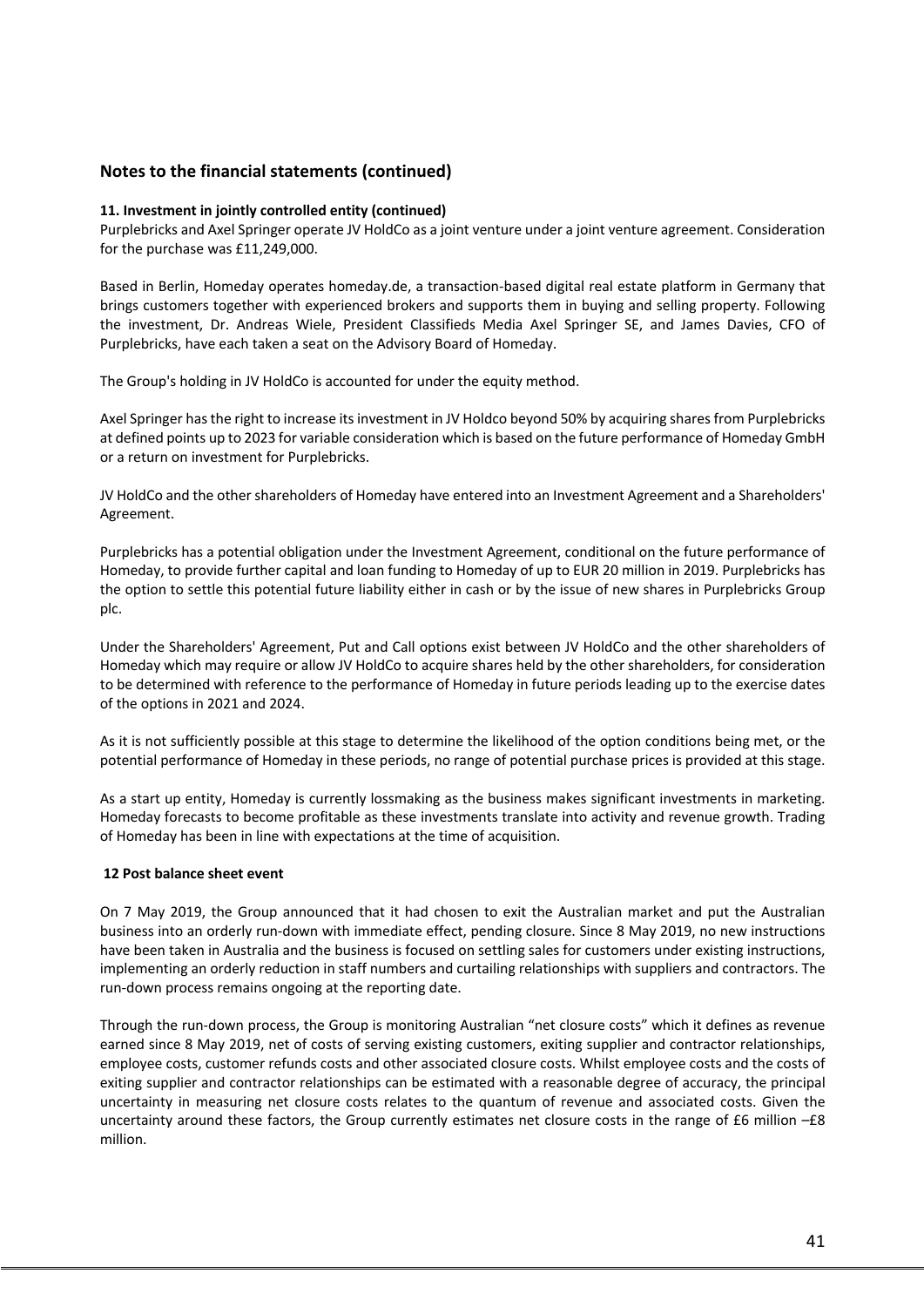#### **12 Post balance sheet event (continued)**

The Group also announced on 3 July 2019, that it has chosen to cease investment in the US. This will result in a closure of the business via an orderly run-down, or a sale of all or part of the US operation if a suitable purchaser is identified. No new instructions will be taken by the business from today. The US workforce will be rationalised and the core remaining team will be focused on selling properties which are listed and curtailing relationships with suppliers and contractors, with close oversight from the Group. Since the decision to cease investment is a very recent one, the closure costs are yet to be fully quantified and depend on various factors. However, initial preliminary estimates indicate that net closure costs of the US business will be between £4 million - £6 million.

The Australia and US operations represent in their entirety the segments as disclosed in note 6.

Other than normal accruals for services rendered and goods received, no specific provision for closure costs has been made in the financial statements for the year ended 30 April 2019.

#### **13. Revenue recognition – transition to IFRS 15**

### *Table 1 - impact of transition to IFRS 15 on retained earnings at 1 May 2017* **£000** Retained earnings as previously stated (3,984) Increase in deferred income relating to estate agency services (7,055) Increase in accrued income relating to conveyancing services 3,015 Increase in prepaid expenses relating to estate agency services 3,288 Increase in accrued expenses relating to conveyancing services (504) Other effects of the implementation of IFRS 15 29

Retained earnings as restated (5,211)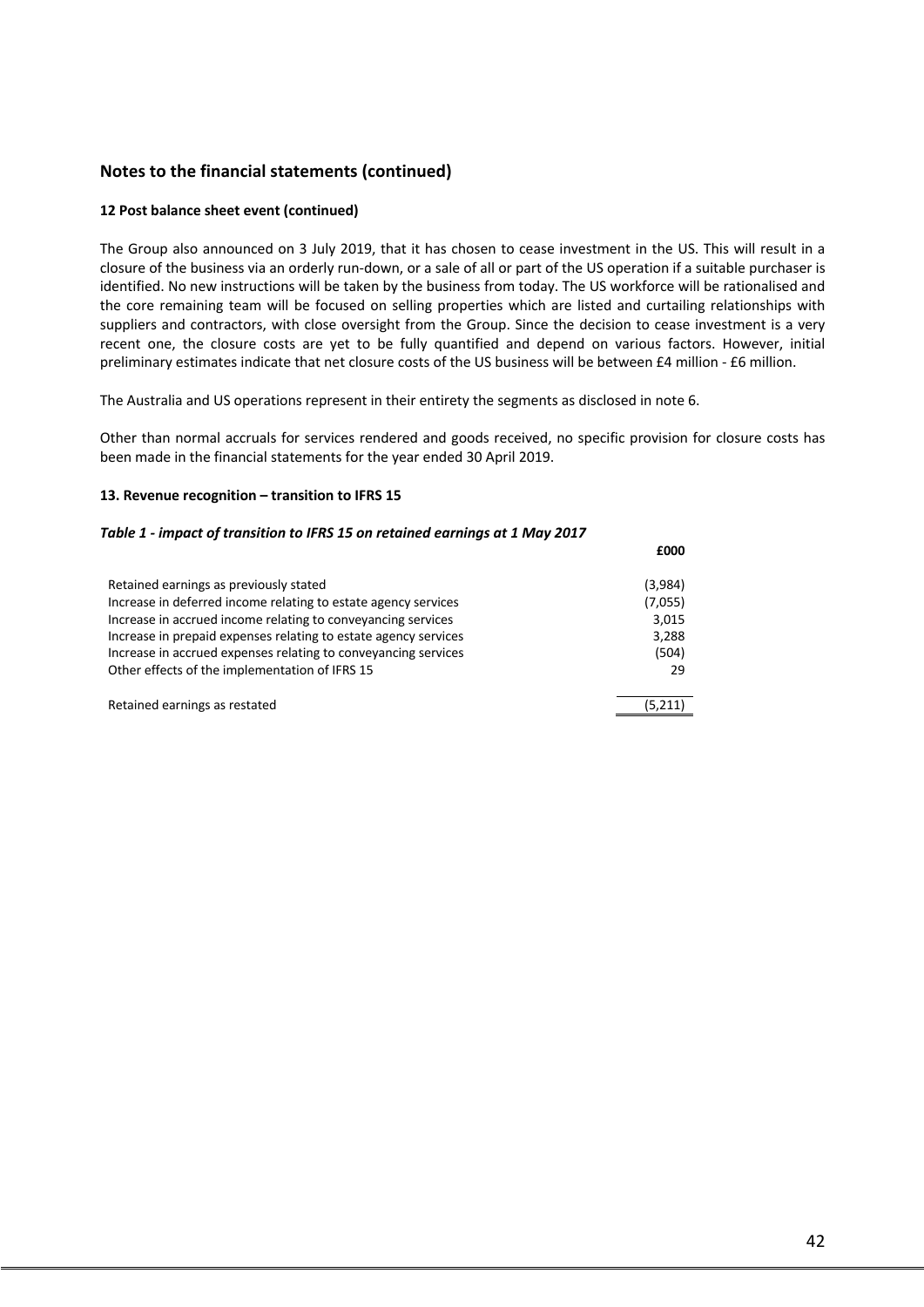### **13. Revenue recognition – transition to IFRS 15 (continued)**

#### *Table 2a – condensed statement of profit or loss and other comprehensive income for the year ended 30 April 2018*

#### **Year ended 30 April 2018 IFRS 15 adjustments by geographical segment**

|                                                                   | Under<br>previous<br>accounting<br>policies | UK      | <b>AUS</b> | <b>USA</b> | Canada                   | As restated<br>under IFRS<br>15 |
|-------------------------------------------------------------------|---------------------------------------------|---------|------------|------------|--------------------------|---------------------------------|
|                                                                   | £'000                                       | f'000   | f'000      | f'000      | £'000                    | £'000                           |
| Revenue                                                           | 93,697                                      | (3,765) | (1,661)    | (484)      |                          | 87,787                          |
| Cost of sales                                                     | (41, 107)                                   | 1,791   | 880        | 228        |                          | (38, 208)                       |
| <b>Gross Profit</b>                                               | 52,590                                      | (1,974) | (781)      | (256)      |                          | 49,579                          |
| Administrative and establishment                                  |                                             |         |            |            |                          |                                 |
| expenses                                                          | (35, 195)                                   |         |            |            |                          | (35, 195)                       |
| Marketing costs                                                   | (42, 142)                                   |         |            |            |                          | (42, 142)                       |
| Loss from operating activities                                    | (24, 747)                                   | (1,974) | (781)      | (256)      | ÷,                       | (27, 758)                       |
| Finance income                                                    | 60                                          |         |            |            |                          | 60                              |
| Finance expense                                                   | (1, 492)                                    |         |            |            |                          | (1, 492)                        |
| Loss on ordinary activities before                                |                                             |         |            |            |                          |                                 |
| taxation                                                          | (26, 179)                                   | (1,974) | (781)      | (256)      |                          | (29, 190)                       |
| Taxation on loss on ordinary                                      |                                             |         |            |            |                          |                                 |
| activities                                                        | (887)                                       |         |            |            |                          | (887)                           |
| Loss for the period                                               | (27,066)                                    | (1,974) | (781)      | (256)      |                          | (30,077)                        |
| Items that may subsequently be<br>reclassified to profit and loss |                                             |         |            |            |                          |                                 |
| Exchange differences on<br>translation of foreign operations      | (490)                                       |         |            |            |                          | (490)                           |
| <b>Total other comprehensive</b><br>income                        | (490)                                       |         |            |            |                          | (490)                           |
| Total comprehensive profit/(loss)                                 | (27, 556)                                   | (1,974) | (781)      | (256)      | $\overline{\phantom{a}}$ | (30, 567)                       |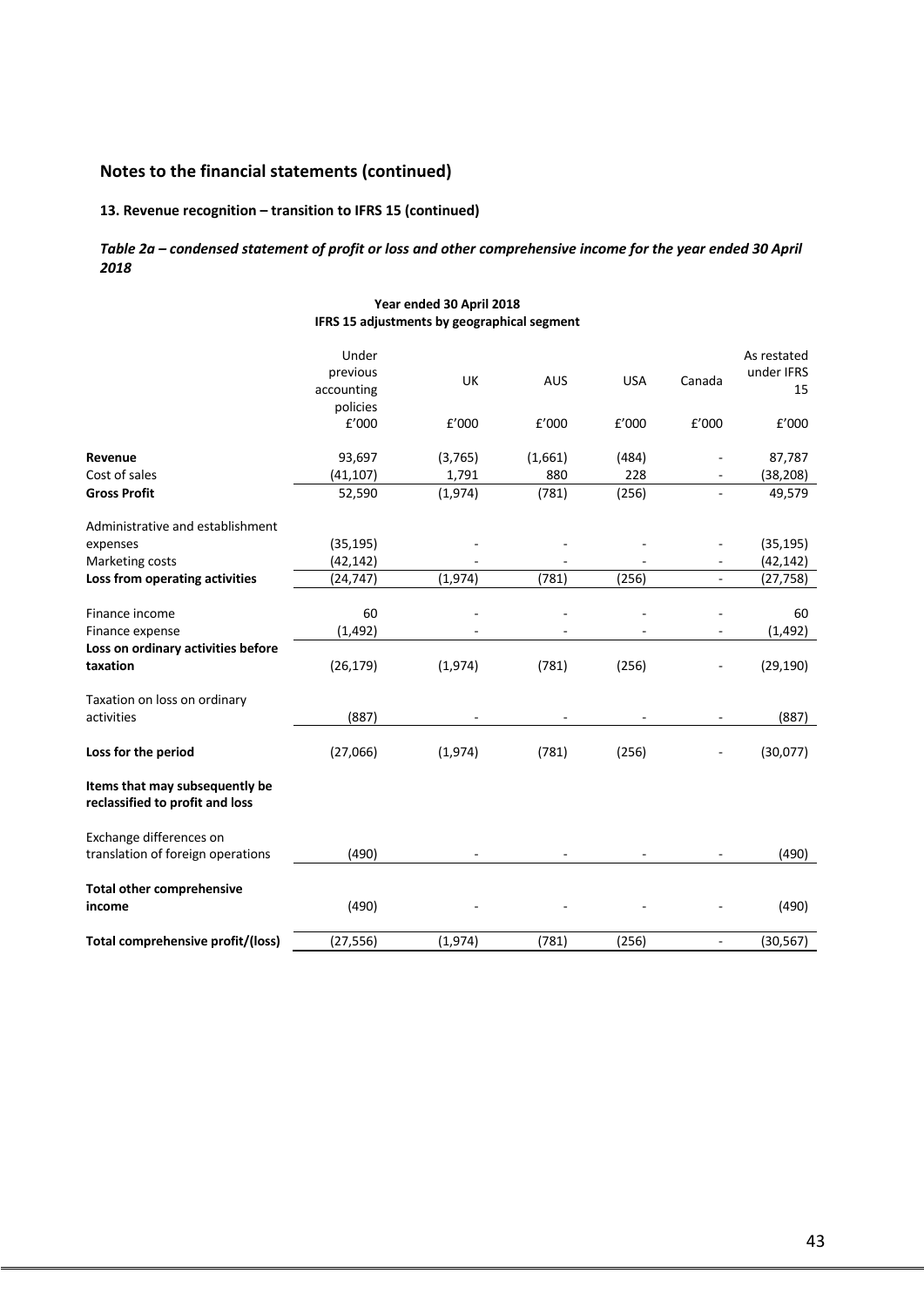### **13. Revenue recognition – transition to IFRS 15 (continued)**

#### *Table 2b – condensed statement of profit or loss and other comprehensive income for the year ended 30 April 2018*

#### **Year ended 30 April 2018 IFRS 15 adjustments by contract type**

|                                                                   | Under<br>previous |                |              |       |               |
|-------------------------------------------------------------------|-------------------|----------------|--------------|-------|---------------|
|                                                                   | accounting        |                |              |       | As restated   |
|                                                                   | policies          | Instructions   | Conveyancing | Other | under IFRS 15 |
|                                                                   | £000              | £000           | £000         | £000  | £000          |
| Revenue                                                           | 93,697            | (6, 301)       | 153          | 238   | 87,787        |
| Cost of sales                                                     | (41, 107)         | 3,013          | (26)         | (88)  | (38, 208)     |
| <b>Gross Profit</b>                                               | 52,590            | (3, 288)       | 127          | 150   | 49,579        |
| Administrative and establishment expenses                         | (35, 195)         |                |              |       | (35, 195)     |
| Marketing costs                                                   | (42, 142)         |                |              |       | (42, 142)     |
| Loss from operating activities                                    | (24, 747)         | (3, 288)       | 127          | 150   | (27, 758)     |
| Finance income                                                    | 60                | $\blacksquare$ | $\sim$       |       | 60            |
| Finance expense                                                   | (1, 492)          |                |              |       | (1, 492)      |
| Loss on ordinary activities before taxation                       | (26, 179)         | (3, 288)       | 127          | 150   | (29, 190)     |
| Taxation on loss on ordinary activities                           | (887)             |                |              |       | (887)         |
| Loss for the period                                               | (27,066)          | (3, 288)       | 127          | 150   | (30,077)      |
| Items that may subsequently be reclassified<br>to profit and loss |                   |                |              |       |               |
| Exchange differences on translation of                            |                   |                |              |       |               |
| foreign operations                                                | (490)             |                |              |       | (490)         |
| Total other comprehensive income                                  | (490)             |                |              |       | (490)         |
| Total comprehensive profit/(loss)                                 | (27, 556)         | (3, 288)       | 127          | 150   | (30, 567)     |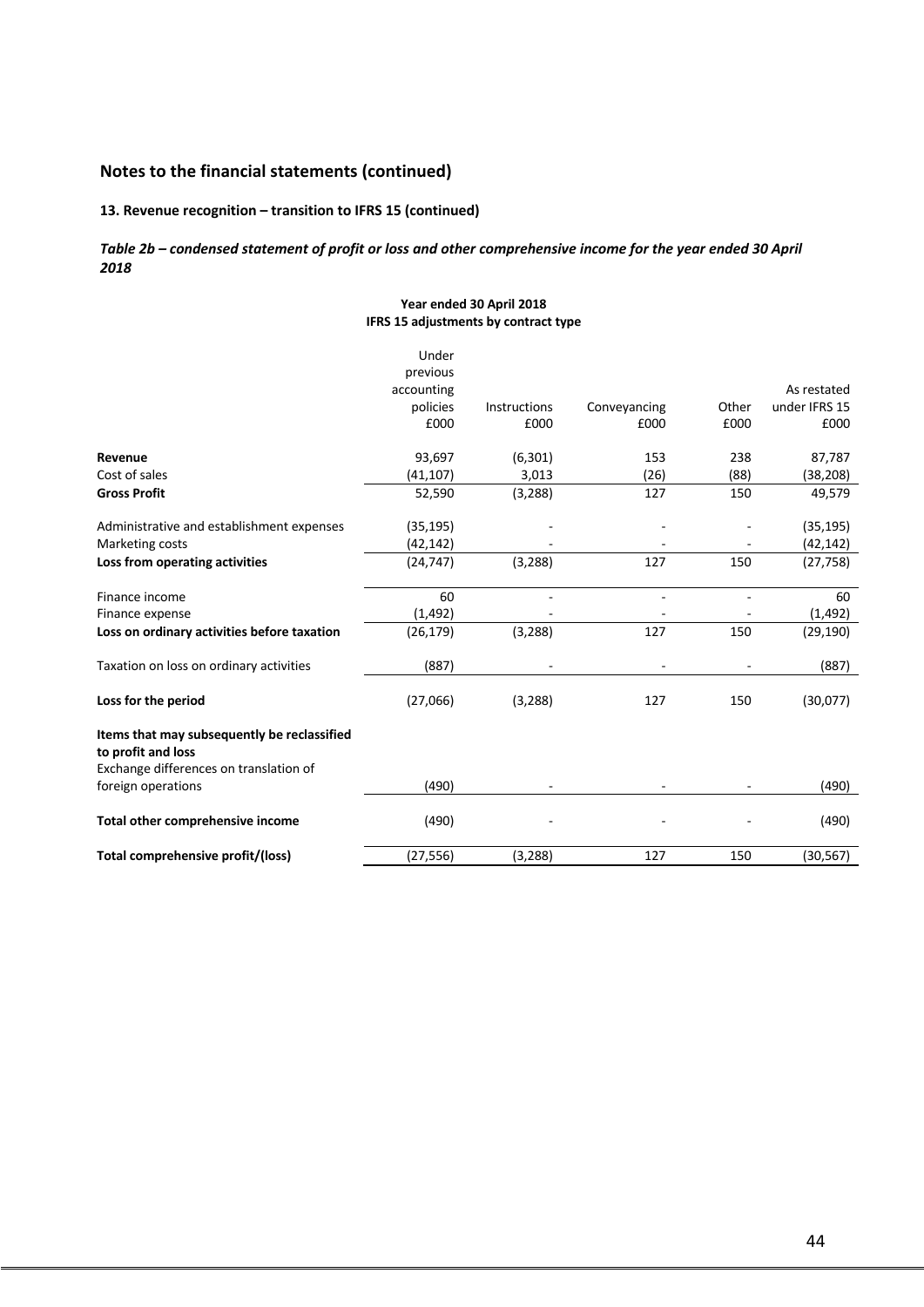### *Table 3a – condensed statement of financial position as at 30 April 2017*

|                                              | Year ended 30 April 2017<br>IFRS 15 adjustments by contract type |              |              |                |               |  |
|----------------------------------------------|------------------------------------------------------------------|--------------|--------------|----------------|---------------|--|
|                                              | Under                                                            |              |              |                |               |  |
|                                              | previous                                                         |              |              |                |               |  |
|                                              | accounting                                                       |              |              |                | As restated   |  |
|                                              | policies                                                         | Instructions | Conveyancing | Other          | under IFRS 15 |  |
|                                              | £000                                                             | £000         | £000         | £000           | £000          |  |
| <b>Non-current assets</b>                    |                                                                  |              |              |                |               |  |
| Goodwill                                     | 2,606                                                            |              |              |                | 2,606         |  |
| Intangible assets                            | 2,757                                                            |              |              |                | 2,757         |  |
| Property, plant and equipment                | 718                                                              |              |              |                | 718           |  |
| Deferred tax asset                           | 3,087                                                            |              |              |                | 3,087         |  |
|                                              | 9,168                                                            |              |              |                | 9,168         |  |
| <b>Current assets</b>                        |                                                                  |              |              |                |               |  |
| Tax receivable                               |                                                                  |              |              |                |               |  |
| Trade and other receivables                  | 4,865                                                            | 3,288        | 3,105        |                | 11,258        |  |
| Cash and other cash equivalents              | 71,330                                                           |              |              |                | 71,330        |  |
|                                              | 76,195                                                           | 3,288        | 3,105        |                | 82,588        |  |
| <b>Current liabilities</b>                   |                                                                  |              |              |                |               |  |
| Trade and other payables                     | (7, 301)                                                         |              | (558)        |                | (7, 859)      |  |
| Deferred income                              | (2, 307)                                                         | (7,063)      |              |                | (9,370)       |  |
| Derivative financial instruments             | (104)                                                            |              |              | $\blacksquare$ | (104)         |  |
|                                              | (9, 712)                                                         | (7,063)      | (558)        | $\blacksquare$ | (17, 333)     |  |
| <b>Net current assets</b>                    | 66,483                                                           | (3, 775)     | 2,547        | $\blacksquare$ | 65,255        |  |
|                                              |                                                                  |              |              |                |               |  |
| <b>Total assets less current liabilities</b> | 75,651                                                           | (3, 775)     | 2,547        |                | 74,423        |  |
| <b>Non-current liabilities</b>               |                                                                  |              |              |                |               |  |
| Deferred tax liabilities                     | (244)                                                            |              |              |                | (244)         |  |
| <b>Net assets</b>                            | 75,407                                                           | (3, 775)     | 2,547        | $\blacksquare$ | 74,179        |  |
| <b>Equity</b>                                |                                                                  |              |              |                |               |  |
| Share capital                                | 2,705                                                            |              |              |                | 2,705         |  |
| Share premium                                | 74,901                                                           |              |              |                | 74,901        |  |
| Share-based payments reserve                 | 1,669                                                            |              |              |                | 1,669         |  |
| Foreign exchange reserve                     | 116                                                              |              |              |                | 116           |  |
| Retained earnings                            | (3,984)                                                          | (3, 775)     | 2,547        |                | (5, 212)      |  |
| <b>Total equity</b>                          | 75,407                                                           | (3, 775)     | 2,547        | $\overline{a}$ | 74,179        |  |
|                                              |                                                                  |              |              |                |               |  |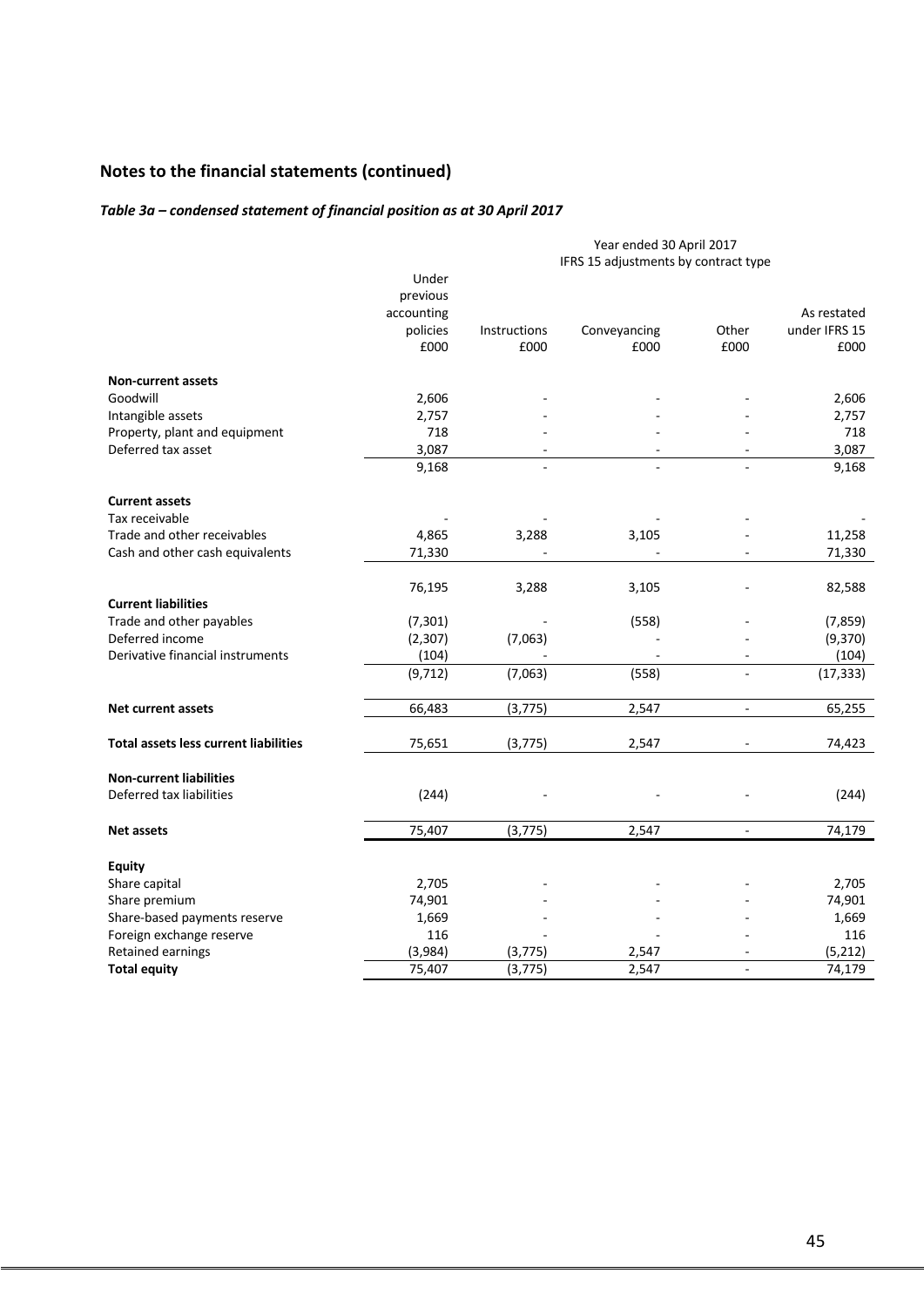### **13. Revenue recognition – transition to IFRS 15 (continued)**

### *Table 3b – condensed statement of financial position as at 30 April 2018*

|                                              | 30 April 2018                               |           |            |            |                          |               |
|----------------------------------------------|---------------------------------------------|-----------|------------|------------|--------------------------|---------------|
|                                              | IFRS 15 adjustments by geographical segment |           |            |            |                          |               |
|                                              | Under                                       |           |            |            |                          | As restated   |
|                                              | previous                                    | UK        | <b>AUS</b> | <b>USA</b> | Canada                   | under IFRS 15 |
|                                              | accounting                                  |           |            |            |                          |               |
|                                              | policies                                    |           |            |            |                          |               |
|                                              | £000                                        | £000      | £000       | £000       | £000                     | £000          |
| <b>Non-current assets</b>                    |                                             |           |            |            |                          |               |
| Goodwill                                     | 2,606                                       |           |            |            |                          | 2,606         |
| Intangible assets                            | 4,434                                       |           |            |            |                          | 4,434         |
| Property, plant and equipment                | 1,054                                       |           |            |            |                          | 1,054         |
| Deferred tax asset                           | 3,068                                       |           |            |            |                          | 3,068         |
|                                              | 11,162                                      |           |            |            |                          | 11,162        |
| <b>Current assets</b>                        |                                             |           |            |            |                          |               |
| Tax receivable                               | 306                                         |           |            |            |                          | 306           |
| Trade and other receivables                  | 9,380                                       | 8,406     | 1,100      | 306        |                          | 19,192        |
| Cash and other cash equivalents              | 152,846                                     |           |            |            |                          | 152,846       |
|                                              | 162,532                                     | 8,406     | 1,100      | 306        |                          | 172,344       |
| <b>Current liabilities</b>                   |                                             |           |            |            |                          |               |
| Trade and other payables                     | (15, 624)                                   | (658)     |            | (18)       |                          | (16, 300)     |
| Deferred income                              | (3, 467)                                    | (10, 755) | (2,076)    | (544)      |                          | (16, 842)     |
| Derivative financial instruments             | (44)                                        |           |            |            | $\overline{\phantom{a}}$ | (44)          |
|                                              | (19, 135)                                   | (11, 413) | (2,076)    | (562)      |                          | (33, 186)     |
| <b>Net current assets</b>                    | 143,397                                     | (3,007)   | (976)      | (256)      | $\overline{\phantom{a}}$ | 139,158       |
|                                              |                                             |           |            |            |                          |               |
| <b>Total assets less current liabilities</b> | 154,559                                     | (3,007)   | (976)      | (256)      |                          | 150,320       |
| <b>Non-current liabilities</b>               |                                             |           |            |            |                          |               |
| Deferred tax liabilities                     | (142)                                       |           |            |            |                          | (142)         |
| <b>Net assets</b>                            | 154,417                                     | (3,007)   | (976)      | (256)      | $\blacksquare$           | 150,178       |
|                                              |                                             |           |            |            |                          |               |
| <b>Equity</b><br>Share capital               | 3,019                                       |           |            |            |                          | 3,019         |
|                                              | 176,400                                     |           |            |            |                          | 176,400       |
| Share premium                                |                                             |           |            |            |                          |               |
| Share-based payments reserve                 | 4,545                                       |           |            |            |                          | 4,545         |
| Foreign exchange reserve                     | (374)                                       |           |            |            |                          | (374)         |
| Retained earnings                            | (29, 173)                                   | (3,007)   | (976)      | (256)      |                          | (33, 412)     |
| <b>Total equity</b>                          | 154,417                                     | (3,007)   | (976)      | (256)      |                          | 150,178       |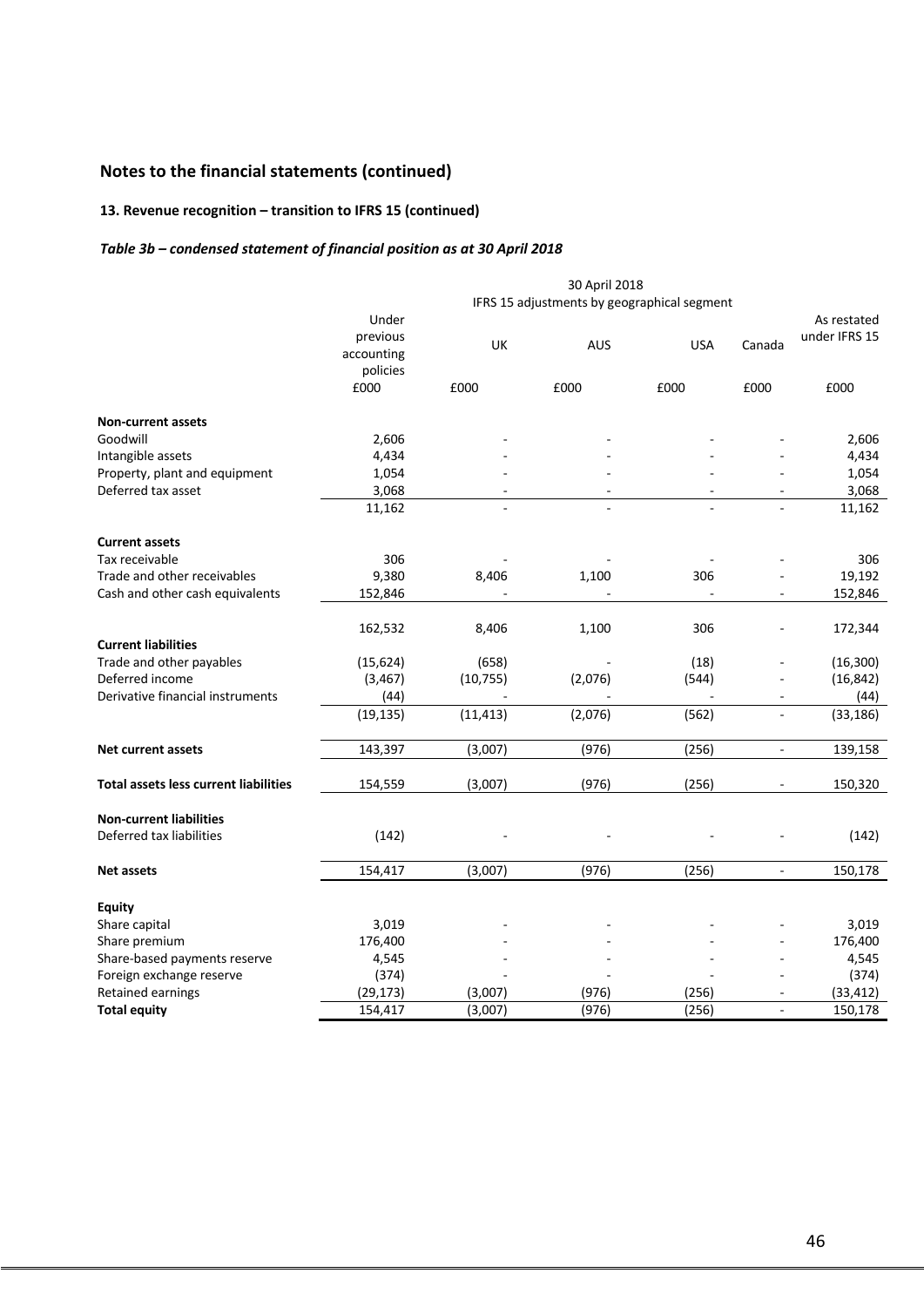### **13. Revenue recognition – transition to IFRS 15 (continued)**

### *Table 3c – condensed statement of financial position as at 30 April 2018*

|                                              |            | Year ended 30 April 2018             |              |       |               |  |
|----------------------------------------------|------------|--------------------------------------|--------------|-------|---------------|--|
|                                              |            | IFRS 15 adjustments by contract type |              |       |               |  |
|                                              | Under      |                                      |              |       |               |  |
|                                              | previous   |                                      |              |       |               |  |
|                                              | accounting |                                      |              |       | As restated   |  |
|                                              | policies   | Instructions                         | Conveyancing | Other | under IFRS 15 |  |
|                                              | £000       | £000                                 | £000         | £000  | £000          |  |
| <b>Non-current assets</b>                    |            |                                      |              |       |               |  |
| Goodwill                                     | 2,606      |                                      |              |       | 2,606         |  |
| Intangible assets                            | 4,434      |                                      |              |       | 4,434         |  |
| Property, plant and equipment                | 1,054      |                                      |              |       | 1,054         |  |
| Deferred tax asset                           | 3,068      |                                      |              |       | 3,068         |  |
|                                              | 11,162     |                                      |              |       | 11,162        |  |
| <b>Current assets</b>                        |            |                                      |              |       |               |  |
| Tax receivable                               | 306        |                                      |              |       | 306           |  |
| Trade and other receivables                  | 9,380      | 6,300                                | 3,167        | 345   | 19,192        |  |
| Cash and other cash equivalents              | 152,846    |                                      |              |       | 152,846       |  |
|                                              | 162,532    | 6,300                                | 3,167        | 345   | 172,344       |  |
| <b>Current liabilities</b>                   |            |                                      |              |       |               |  |
| Trade and other payables                     | (15, 624)  |                                      | (530)        | (146) | (16, 300)     |  |
| Deferred income                              | (3, 467)   | (13, 356)                            |              | (19)  | (16, 842)     |  |
| Derivative financial instruments             | (44)       |                                      |              |       | (44)          |  |
|                                              | (19, 135)  | (13, 356)                            | (530)        | (165) | (33, 186)     |  |
| <b>Net current assets</b>                    | 143,397    | (7,056)                              | 2,637        | 180   | 139,158       |  |
| <b>Total assets less current liabilities</b> | 154,559    | (7,056)                              | 2,637        | 180   | 150,320       |  |
|                                              |            |                                      |              |       |               |  |
| <b>Non-current liabilities</b>               |            |                                      |              |       |               |  |
| Deferred tax liabilities                     | (142)      |                                      |              |       | (142)         |  |
| <b>Net assets</b>                            | 154,417    | (7,056)                              | 2,637        | 180   | 150,178       |  |
| <b>Equity</b>                                |            |                                      |              |       |               |  |
| Share capital                                | 3,019      |                                      |              |       | 3,019         |  |
| Share premium                                | 176,400    |                                      |              |       | 176,400       |  |
| Share-based payments reserve                 | 4,545      |                                      |              |       | 4,545         |  |
| Foreign exchange reserve                     | (374)      |                                      |              |       | (374)         |  |
| Retained earnings                            | (29, 173)  | (7,056)                              | 2,637        | 180   | (33, 412)     |  |
| <b>Total equity</b>                          | 154,417    | (7,056)                              | 2,637        | 180   | (150, 178)    |  |